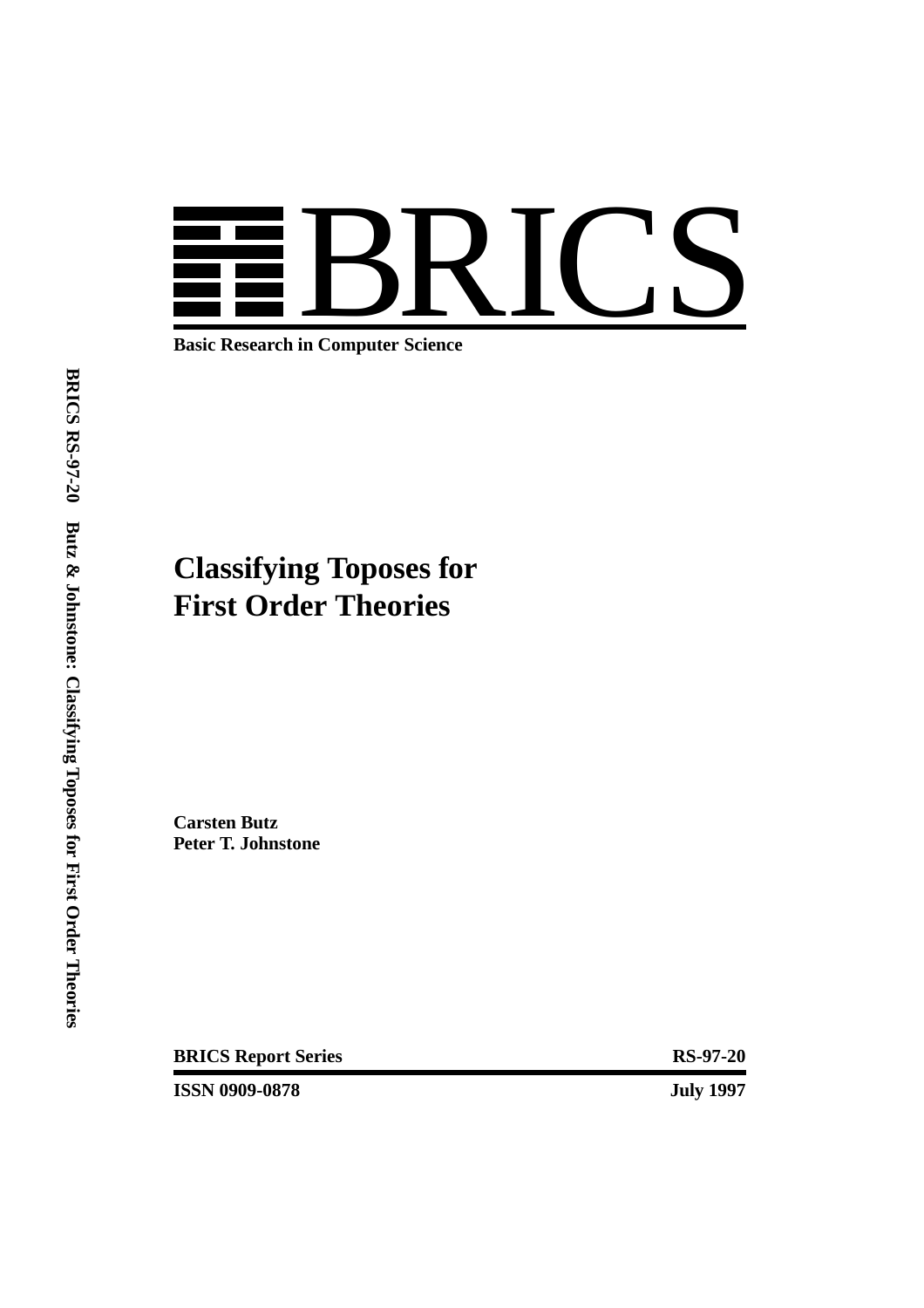### **Copyright c 1997, BRICS, Department of Computer Science University of Aarhus. All rights reserved.**

**Reproduction of all or part of this work is permitted for educational or research use on condition that this copyright notice is included in any copy.**

**See back inner page for a list of recent BRICS Report Series publications. Copies may be obtained by contacting:**

> **BRICS Department of Computer Science University of Aarhus Ny Munkegade, building 540 DK–8000 Aarhus C Denmark Telephone: +45 8942 3360 Telefax: +45 8942 3255 Internet: BRICS@brics.dk**

**BRICS publications are in general accessible through the World Wide Web and anonymous FTP through these URLs:**

> http://www.brics.dk ftp://ftp.brics.dk **This document in subdirectory** RS/97/20/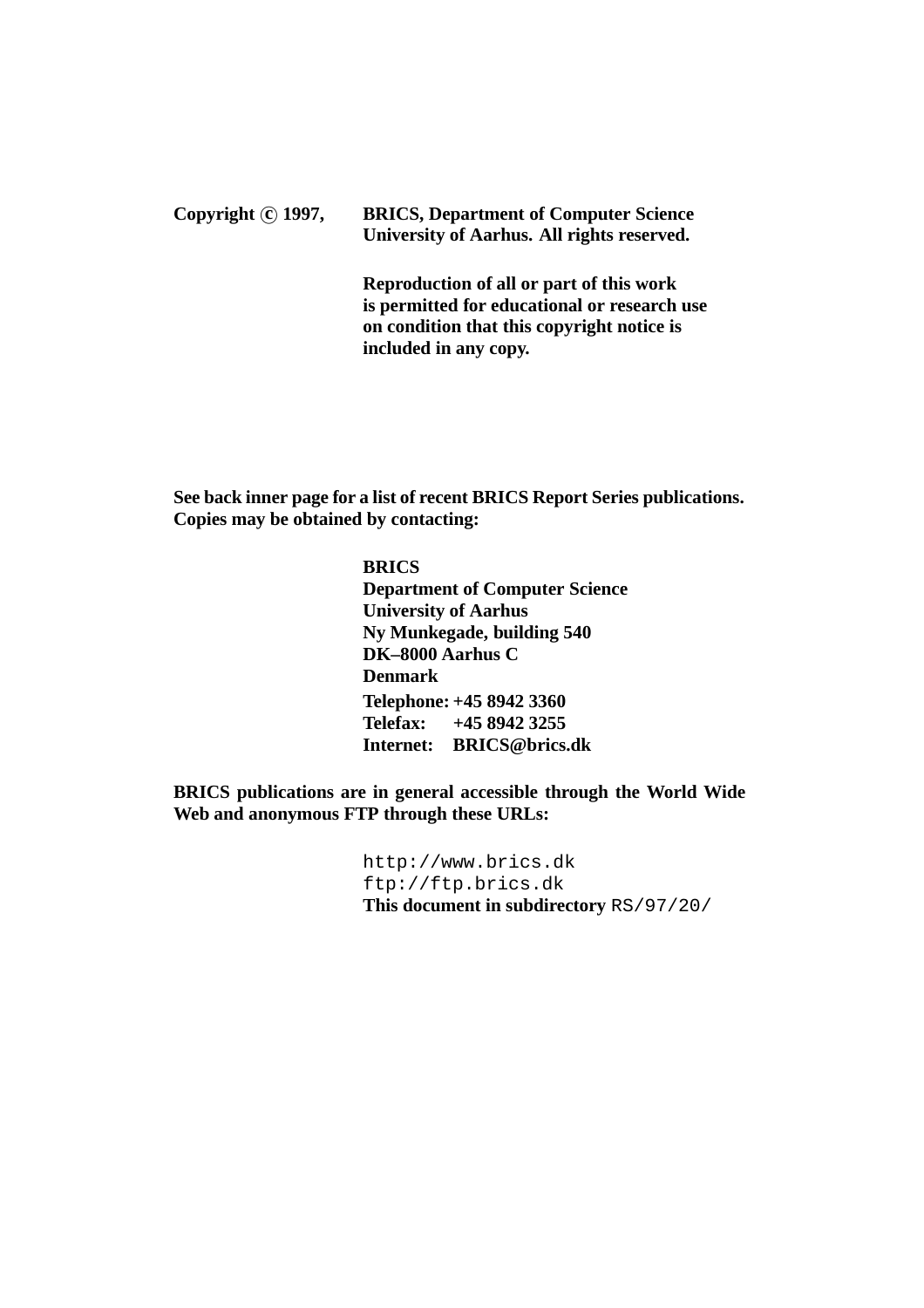# Classifying Toposes for First Order Theories

Carsten Butz<sup>∗</sup> and Peter Johnstone†

7 July 1997

#### Abstract

By a classifying topos for a first-order theory  $\mathbb{T}$ , we mean a topos  $\mathcal E$  such that, for any topos  $\mathcal F$ , models of  $\mathbb T$  in  $\mathcal F$  correspond exactly to open geometric morphisms  $\mathcal{F} \to \mathcal{E}$ . We show that not every (infinitary) first-order theory has a classifying topos in this sense, but we characterize those which do by an appropriate 'smallness condition', and we show that every Grothendieck topos arises as the classifying topos of such a theory. We also show that every first-order theory has a conservative extension to one which possesses a classifying topos, and we obtain a Heyting-valued completeness theorem for infinitary first-order logic.

### 0 Introduction

It is by now well known that Grothendieck toposes are 'the same thing as' Morita-equivalence classes of geometric theories, in the following sense: for every geometric theory  $\mathbb{T}$ , there exists a topos  $\mathcal{B}(\mathbb{T})$  (called the classifying

<sup>∗</sup>Current address: BRICS, Basic Research in Computer Science, Centre of the Danish National Research Foundation, Computer Science Department, Aarhus University, Ny Munkegade, DK-8000 Århus C, Denmark. butz@brics.dk

<sup>†</sup>Department of Pure Mathematics and Mathematical Statistics, University of Cambridge, 16 Mill Lane, Cambridge CB2 1SB, U.K. ptj@pmms.cam.ac.uk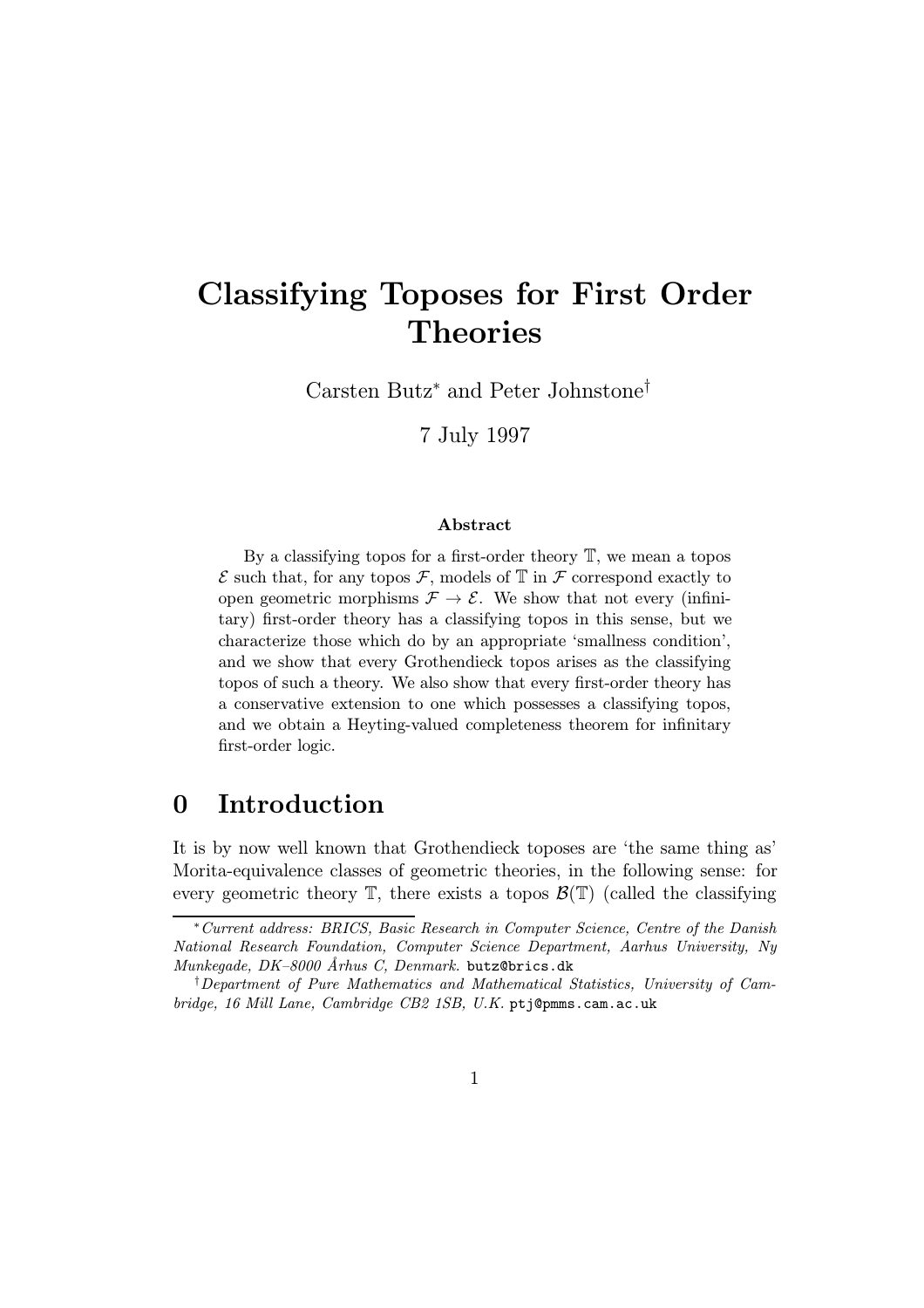topos of  $\mathbb{T}$ ) containing a model  $G_{\mathbb{T}}$  of  $\mathbb{T}$  which is *generic* in the sense that, for any Grothendieck topos  $\mathcal{F}$ , the functor

$$
\textbf{Top}(\mathcal{F},\mathcal{B}(\mathbb{T})) \longrightarrow \mathbb{T}\text{-}\mathrm{Mod}(\mathcal{F}) ,
$$

which sends a geometric morphism  $f : \mathcal{F} \to \mathcal{B}(\mathbb{T})$  to the T-model  $f^*(G_{\mathbb{T}})$ , is an equivalence of categories. Conversely, for every Grothendieck topos  $\mathcal{E}$ , there exists a geometric theory  $\mathbb{T}$  such that  $\mathcal{E} \simeq \mathcal{B}(\mathbb{T})$ . This theory is not uniquely determined by  $\mathcal{E}$ , in that one can have many different presentations of 'the same' theory; but if we regard two theories as (Morita- )equivalent whenever they have equivalent categories of models in an arbitrary topos, then the correspondence between (categorical) equivalence classes of Grothendieck toposes and Morita-equivalence classes of geometric theories becomes one-to-one.

However, although a very large proportion of the first-order theories encountered in mathematical practice are (at least Morita-equivalent to) geometric ones, we do occasionally need to consider models of theories which are not geometric. (For example, as was first observed by Kock [14], it can often be profitable to consider the non-geometric first-order sentences satisfied by the generic model of a geometric theory.) For such theories, we cannot hope to have a classifying topos in the above sense, since it is well-known that geometric theories are exactly those whose models are preserved by inverse image functors. Nevertheless, we do know several characterizations of those geometric morphisms whose inverse image functors preserve arbitrary (infinitary) first-order logic: they are exactly the *open* geometric morphisms in the sense of [9] or [12]. So we might hope that, for at least some first-order theories  $\mathbb T$  of interest, we could find a topos  $\mathcal{B}^{f}(\mathbb T)$  and a natural equivalence

$$
\textbf{Open}(\mathcal{F},\mathcal{B}^{\text{fo}}(\mathbb{T})) \simeq \mathbb{T}\text{-}\mathrm{Mod}(\mathcal{F}) ,
$$

where the left-hand side denotes the full subcategory of  $\text{Top}(\mathcal{F}, \mathcal{B}^{\text{fo}}(\mathbb{T}))$ whose objects are open geometric morphisms. (Since every geometric theory may also be considered as a first-order theory, we shall henceforth write  $\mathcal{B}^{\mathsf{g}}(\mathbb{T})$ for the classifying topos of such a theory as defined in the first paragraph, in order to distinguish it from the concept just introduced.)

Sadly, it is not possible to construct such a topos for an arbitrary firstorder theory T. The problem is, in a sense, that open geometric morphisms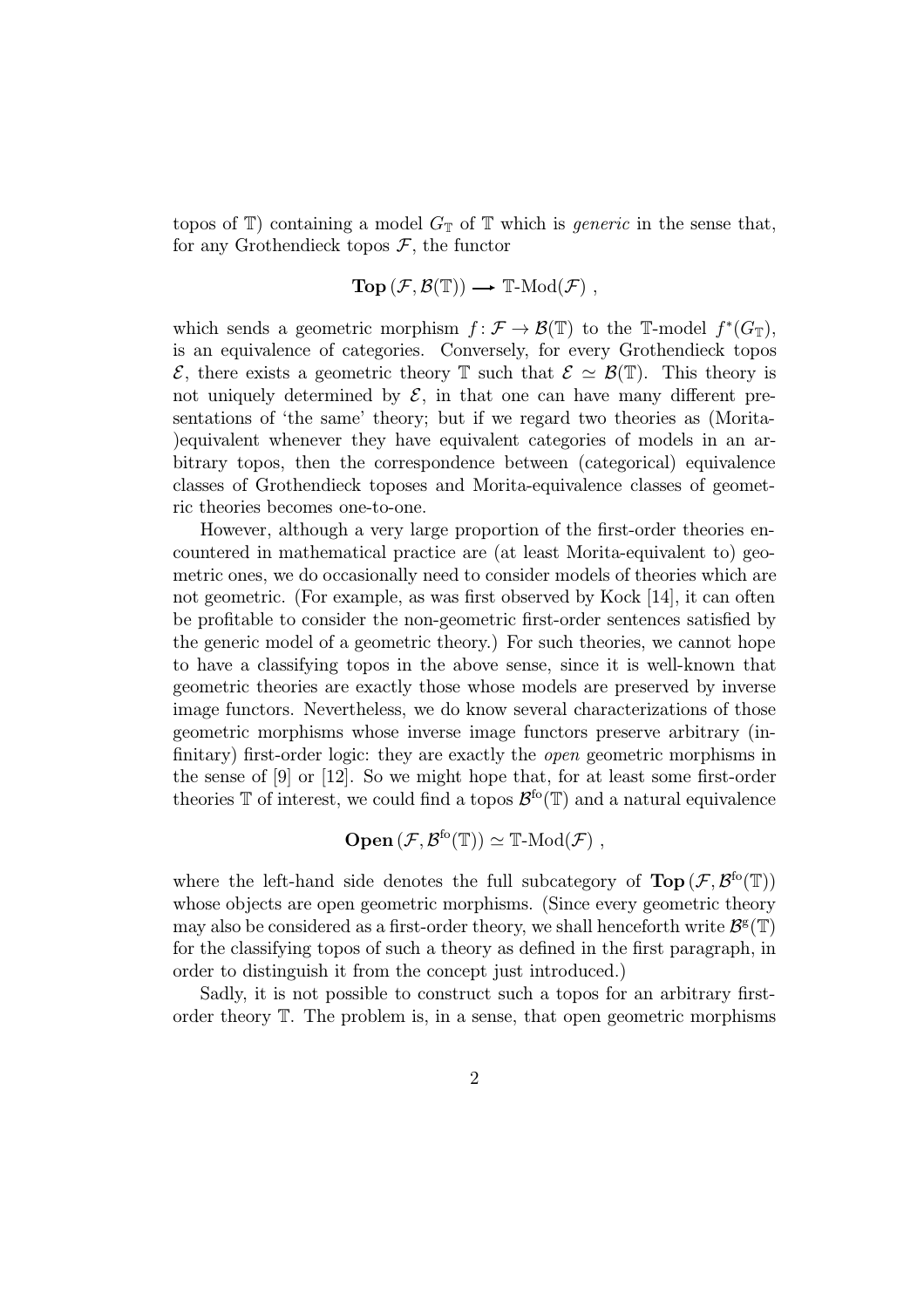are 'too well-behaved': their inverse image functors preserve the interpretations, not only of finitary first-order formulae, but of arbitrary  $(\mathcal{L}_{\infty \omega})$  infinitary ones as well. And there are simply too many of the latter, even if we restrict ourselves to propositional logic. It is well known ([6], [7], [20]) that the free complete Boolean algebra on a countable infinity of generators is a proper class; perhaps less familiar is the fact [11] that the corresponding problem for complete Heyting algebras occurs already with two generators—that is, there is a proper class of  $\mathcal{L}_{\infty\omega}$  formulae in two propositional variables, no two of which are (constructively) provably equivalent. The model-theoretic version of this fact says that, for any cardinal  $\kappa$ , we can build a complete Heyting algebra  $H_{\kappa}$  of cardinality at least  $\kappa$  which is generated by two elements. Now let  $\mathbb T$  be the empty theory in a language  $\mathcal L$  with two primitive propositional symbols: we can regard the generators of  $H_{\kappa}$  as a model of  $\mathbb T$  in the topos  $\mathbf{Sh}(H_{\kappa})$  of sheaves on  $H_{\kappa}$ . If the classifying topos  $\mathcal{B}^{\text{fo}}(\mathbb{T})$  existed, this model would be classified by an open geometric morphism  $f: \mathbf{Sh}(H_{\kappa}) \to \mathcal{B}^{f}(\mathbb{T});$ since  $f^*$  preserves the interpretations of arbitrary first-order formulae, we see that it must be surjective on subobjects of 1, and hence (since this holds for all  $\kappa$ ) that the lattice of subobjects of 1 in  $\mathcal{B}^{f}(\mathbb{T})$  must be a proper class—which is impossible.

However, we shall show in this paper that the above 'cardinality problem' is the *only* obstruction to the existence of  $\mathcal{B}^{f}(\mathbb{T})$ . Specifically, we shall prove that, for an arbitrary  $\mathbb{T}$ , there exists a topos  $\mathcal{B}^{f\circ}(\mathbb{T})$  with the universal property described above if and only if, for every finite string  $\vec{x}$  of variables in the language of T, the complete Heyting algebra of T-provable-equivalence classes of formulae with free variables in  $\vec{x}$  is a set. Moreover, for any  $\mathbb T$ and any cardinal  $\kappa$  such that T may be axiomatized by formulae in  $\mathcal{L}_{\kappa\omega}$ , there exists a canonical extension of  $\mathbb T$  to a theory  $\overline{\mathbb T}$  with the above smallness property, which is  $\mathcal{L}_{\kappa\omega}$ -conservative (i.e. every  $\mathcal{L}_{\kappa\omega}$  sentence derivable from  $\overline{\mathbb{T}}$  is derivable from  $\mathbb{T}$ ). In particular, the generic  $\overline{\mathbb{T}}$ -model in  $\mathcal{B}^{\text{fo}}(\overline{\mathbb{T}})$ is an  $\mathcal{L}_{\kappa\omega}$ -conservative model of T. Also, every Grothendieck topos  $\mathcal E$  occurs, up to equivalence, as  $\mathcal{B}^{f}(\mathbb{T})$  for some  $\mathbb{T}$ ; thus we may, once again, identify Grothendieck toposes with Morita-equivalence classes of 'provably small' first-order theories.

The main ingredient in the proofs of the above statements is a characterization of the open geometric morphisms into a Grothendieck topos  $\mathcal{E} = \mathbf{Sh}(\mathcal{C}, J)$  in terms of the flat and continuous functors on C which induce them. We prove this result in section 1 of the paper. Sections 2 and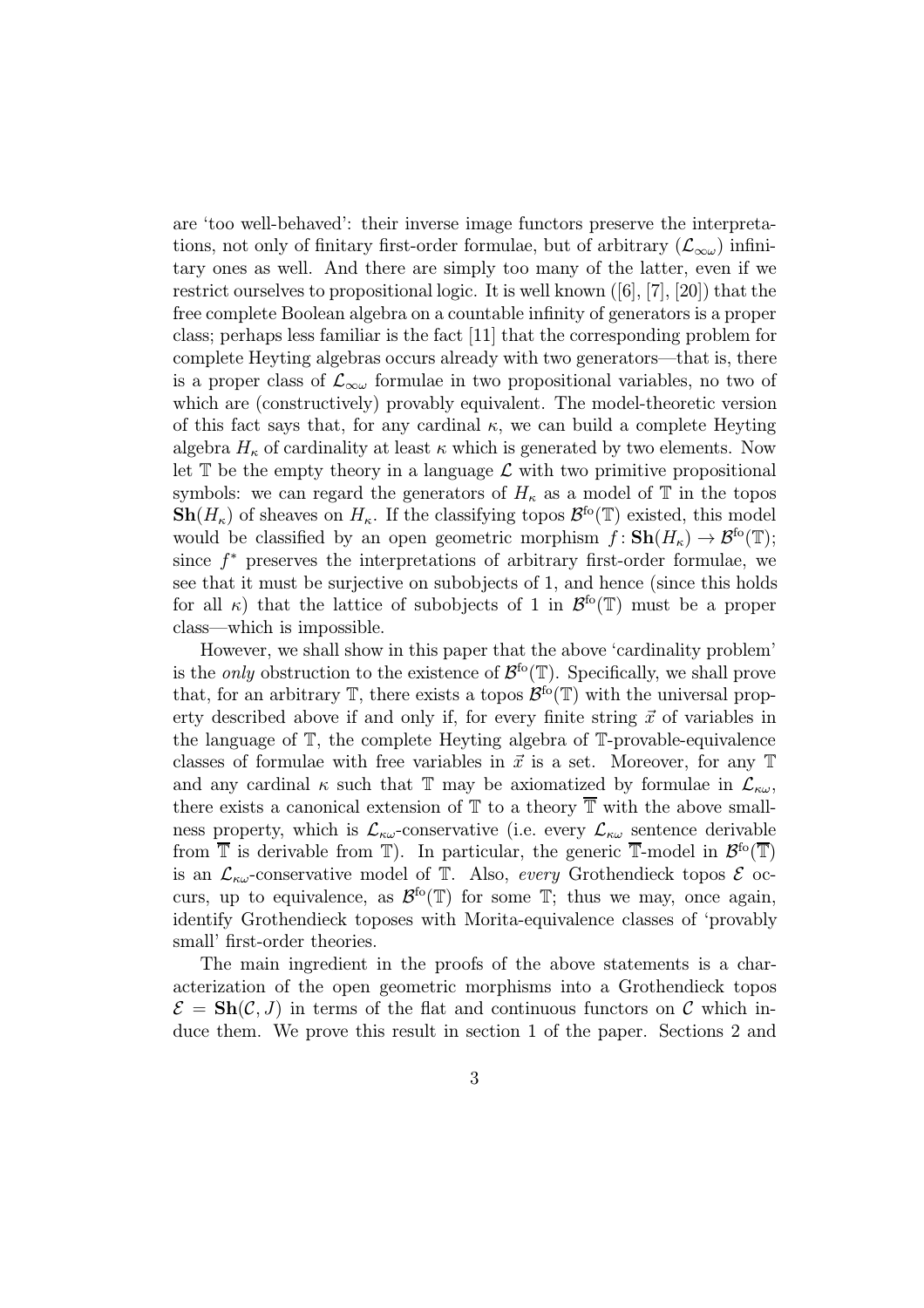3 are devoted to reviewing material from categorical logic, culminating in the 'Heyting-valued completeness theorem' for (intuitionistic) infinitary firstorder logic. In section 4, we show how to construct the first-order theory classified by a given topos  $\mathcal{E}$ ; in particular, if  $\mathcal{E}$  is given as the classifying topos  $\mathcal{B}^{\mathsf{g}}(\mathbb{T})$  of a geometric theory  $\mathbb{T}$ , we show that its first-order theory may be taken to consist of all sentences satisfied in the generic model of T. In section 5 we prove our main theorem characterizing those first-order theories which admit classifying toposes. Finally, section 6 is devoted to the discussion of some examples and applications.

Throughout the paper, for simplicity, we shall work in the 2-category of Grothendieck toposes (that is, toposes defined and bounded over the classical topos of sets Set); the word 'topos', unless otherwise stated, will mean 'Grothendieck topos'. However, those readers who are accustomed to working over a base topos  $S$  will have little difficulty in extending our results to the latter more general context (for any topos  $\mathcal S$  with a natural number object); of course, the cardinality bounds which we use have to be replaced by bounds expressed in terms of subobjects of a suitable object of  $S$ .

Acknowledgements. The first author would like to thank Ieke Moerdijk and Steve Awodey for many helpful discussions on this topic. The second author would like to make a similar acknowledgement to Martin Hyland. Part of the first author's research was supported by a scholarship of the University of Utrecht, and was part of a project funded by the Netherlands Organization for Scientific Research NWO.

### 1 Open maps into sheaf toposes

Let  $\mathcal E$  be the topos of sheaves on a (small) site  $(\mathcal C, J)$ . Diaconescu's theorem [3] asserts that, for any topos  $\mathcal F$ , there is an equivalence between the category **Top**( $\mathcal{F}, \mathcal{E}$ ) of geometric morphisms from  $\mathcal{F}$  to  $\mathcal{E}$ , and the category of flat and continuous functors  $C \rightarrow \mathcal{F}$  (see also [15], section VII.7 or [8], proposition 7.13). Our aim in this section is to characterize those functors  $C \rightarrow \mathcal{F}$  which correspond to open geometric morphisms, in the sense of [9] or [12].

Although, for most of this paper, our working definition of open maps will be that they are precisely those geometric morphisms  $f: \mathcal{F} \to \mathcal{E}$  whose inverse image functors preserve full (infinitary) first-order logic, in the present section it will be convenient to use the characterization of them in terms of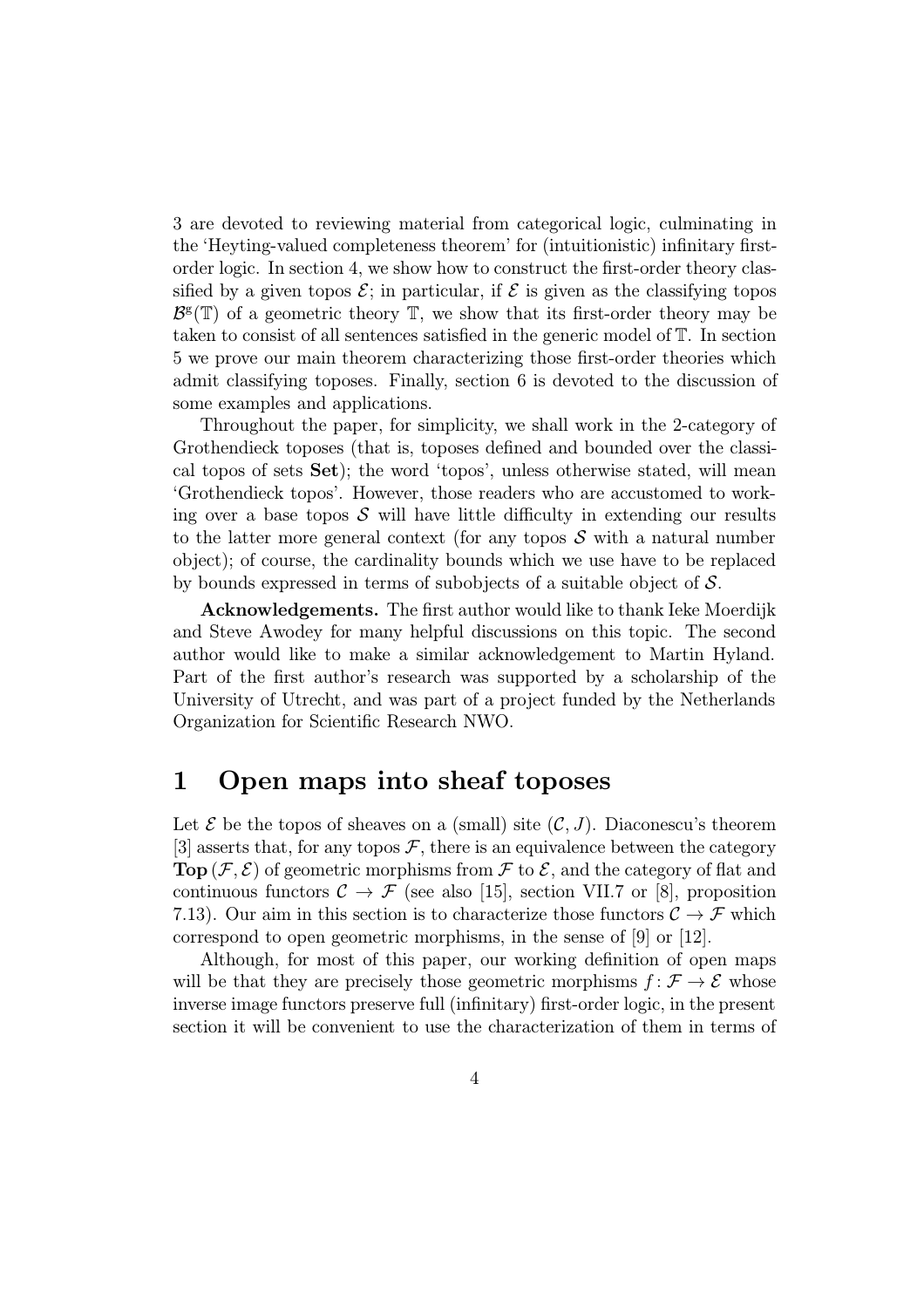the map  $\overline{\tau}$ :  $\Omega_{\mathcal{E}} \to f_* \Omega_{\mathcal{F}}$  which is the transpose of the characteristic function  $\tau$  of the monomorphism  $f^*(\top_{\mathcal{E}})$ . We recall that f is open iff  $\overline{\tau}$  has an internal left adjoint  $\lambda: f_*\Omega_{\mathcal{F}} \to \Omega_{\mathcal{E}}$  (see [9], theorem 3.2 or [12], p. 56).

Now suppose that  $\mathcal{E} = \mathbf{Sh}(\mathcal{C}, J)$ , and that the geometric morphism f corresponds to a flat continuous functor  $F: \mathcal{C} \to \mathcal{F}$ . Let  $\varepsilon: \mathcal{C} \to \mathcal{E}$  denote the composite of the Yoneda embedding  $\mathcal{C} \to [\mathcal{C}^{\text{op}}, \mathbf{Set}]$  with the associated sheaf functor. Then we may identify  $\Omega_{\mathcal{E}}$  with the sheaf which to an object A of C assigns the set of subobjects of  $\varepsilon(A)$  in  $\mathcal{E}$ , or equivalently the set of J-closed sieves on A in C (recall that a sieve S is J-closed if, whenever we have a morphism  $\alpha: B \to A$  and a J-covering sieve R on B such that  $\alpha\beta \in S$  for all  $\beta \in R$ , then  $\alpha \in S$ ). Similarly, we may identify  $f_*(\Omega_{\mathcal{F}})$  with the sheaf whose value at A is the set of subobjects of  $f^* \varepsilon(A) = F(A)$ . In terms of these identifications, the map  $\bar{\tau}$  may be identified with the action of  $f^*$  on subobjects of  $\varepsilon(A)$ ; that is,  $\overline{\tau}_A(S \rightarrowtail \varepsilon(A)) = (f^*S \rightarrowtail F(A))$ . Note also that the action of a morphism  $\alpha: A \to B$  of C on both  $\Omega_{\mathcal{E}}$  and  $f_*\Omega_{\mathcal{F}}$  is given by pullback of subobjects; since  $f^*$  preserves pullbacks, it is clear that the square

$$
\text{Sub}(\varepsilon(B)) \xrightarrow{\overline{\tau}_B} \text{Sub}(F(B))
$$

$$
\varepsilon(\alpha)^* \downarrow \qquad \qquad \downarrow F(\alpha)^*
$$

$$
\text{Sub}(\varepsilon(A)) \xrightarrow{\overline{\tau}_A} \text{Sub}(F(A))
$$

commutes.

Lemma 1.1 The geometric morphism f is open if and only if

- (i) for each object A in C and each family  $\{S_i | i \in I\}$  of subobjects of  $\varepsilon(A)$ we have  $\bigwedge_{i\in I} \overline{\tau}_A(S_i) = \overline{\tau}_A(\bigwedge_{i\in I} S_i)$ ; and
- (ii) for each morphism  $\alpha: A \to B$  in C and each subobject S of  $\varepsilon(A)$  we have  $\forall_{F(\alpha)} \overline{\tau}_A(S) = \overline{\tau}_B \forall_{\varepsilon(\alpha)}(S)$ .

Here, as usual,  $\forall_{F(\alpha)}$  and  $\forall_{\epsilon(\alpha)}$  denote the right adjoints of  $F(\alpha)^*$  and  $\varepsilon(\alpha)^*$  acting on subobjects. We note that, in both conditions, the equality sign could be replaced by an inclusion  $(\le)$  of subobjects, since the reverse inclusion  $\geq$  is automatic for any f.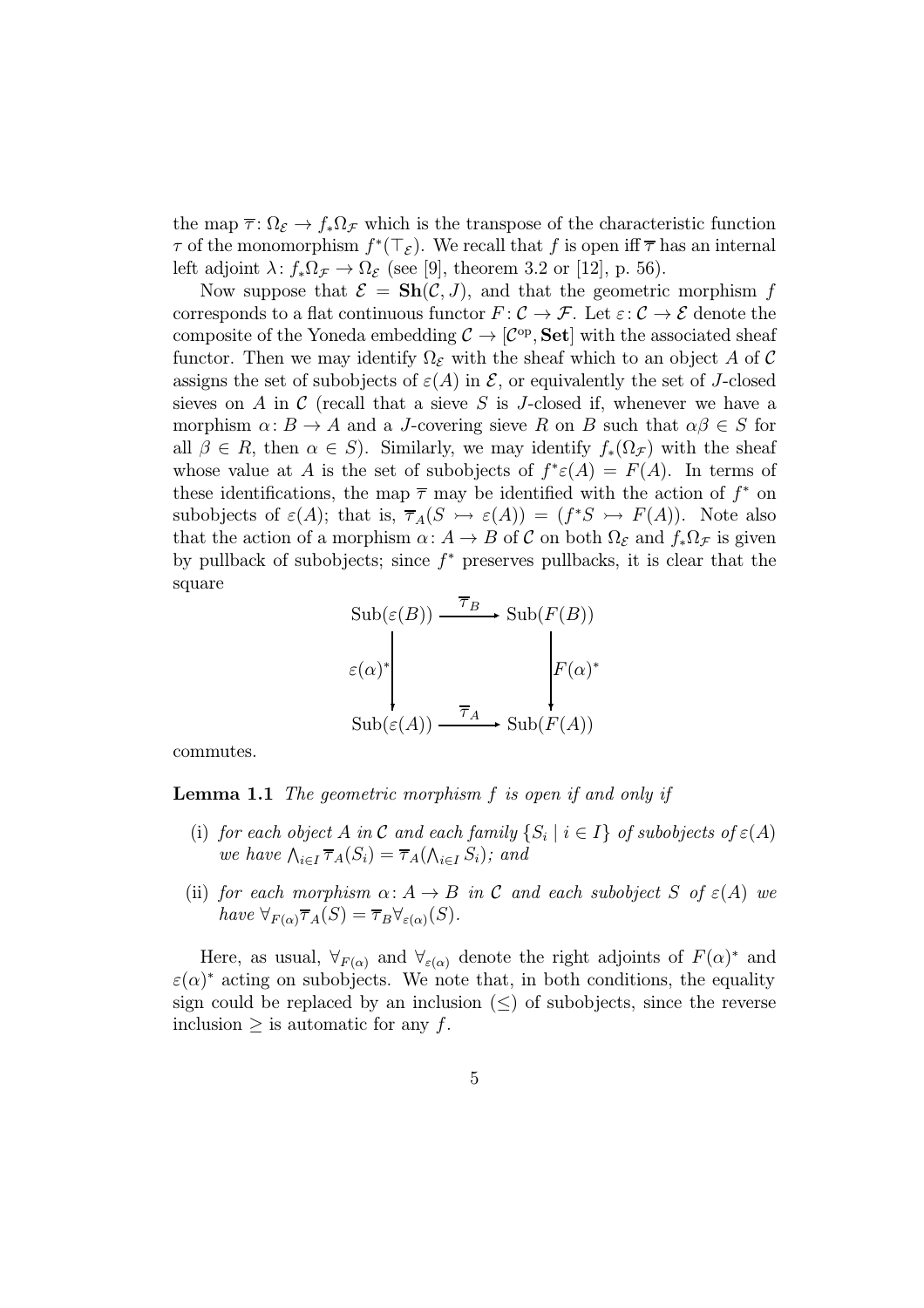**Proof** Since  $\text{Sub}(\varepsilon(A))$  and  $\text{Sub}(F(A))$  are complete lattices, the first condition of the lemma is equivalent to saying that each  $\overline{\tau}_A$  has a left adjoint  $\lambda_A : \Omega_{\mathcal{E}}(A) \to f_* \Omega_{\mathcal{F}}(A)$ . Given the existence of these left adjoints, the second condition is equivalent to the commutativity of the diagram of left adjoints

$$
\text{Sub}(F(B)) \xrightarrow{\lambda_B} \text{Sub}(\varepsilon(B))
$$
  

$$
F(\alpha)^* \downarrow \qquad \qquad \downarrow \varepsilon(\alpha)^*
$$
  

$$
\text{Sub}(F(A)) \xrightarrow{\lambda_A} \text{Sub}(\varepsilon(A))
$$

for every  $\alpha: A \to B$  in C, i.e. to saying that the  $\lambda_A$  form a morphism of sheaves  $\lambda: \Omega_{\mathcal{E}} \to f_*\Omega_{\mathcal{F}}$ . So the two conditions together are equivalent to saying that  $\overline{\tau}$  has an internal left adjoint in  $\mathcal{E}$ , i.e. that f is open.

We remark that Lemma 1.1 could also be deduced by combining [16], lemma 6.1.8, with [9], theorem  $3.2(v)$ .

Using the description of  $\Omega_{\mathcal{E}}(A)$  as the set of closed sieves on A, we get the following translation of Lemma 1.1, which we state for future reference:

Corollary 1.2 The geometric morphism f is open if and only if

(i) for each object A in C and each family  $\{S_i | i \in I\}$  of closed sieves on A,

$$
\bigwedge_{i\in I} \bigvee \{\exists_{F(\beta)} F(B) \mid \beta \colon B \to A \in S_i\} = \bigvee \{\exists_{F(\beta)} F(B) \mid \beta \colon B \to A \in \bigcap_{i\in I} S_i\};\tag{1}
$$

and

(ii) for each  $\alpha: A \to B$  in C and each closed sieve S on A,

$$
\forall_{F(\alpha)} \bigvee \{ \exists_{F(\beta)} F(C) \mid \beta \colon C \to A \in S \} = \bigvee \{ \exists_{F(\gamma)} F(D) \mid \gamma \colon D \to B \in \forall_{\alpha} S \} .
$$
\n(2)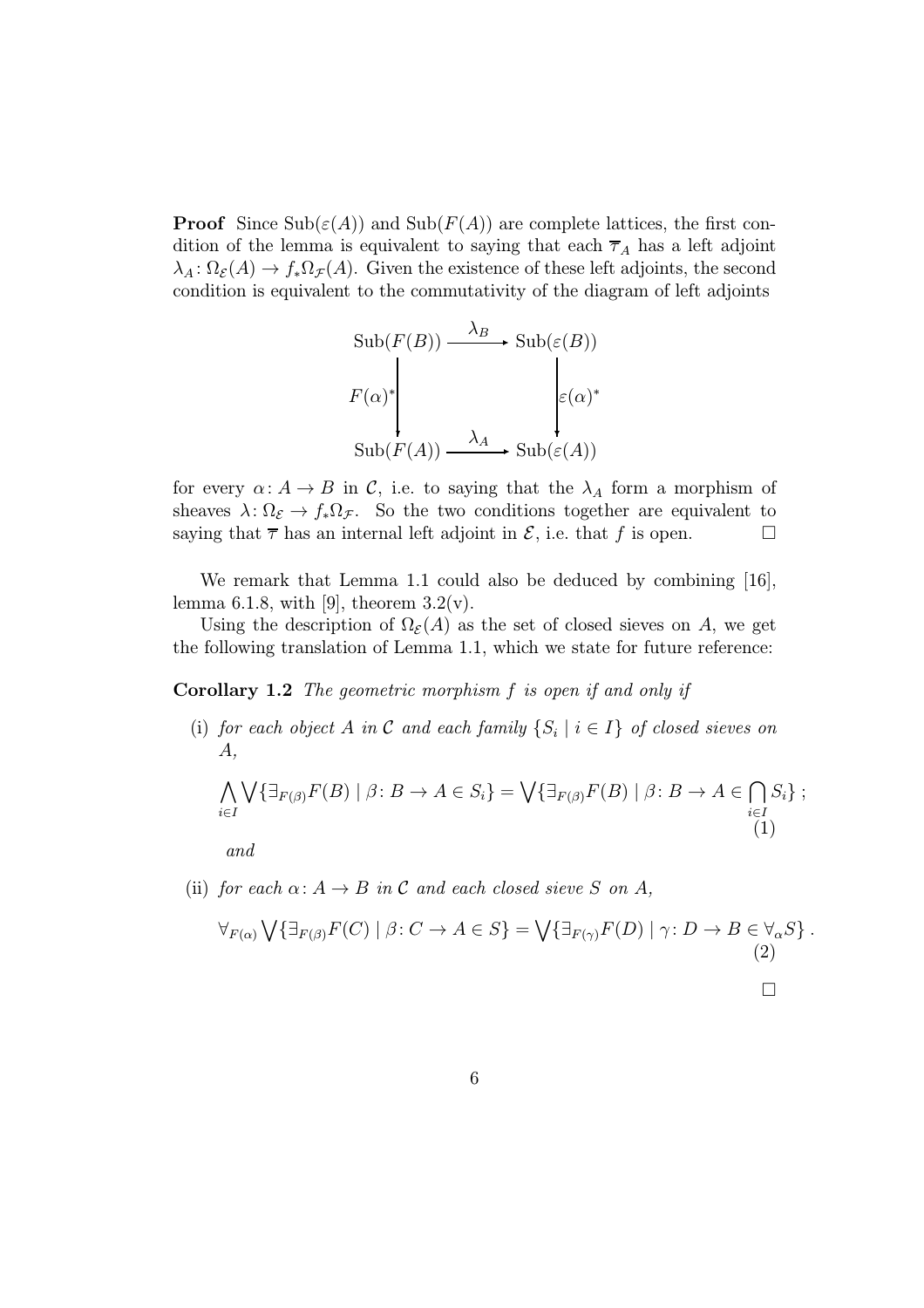Here  $\forall_{\alpha} S$  denotes the closed sieve

$$
\{\gamma: D \to B \mid (\forall \beta: D \to A)((\alpha \beta = \gamma) \Rightarrow (\beta \in S))\}.
$$

The map  $\forall_{\alpha} : \Omega_{\mathcal{E}}(A) \to \Omega_{\mathcal{E}}(B)$  is the right adjoint of the action  $\alpha^*$  of  $\alpha$  on closed sieves.

We conclude this section with some more remarks about preservation of logical connectives. If  $\{u_i : E_i \to E \mid i \in I\}$  is an epimorphic family of maps in  $\mathcal{E}$ , we have an embedding of complete Heyting algebras

$$
\mathrm{Sub}(E) \xrightarrow{u^*} \prod_{i \in I} \mathrm{Sub}(E_i) .
$$

Applying this to the epimorphic family  $\{e: \varepsilon(A) \to E \mid e \in E(A), A \in \text{ob } C\}$ where E is any object of  $\mathcal{E} = \mathbf{Sh}(\mathcal{C}, J)$ , and to the image of this family under  $f^*$  for some geometric morphism  $f: \mathcal{F} \to \mathcal{E}$ , we obtain a commutative square of complete Heyting algebras

$$
\text{Sub}(E) \longrightarrow \prod \text{Sub}(\varepsilon(A))
$$
\n
$$
\downarrow \qquad \qquad \downarrow \qquad (3)
$$
\n
$$
\text{Sub}(f^*E) \longrightarrow \prod \text{Sub}(F(A))
$$

where  $F: \mathcal{C} \to \mathcal{F}$  is the flat continuous functor corresponding to f, and the vertical maps are induced by the action of  $f^*$  on subobjects.

**Lemma 1.3** Let  $f: \mathcal{F} \to \mathcal{E} = \mathbf{Sh}(\mathcal{C}, J)$  be a geometric morphism. The functor  $f^*$  preserves meets of families of subobjects of cardinality less than  $\kappa$ (resp. all meets, implication, negation) if and only if it does so on subobjects of representables.

Proof The nontrivial direction follows from the existence of the diagram (3) for each object  $E$  in  $\mathcal{E}$ .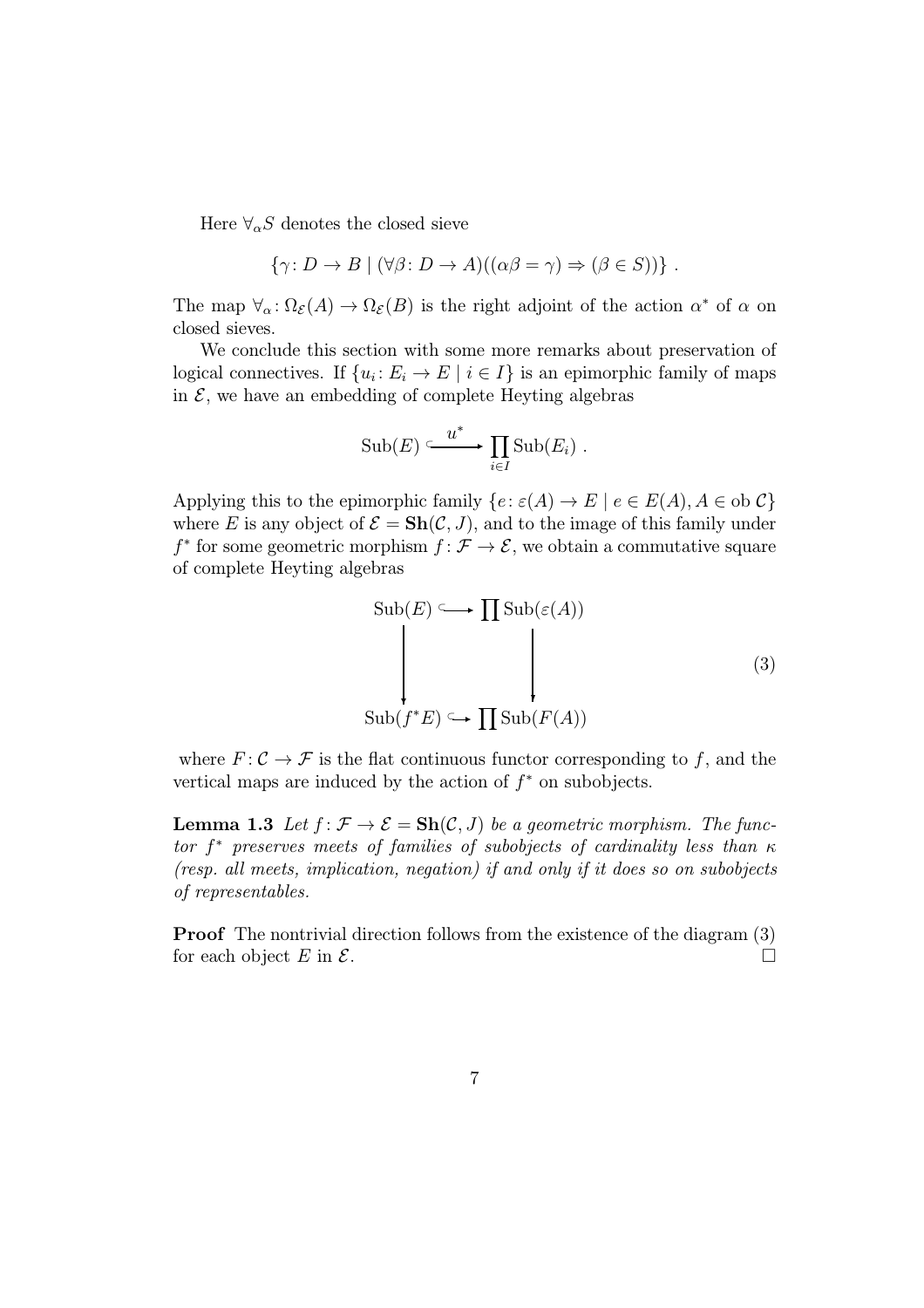This allows us to translate properties of  $f$  into properties of  $F$  and vice versa, for example:

**Corollary 1.4** The geometric morphism  $f$  is sub-open in the sense of  $[9]$ (i.e.  $f^*$  preserves implication) if and only if, for each  $A \in$  ob C and every two closed sieves  $S_1, S_2$  on A, the image of the map

$$
\coprod_{\{\alpha: B \to A \mid \alpha^* S_1 = \alpha^* S_2\}} F(B) \longrightarrow F(A)
$$

is the subobject  $f^*S_1 \Leftrightarrow f^*S_2$  of  $F(A)$ 

**Proof** Since  $S_1 \Leftrightarrow S_2 = {\alpha \mid \alpha^*S_1 = \alpha^*S_2}$ , the condition says that  $f^*$ preserves ⇔ on the level of the site. But this is equivalent to saying that f<sup>\*</sup> preserves implication, because in any Heyting algebra  $(h \Rightarrow h') \equiv (h \Leftrightarrow h')$  $(h \wedge h')$ . )).  $\Box$ 

### 2 First-order theories and syntactic categories

In this section we briefly recall the fundamentals of first-order categorical model theory; for more details we refer the reader to [16], [15], chapter X or [5], appendix B.

We shall work over a (possibly) many-sorted signature  $\Sigma$  specified by giving a set of base sorts (denoted  $A, B, C, \ldots$ ), a set of primitive functionsymbols  $f, g, h, \ldots$  and a set of primitive relation-symbols  $R, S, T, \ldots$ ; the latter will always include an equality predicate  $=_A$  for each sort A. Each function- or relation-symbol has a specified type which is a finite string of sorts; we write  $f: \vec{A} \to B$  or  $R \subseteq \vec{A}$  to indicate the type of a primitive symbol. We identify constants of sort A with nullary function-symbols  $[\,] \rightarrow A$  (where [ ] denotes the empty string of sorts), and primitive propositions with nullary relation-symbols  $R \subseteq [$ . A  $\Sigma$ -structure M in a category C with (at least) finite products assigns to each sort  $A$  an object  $MA$ , to each function-symbol  $f: A \rightarrow B$  a morphism  $Mf: MA \rightarrow MB$  (where MA denotes the product  $MA_1 \times \cdots \times MA_n$ , if  $\vec{A} = (A_1, \ldots, A_n)$ , and to each relation-symbol  $R \subseteq \vec{A}$ a subobject  $MR \rightarrow MA$  (with the proviso that  $M(=_A)$  is necessarily the diagonal subobject of  $MA \times MA$ .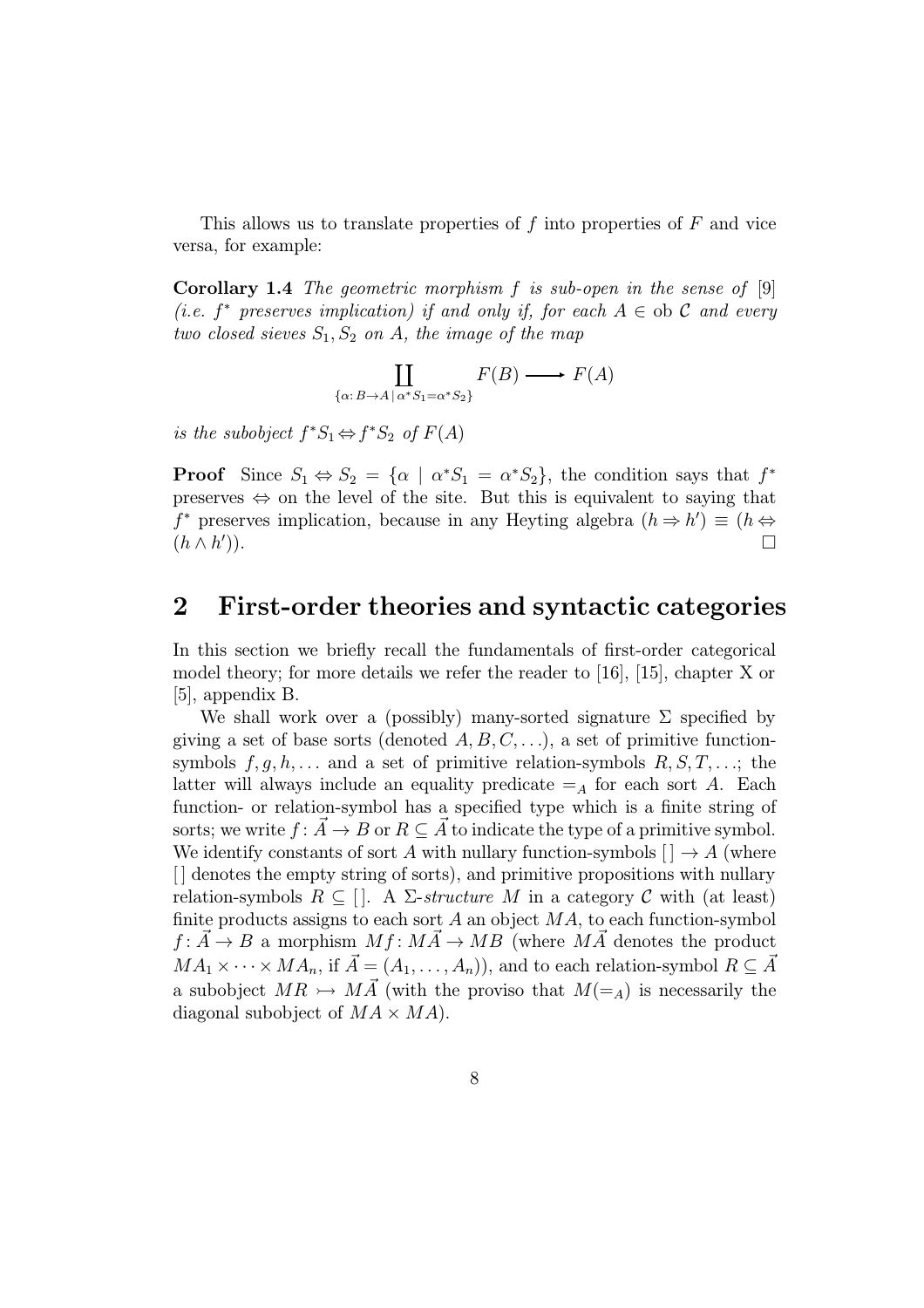Our formal language is the infinitary language  $\mathcal{L}_{\kappa\omega}(\Sigma)$  (which we shall abbreviate to  $\mathcal{L}_{\kappa}$  when there is no danger of confusion): that is, we allow the formation of infinite conjunctions  $\bigwedge_{i\in I}\phi_i$  and disjunctions  $\bigvee_{j\in J}\psi_j$  of formulae provided (a) the cardinalities of the index sets I and J are less than  $\kappa$ , and (b) the total number of free variables in any formula remains finite. (Note that we always allow the empty conjunction  $\top$  and the empty disjunction  $\bot$ .) Here  $\kappa$  denotes an infinite regular cardinal (as it will throughout this paper); we allow the possibility that  $\kappa = \infty$ , the 'cardinality of the universe' (i.e. that we place no restrictions on the size of conjunctions and disjunctions). However, the restriction to finitely many free variables will remain in force throughout. By a *context*, we mean a finite string  $\vec{x}$  of distinct variables; we shall write  $\phi(\vec{x})$  to indicate that  $\vec{x}$  is a *suitable context* for the formula  $\phi$ , i.e. that all the free variables of  $\phi$  appear in it (though it may contain variables which do not appear in  $\phi$ ). The type of a context  $\vec{x}$  is the string A of (not necessarily distinct!) sorts of the variables in  $\vec{x}$ .

By a *first-order theory*  $\mathbb T$  over  $\Sigma$ , we mean (informally) a set of sentences in  $\mathcal{L}_{\infty\omega}(\Sigma)$ ; however, we shall identify two theories T and T' if each member of the first set is deducible from the second, and vice versa. (Here it should be emphasized that our notion of deducibility is relative to an intuitionistic deduction-system such as that in [2]—suitably extended to handle the infinitary connectives, cf. [18] or [13]—since we wish to study models of our theories in categories (such as non-Boolean toposes) where the rules of classical logic are not valid.) One might therefore be tempted to identify each theory with its deductive closure (i.e. the class of all sentences deducible from it); however, it is important for our purposes that the axioms of a theory form a set rather than a proper class. (Note that this implies, in particular, that for each theory  $\mathbb T$  we can find a cardinal  $\kappa$  such that  $\mathbb T$  is actually contained in  $\mathcal{L}_{\kappa\omega}(\Sigma)$ .)

We recall that a formula  $\phi$  is said to be *κ*-geometric if it can be built up from atomic formulae by means of finite conjunctions, disjunctions of cardinality less than  $\kappa$ , and existential quantifications. (If  $\kappa = \infty$ , we simply say  $\phi$  is geometric; if  $\kappa = \omega$ , we say  $\phi$  is coherent. A  $(\kappa-)$  geometric axiom is a sentence of the form  $(\forall \vec{x})(\phi \Rightarrow \psi)$  where  $\phi$  and  $\psi$  are  $(\kappa)$ -geometric formulae and  $\vec{x}$  is a suitable context for them; a  $(\kappa)$ -)geometric theory is one specified by a set  $\mathbb T$  of  $(\kappa)$  geometric axioms.

In order to interpret compound formulae in a  $\Sigma$ -structure M, we need to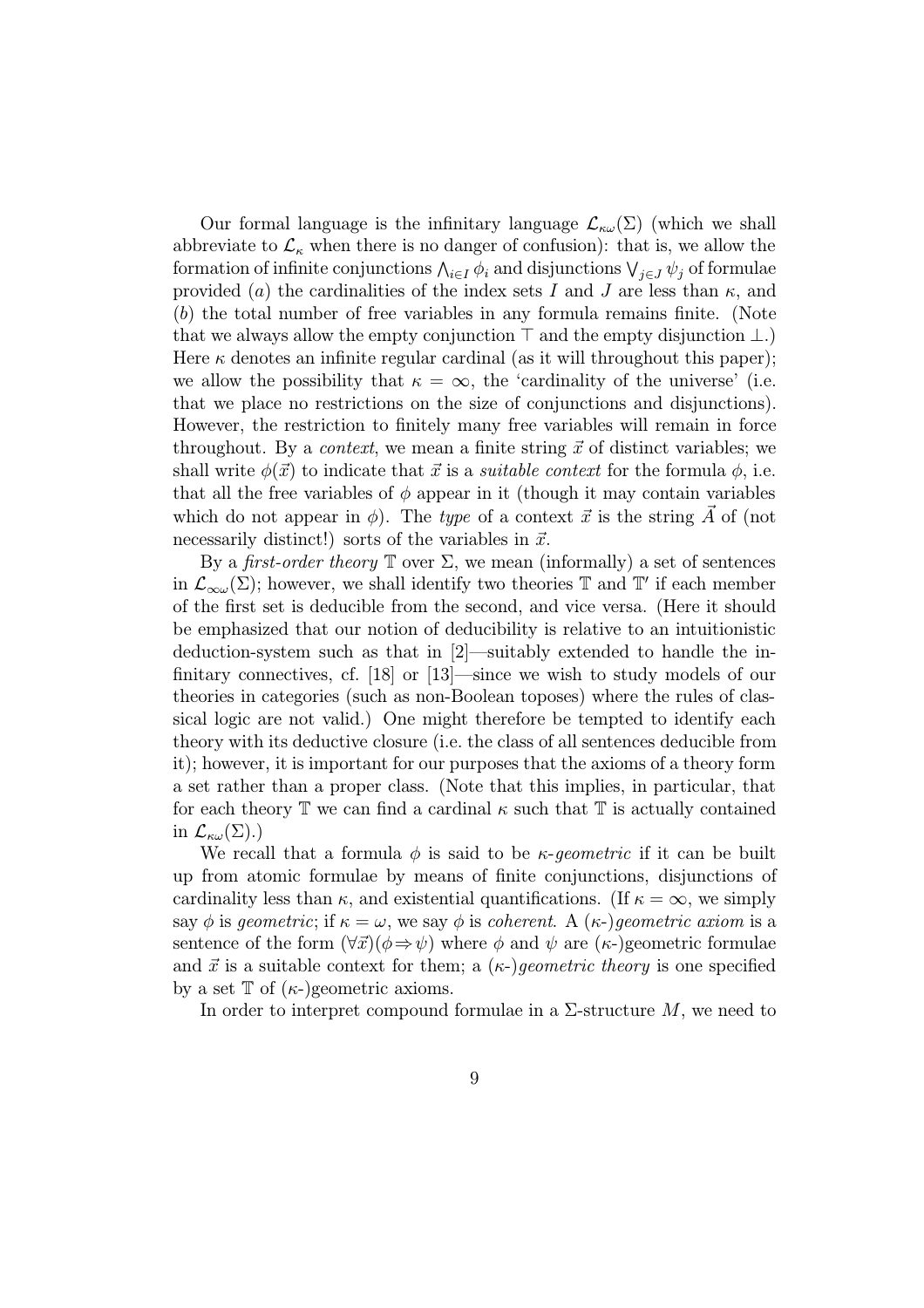impose further restrictions on the category  $\mathcal C$  in which  $M$  lives. We recall that a regular category is one with finite limits and (regular epi/mono) factorizations, the latter being stable under pullback; by a  $\kappa$ -geometric category we mean a regular category having unions for arbitrary families of subobjects of cardinality less than  $\kappa$ , the unions being additionally stable under pullback. (Makkai and Reyes [16] call these  $\kappa$ -*logical categories*, and (in the case  $\kappa = \omega$ ) Freyd and Scedrov [5] call them pre-logoi.) By a  $\kappa$ -Heyting category, we mean a regular category  $\mathcal C$  having unions and intersections for families of subobjects of cardinality less than  $\kappa$ , and such that the operation of pulling back subobjects of B along a fixed morphism  $f: A \rightarrow B$  of C has a right adjoint  $\forall f$  (it follows that the unions, as well as the intersections, are automatically stable under pullback; it is also easy to show that in such a category we automatically have an implication operation making each subobject lattice into a Heyting algebra, and that implication is also stable under pullback). Again, this concept has been given different names elsewhere in the literature; in particular, Freyd and Scedrov [5] call it a logos in the case  $\kappa = \omega$ . It is well known that any (Grothendieck) topos is an  $\infty$ -Heyting category.

It is clear that, given a  $\Sigma$ -structure M in a  $\kappa$ -geometric (resp.  $\kappa$ -Heyting) category C, we may proceed to interpret any  $\kappa$ -geometric (resp. arbitrary  $\mathcal{L}_{\kappa}$ ) formula-in-context  $\phi(\vec{x})$  over  $\Sigma$  as a subobject  $[\phi(\vec{x})]_M$  of  $MA_1 \times \cdots \times MA_n$ , where  $\vec{A} = (A_1, \ldots, A_n)$  is the type of  $\vec{x}$ . Moreover, this interpretation is sound for the logical calculus mentioned above, in the sense that if a sentence  $\sigma$  is deducible from a theory  $\mathbb{T}$ , then it is satisfied in all T-models in appropriate categories. (As usual, we say that  $\sigma$  is *satisfied* in a structure M if  $[\sigma([])]_M \rightarrow M[] = 1$  is an isomorphism, and that M is a T-model if it satisfies all the sentences in T. For the geometric case, we need to modify the definition of satisfaction: a geometric axiom  $\sigma = (\forall \vec{x})(\phi \Rightarrow \psi)$  is satisfied in M if  $[\phi(\vec{x})]_M \leq [\psi(\vec{x})]_M$  in Sub $(MA)$ .)

In order to form a category of  $\mathbb{T}$ -models in  $\mathcal{C}$ , where  $\mathbb{T}$  is not necessarily geometric, we need to exercise some care in our choice of morphisms. Clearly, given  $\Sigma$ -structures M and N, we should expect a morphism  $f: M \to N$  to provide a C-morphism  $f_A: MA \to NA$  for each sort A of  $\Sigma$ . Given this, for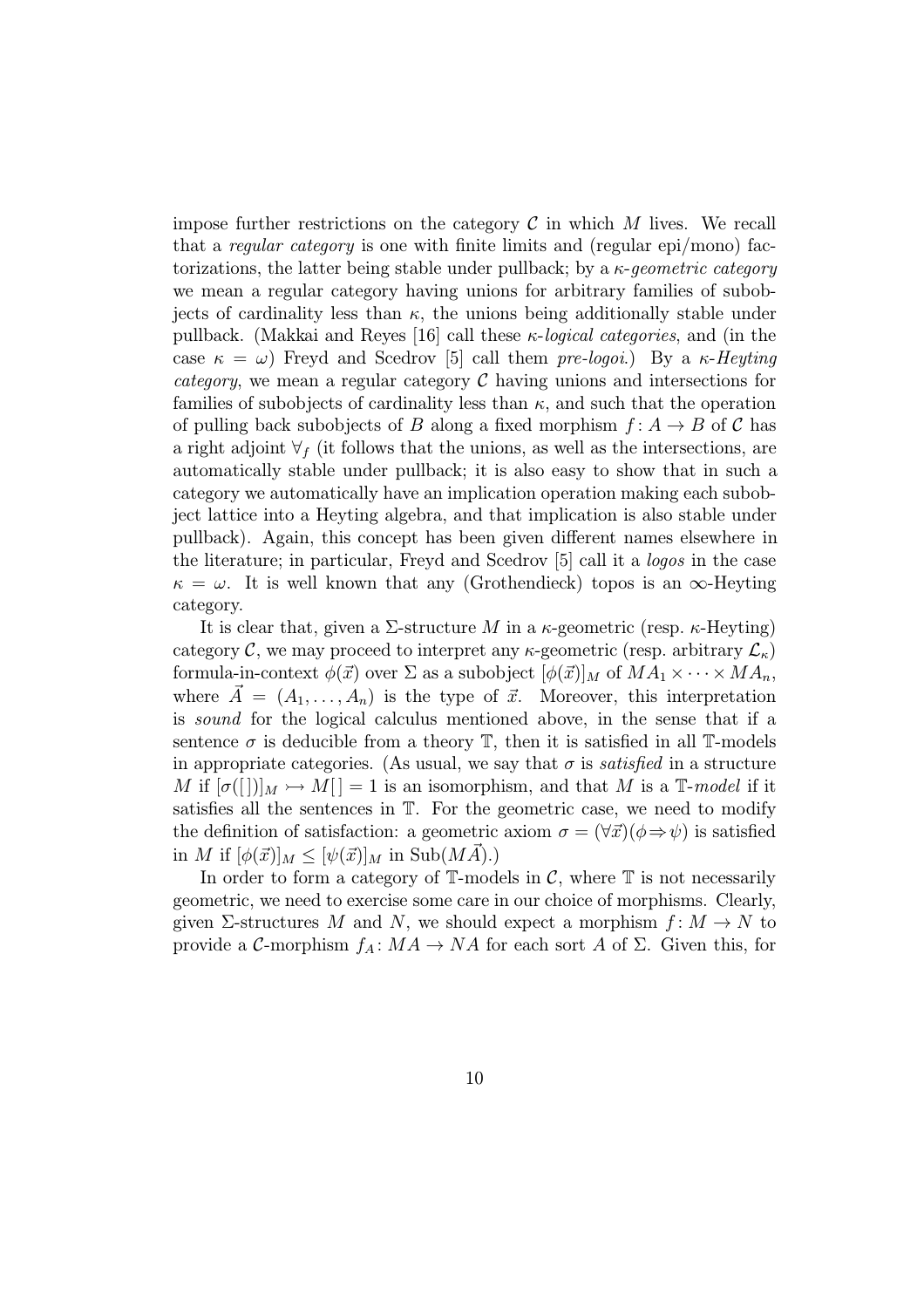each formula-in-context  $\phi(\vec{x})$  we shall have a diagram

$$
\begin{array}{ccc}\n[\phi(\vec{x})]_M & [\phi(\vec{x})]_N \\
\downarrow & & \downarrow \\
M\vec{A} & \xrightarrow{f_{\vec{A}}} & N\vec{A}\n\end{array} \tag{4}
$$

where  $f_{\vec{A}}$  is the product of the  $f_{A_i}$ . The usual definition of a (homo)morphism of Σ-structures is equivalent to saying that we have  $[\phi(\vec{x})]_M \leq f^*_{\vec{A}}[\phi(\vec{x})]_N$  (i.e. that the above diagram can be completed to a commutative square) for all atomic formulae  $\phi$ ; an easy induction then shows that the same condition holds for all geometric formulae  $\phi$ , but it is well known that the induction breaks down for formulae involving implication or universal quantification.

A stronger condition, commonly known by the name *embedding* of  $\Sigma$ structures, is to demand an equality  $[\phi(\vec{x})]_M = f_A^*[\phi(\vec{x})]_N$  for all atomic  $\phi$ , i.e. to demand that the diagram (4) should be completable to a pullback square. Given that our language always includes the predicate  $=_A$  whose interpretation in any M is the diagonal subobject of  $MAXMA$ , this condition clearly forces each  $f_A$  to be monic. Once again, it is easy to show that this condition is inherited by all quantifier-free formulae  $\phi$ , but it may fail for formulae involving quantifiers.

Classically, a morphism  $f$  is called an *elementary embedding* if the diagram (4) is completable to a pullback square for all  $\mathcal{L}_{\omega}$  formulae-in-context  $\phi(\vec{x})$ ; it seems reasonable to use the term *κ*-elementary embedding if (4) is a pullback for all  $\mathcal{L}_{\kappa}$  formulae-in-context. (We shall give an example below to demonstrate the dependence of this concept on  $\kappa$ .) However, the fourth corner of the parallelogram, namely the condition that (4) should commute for all  $(\mathcal{L}_{\kappa})$  formulae, is not commonly considered by classical model-theorists. Of course, the reason is that, if we restrict our attention to structures in a Boolean topos such as  $\mathbf{Set}$ , then the commutativity of  $(4)$  for the complementary subobjects  $[\phi(\vec{x})]$  and  $[\neg \phi(\vec{x})]$  forces both the squares to be pullbacks; but this is far from being the case in a non-Boolean topos (again, we shall give an example below), and it turns out that this fourth condition is the one of greatest importance for us.

Morphisms satisfying this condition seem to have been first explicitly considered (in the case  $\kappa = \omega$ ) in [17], where they were called 'weak elementary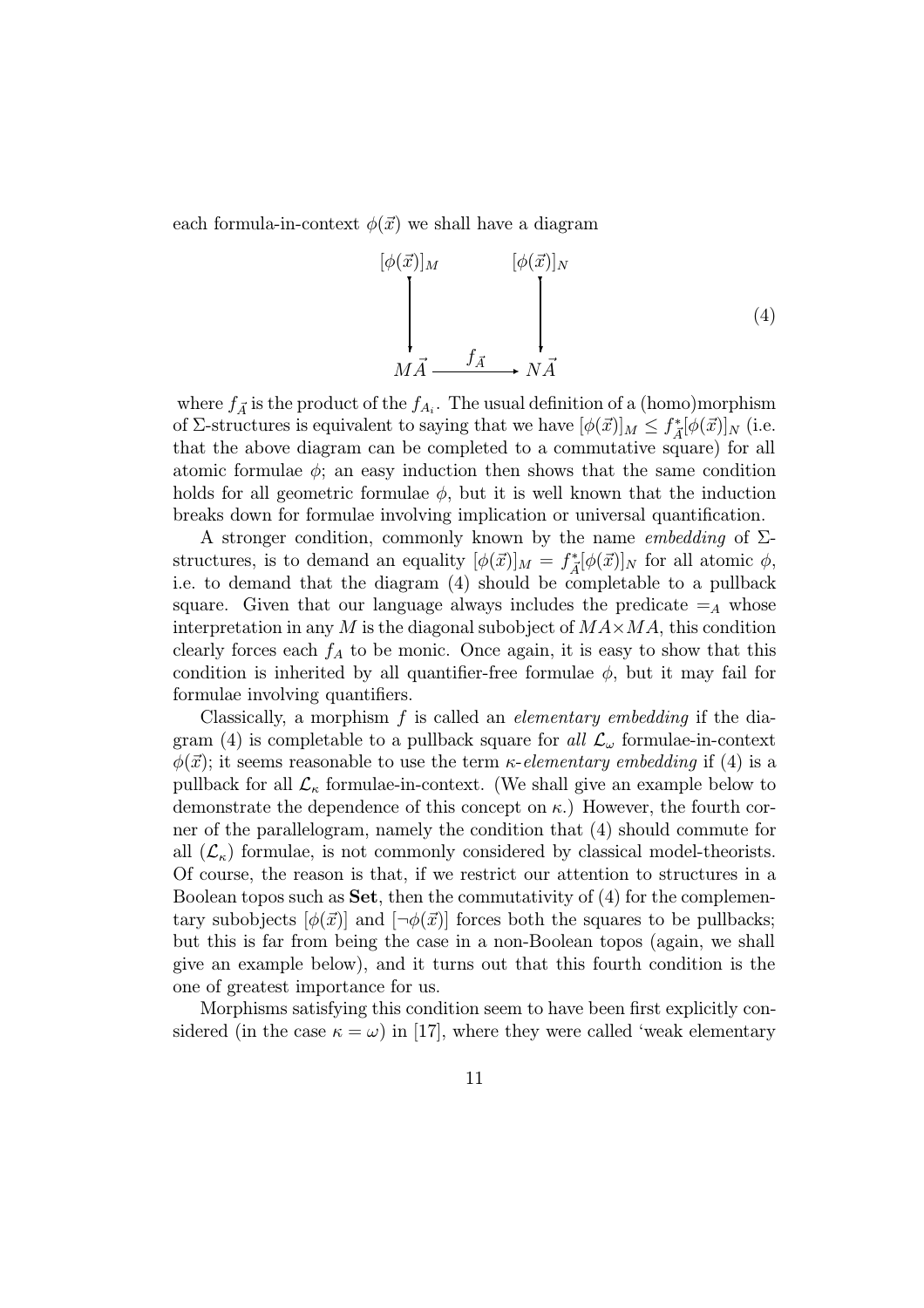embeddings'; but this name seems unsatisfactory since such morphisms do not have to be monic. Accordingly, we introduce the name  $\kappa$ -elementary *morphism* of  $\Sigma$ -structures for a family of morphisms  $f_A$  such that we have  $[\phi(\vec{x})]_M \leq f_A^*[\phi(\vec{x})]_N$  for all  $\mathcal{L}_{\kappa}$  formulae-in-context  $\phi(\vec{x})$  over  $\Sigma$ . We write  $\Sigma\text{-Str}(\mathcal{C})_\kappa$  for the category of all  $\Sigma$ -structures in C and κ-elementary morphisms between them; and, if T is a theory in  $\mathcal{L}_{\kappa}$ , we write T-Mod $(\mathcal{C})_{\kappa}$ for the full subcategory of  $\Sigma\text{-Str}(\mathcal{C})_\kappa$  whose objects are T-models. (Note that the subscripts cannot be omitted even in the case  $\kappa = \omega$ ; we use the unsubscripted notations for the categories whose morphisms are arbitrary homomorphisms of  $\Sigma$ -structures.)

**Example 2.1** Let  $\mathcal{E}$  be the Sierpinski topos whose objects are diagrams  $A = (A(0) \rightarrow A(1))$  in **Set** and whose morphisms are commutative squares. Let  $\Sigma$  be the one-sorted signature whose only primitive symbol is equality (so that Σ-structures are simply objects). Let N be the terminal object of  $\mathcal{E}$ , and let M be any object such that  $M(1)$  is a singleton. An easy induction shows that the interpretation in N of any  $\mathcal{L}_{\infty}$  formula-in-context over  $\Sigma$  is either the whole of  $N^n \cong 1$  or its zero subobject (that is, the intermediate subobject  $(0 \rightarrow 1)$  cannot occur); so, in order to prove that the unique morphism  $M \to N$  is  $\infty$ -elementary, it suffices to show that whenever  $[\phi(\vec{x})]_N = 0$  we also have  $[\phi(\vec{x})]_M = 0$ . But if  $[\phi(\vec{x})]_N = 0$ , then since the functor 'evaluate at 1' is the inverse image of an open geometric morphism  $\textbf{Set} \to \mathcal{E}$  we see that the interpretation of  $\phi(\vec{x})$  in the terminal object of **Set** is also 0, and hence also  $[\phi(\vec{x})]_M(1) = 0$ . And this forces  $[\phi(\vec{x})]_M(0) = 0$ ; thus we have shown that  $M \to N$  is an  $\infty$ -elementary morphism. But it is clearly not an embedding if  $M(0)$  has more than one element.

**Example 2.2** To show the dependence of  $\kappa$ -elementarity on the cardinal  $\kappa$ , it suffices to consider models in Set. Let  $\Sigma$  be the single-sorted signature with a countable infinity of constant symbols  $c_i$  ( $i \in \omega$ ); let M be the set of natural numbers with  $c_i$  interpreted as i for each i, and let N be any uncountable set with each  $c_i$  interpreted as a different element of N. It is easy to see that the obvious embedding of  $\Sigma$ -structures  $M \to N$  is  $\omega$ -elementary, since M and N have isomorphic ultrapowers (indeed, for a suitable choice of its cardinality, N is isomorphic to an ultrapower of M); but it is not  $\omega_1$ -elementary since the  $\mathcal{L}_{\omega_1}$  sentence  $(\forall x) \vee_{i \in \omega} (x = c_i)$  is satisfied in M but not in N.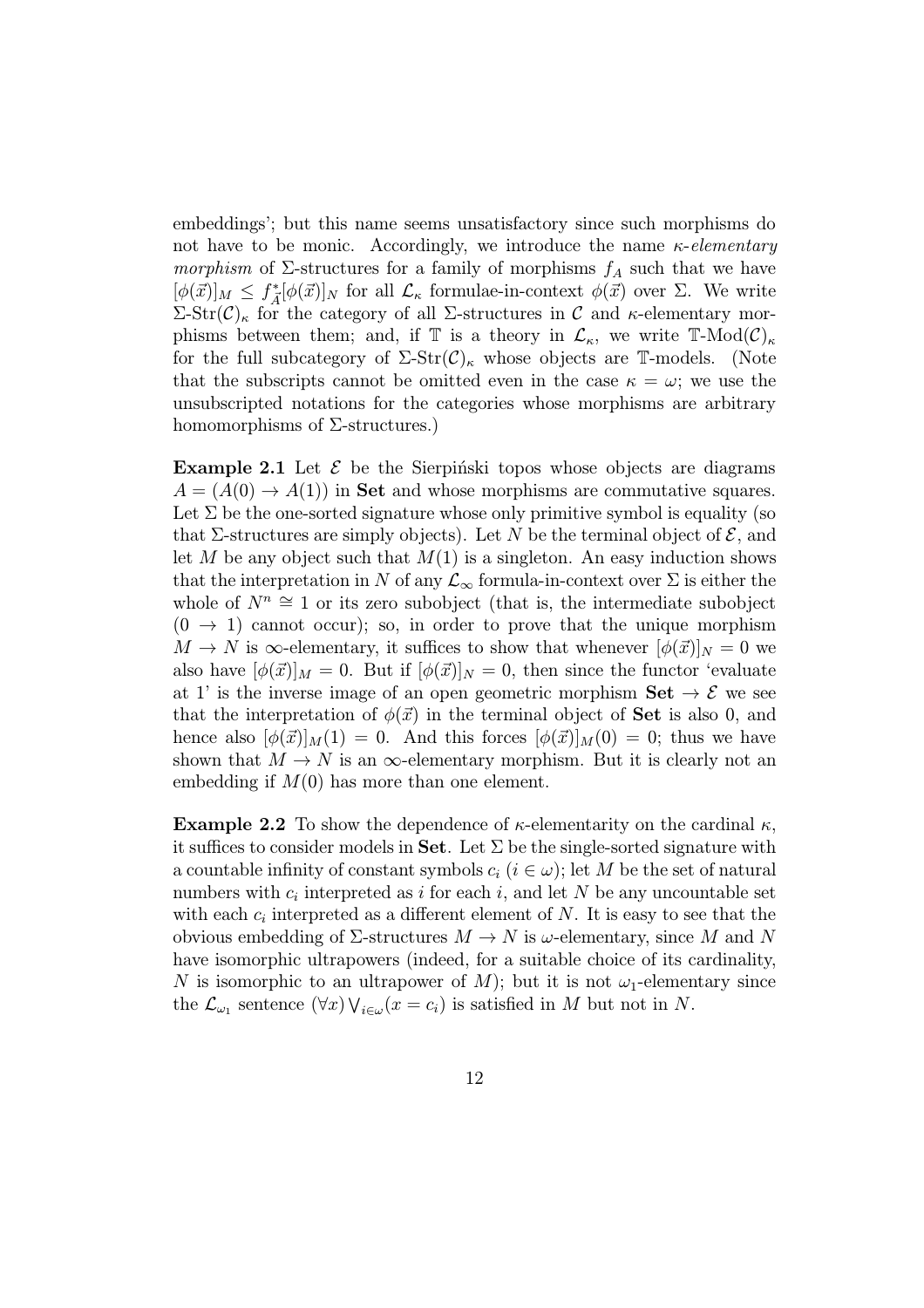We next recall briefly the construction of the *syntactic category*  $\text{Syn}^g(\mathbb{T})$ of a geometric theory T: for a detailed exposition, see [16], chapter 8 or [15], chapter X. The objects of  $\text{Syn}^g(\mathbb{T})$  are equivalence classes  $[\phi(\vec{x})]$  of geometric formulae-in-context in the language of T, where the equivalence relation identifies  $\phi(\vec{x})$  with  $\psi(\vec{y})$  if the contexts  $\vec{x}$  and  $\vec{y}$  have the same type, and  $\psi$  is obtained from  $\phi$  by substituting  $y_i$  for  $x_i$ , for each i. In defining morphisms  $[\phi(\vec{x})] \to [\psi(\vec{y})]$  in  $\text{Sym}^g(\mathbb{T})$ , we may therefore assume (and it is convenient to do so) that the contexts  $\vec{x}$  and  $\vec{y}$  have no variables in common; such a morphism is then defined to be a T-provable-equivalence class of geometric formulae in the concatenated context  $\vec{x}, \vec{y}$  which are 'Tprovably functional from  $\phi$  to  $\psi'$ , in the sense that the appropriate geometric axioms are derivable in T. The composite of two morphisms

$$
[\phi(\vec{x})] \xrightarrow{[\theta(\vec{x}, \vec{y})]} [\psi(\vec{y})] \xrightarrow{[\gamma(\vec{y}, \vec{z})]} [\chi(\vec{z})]
$$

is defined to be the provable-equivalence class of the formula  $(\exists \vec{y})(\theta \wedge \gamma)$ . The verification that  $\text{Syn}^g(\mathbb{T})$  is a (geometric) category is tedious but straightforward. Moreover, it contains a structure  $U_{\mathbb{T}}$  for the signature of  $\mathbb{T}$  obtained by setting  $U_{\mathbb{T}}A = [\top(x)]$  (where x is a variable of sort A),  $U_{\mathbb{T}}(R \subseteq A)$  $[R(\vec{x})] \rightarrow [\top(\vec{x})]$ , and  $U_{\mathbb{T}}(f : \vec{A} \rightarrow B) = [(f(\vec{x}) = y)]$ . A straightforward induction shows that, for every geometric formula-in-context  $\phi(\vec{x})$ , the interpretation  $[\phi(\vec{x})]_{U_T}$  is simply  $[\phi(\vec{x})]$ , and hence we have:

**Proposition 2.3** The  $\Sigma$ -structure  $U_{\mathbb{T}}$  in  $\text{Syn}^g(\mathbb{T})$  is a conservative model of  $\mathbb{T}$ ; that is, it satisfies exactly those geometric axioms which are derivable from T. Moreover, it is universal amongst T-models in geometric categories, in the sense that for any geometric category  $\mathcal C$  the functor

 $\mathbf{Geom}\left(\mathbf{Syn}^{\text{g}}(\mathbb{T}),\mathcal{C}\right)\longrightarrow \mathbb{T}\text{-}\mathrm{Mod}(\mathcal{C})$ 

which sends a geometric functor  $F: \text{Sym}^g(\mathbb{T}) \to \mathcal{C}$  to the  $\mathbb{T}\text{-model } F(U_{\mathbb{T}})$ , is an equivalence of categories. (Here  $\mathbf{Geom}(\mathbf{Syn}^g(\mathbb{T}), \mathcal{C})$  denotes the category of geometric functors  $\text{Syn}^g(\mathbb{T}) \to \mathcal{C}$  and arbitrary natural transformations between them.)  $\Box$ 

If the theory  $\mathbb T$  is  $\kappa$ -geometric (for some  $\kappa < \infty$ ), then we may restrict ourselves to κ-geometric formulae in defining the objects and morphisms of the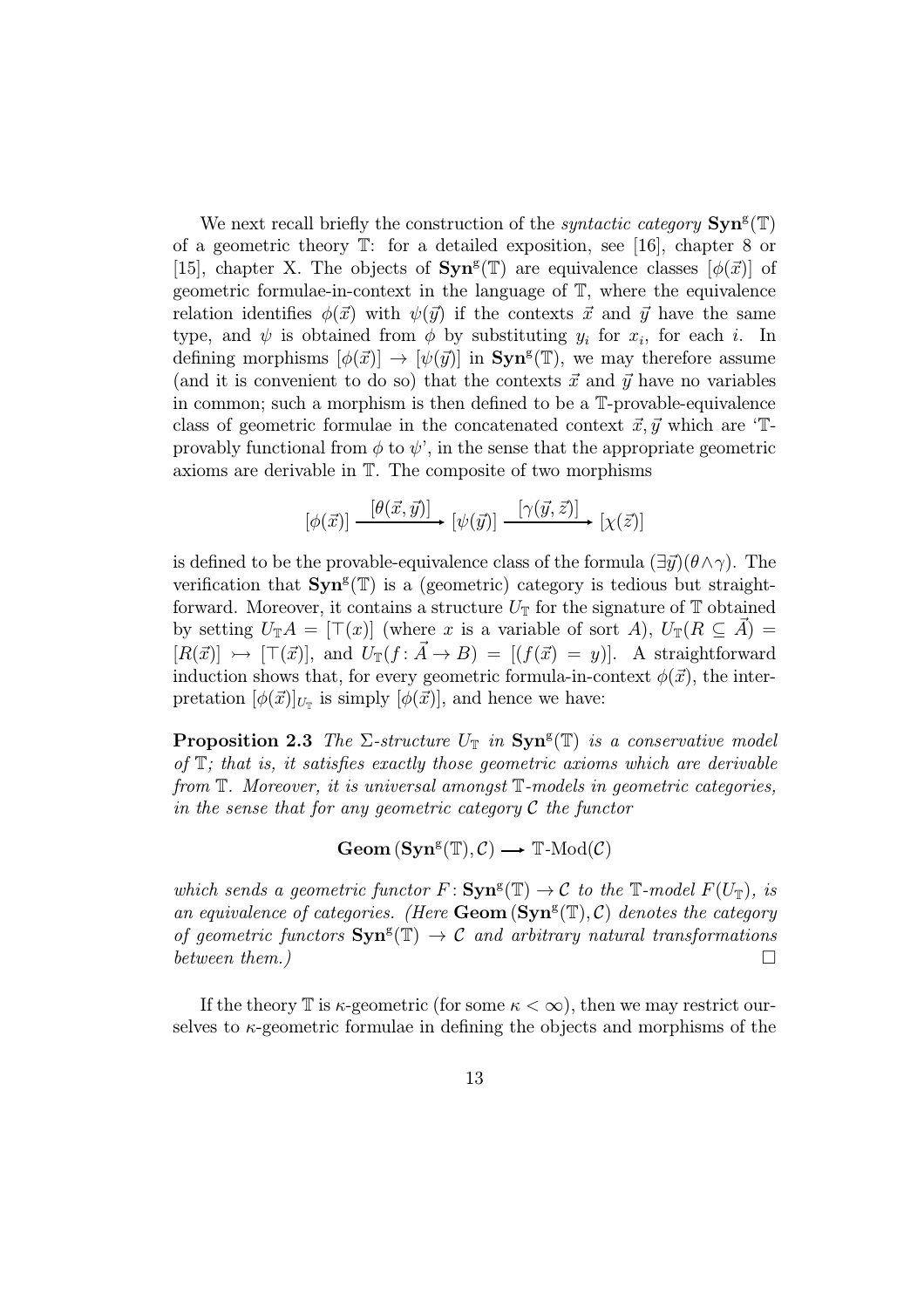syntactic category, and thus obtain a (small)  $\kappa$ -geometric category  $\textbf{Syn}^{\text{g}}_{\kappa}(\mathbb{T})$ with the corresponding universal property. However, there is no real need to do so. Although  $\text{Syn}^g(\mathbb{T})$  is a large category, there is a canonical form theorem for geometric formulae which says that every such formula is provably equivalent to one of the form  $\bigvee_{i \in I} \phi_i$  where the  $\phi_i$  are regular formulae (that is, constructed using only finite conjunction and existential quantification): since we may clearly omit duplicate copies of the same formula from any such disjunction, it follows that we have, up to provable equivalence, only a set of distinct geometric formulae in any context. Since T-provably equivalent formulae-in-context define isomorphic objects of  $\text{Syn}^g(\mathbb{T})$ , it follows that the latter is (not only locally small but) essentially small, i.e. equivalent to a small category—indeed, it is equivalent to  $\text{Syn}_\kappa^{\text{g}}(\mathbb{T})$  for sufficiently large  $\kappa$ .

When working with full first-order logic, we do not have any such canonical form theorem (indeed, as we noted in the Introduction, it is possible to generate a proper class of inequivalent propositional formulae from just two primitive proposition symbols), and so we shall have to be more careful about the size of the formulae which we admit in the construction of our syntactic category. Nevertheless, the purely formal parts of the construction go through without any essential change. If  $\mathbb T$  is a theory in  $\mathcal L_{\kappa}$  (for some  $\kappa \leq \infty$ ), we define the syntactic category  $\text{Syn}_\kappa^{\text{fo}}(\mathbb{T})$ , exactly as in the geometric case, but admitting arbitrary formulae of  $\mathcal{L}_{\kappa}$  in the definition of both the objects and the morphisms of the category. Just as before, we may verify

**Proposition 2.4** The category  $\text{Syn}_\kappa^{\text{fo}}(\mathbb{T})$  is a  $\kappa$ -Heyting category (small if  $\kappa < \infty$ ), and contains a conservative  $\mathbb{T}$ -model  $U_{\mathbb{T}}$  which is universal amongst  $\mathbb{T}\text{-models}$  in  $\kappa$ -Heyting categories, in the sense that for any such category  $\mathcal C$ the functor

$$
\kappa\text{-}{\bf Heyt}\,({\bf Syn}^{\rm fo}_{\kappa}(\mathbb{T}),{\cal C})\longrightarrow \mathbb{T}\text{-}{\rm Mod}({\cal C})_\kappa
$$

which sends a  $\kappa$ -Heyting functor  $F: \text{Sym}^{\text{fo}}_{\kappa}(\mathbb{T}) \to \mathcal{C}$  to the  $\mathbb{T}$ -model  $F(U_{\mathbb{T}})$ , is an equivalence of categories.  $\Box$ 

For a detailed proof of 2.4 in the case  $\kappa = \omega$ , see [5], B.314. Note, incidentally, the change in the codomain of the displayed functor of 2.4 as compared with 2.3: we are required to cut down to the  $\kappa$ -elementary morphisms between T-models, in order to ensure that such morphisms correspond to natural transformations between functors defined on the syntactic category.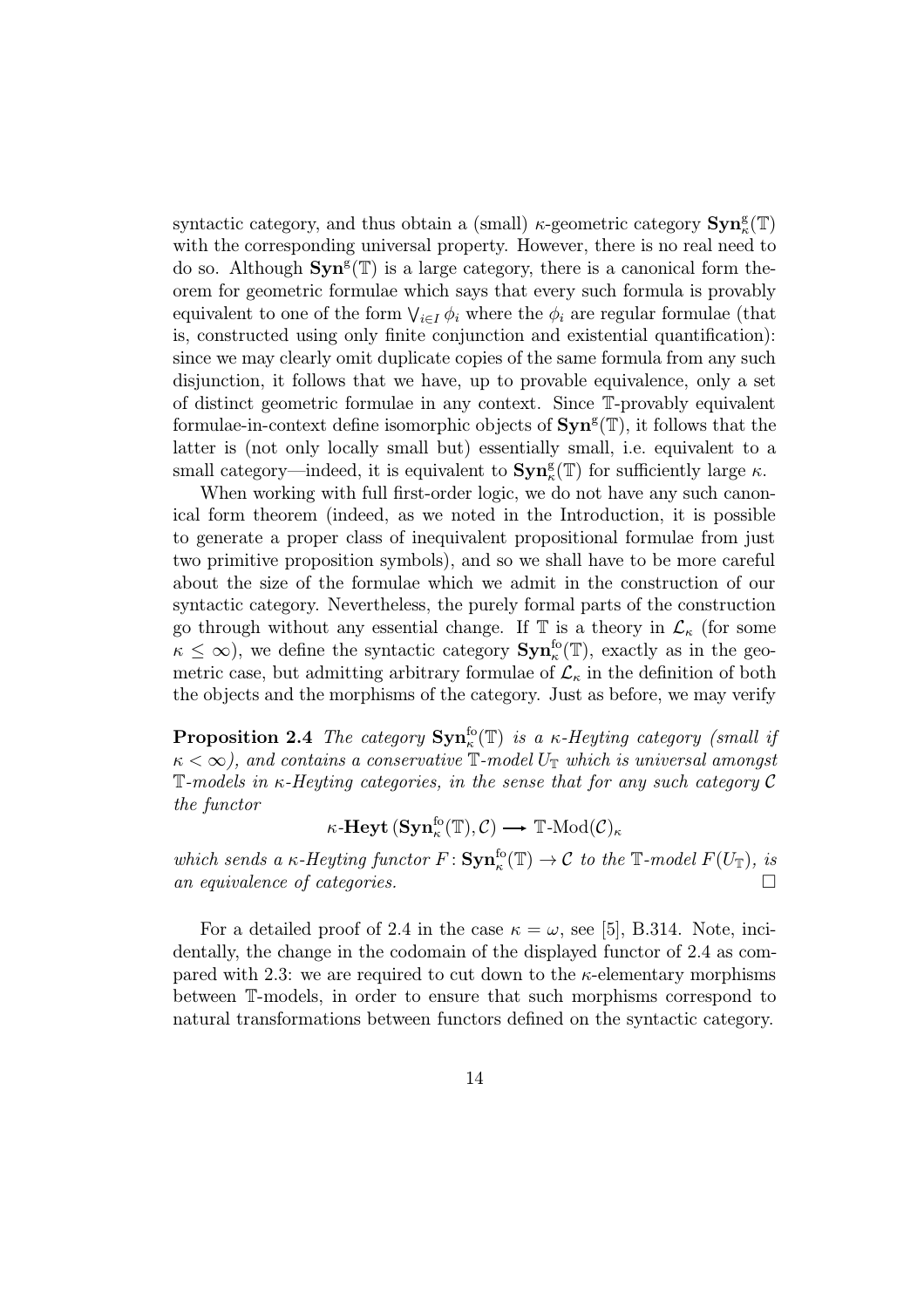## 3 Syntactic sites and the completeness theorem

If C is a small  $\kappa$ -geometric category (for example, the syntactic category of a  $\kappa$ -geometric theory), we may equip it with the  $\kappa$ -covering Grothendieck topology  $J_{\kappa}$ : a sieve R on an object A of C belongs to  $J_{\kappa}$  iff it contains a family of maps  $(\alpha_i : B_i \to A \mid i \in I)$  of cardinality less than  $\kappa$ , such that the union of the images of the  $\alpha_i$  is the whole of A. By ([16], proposition 3.3.3) or  $([15]$ , lemma X.5.4), we know that this topology is subcanonical (that is, all the representable functors  $\mathcal{C}^{op} \to \mathbf{Set}$  are sheaves): moreover, a functor  $F: \mathcal{C} \to \mathcal{E}$  (where  $\mathcal{E}$  is a topos) is flat and  $J_k$ -continuous iff it preserves finite limits, images and unions of families of subobjects of cardinality less than  $\kappa$ —that is, iff it is a  $\kappa$ -geometric functor. Thus, on combining 2.3 with Diaconescu's theorem, we immediately obtain the standard proof of the existence of classifying toposes for  $\kappa$ -geometric theories: given such a theory T, we may take  $\mathcal{B}^{\mathsf{g}}(\mathbb{T})$  to be the topos  $\mathbf{Sh}(\mathbf{Syn}_{\kappa}^{\mathsf{g}}(\mathbb{T}), J_{\kappa})$ . Note also that, since the Yoneda embedding  $y: \text{Sym}_{\kappa}^{\text{g}}(\mathbb{T}) \to \mathcal{B}^{\text{g}}(\mathbb{T})$  is full and faithful, the generic T-model  $G_{\mathbb{T}} = y(U_{\mathbb{T}})$  satisfies only those geometric sentences which are satisfied in  $U_{\mathbb{T}}$  (equivalently, derivable from  $\mathbb{T}$ ).

In passing, we remark that the choice of the cardinal  $\kappa$  is not crucial, provided it is large enough for all the axioms of  $\mathbb T$  to be expressible in  $\mathcal L_{\kappa}$ . The canonical form theorem for geometric formulae, mentioned in the last section, ensures that if  $\kappa < \lambda$  then every object of  $\text{Syn}_\lambda^g(\mathbb{T})$  is the union of a family of subobjects of cardinality less than  $\lambda$ , all of which lie in  $\text{Syn}_\kappa^g(\mathbb{T})$ . Hence it is easy to verify that the inclusion

$$
(\mathbf{Syn}_{\kappa}^{\rm g}(\mathbb{T}),J_{\kappa})\longrightarrow (\mathbf{Syn}_{\lambda}^{\rm g}(\mathbb{T}),J_{\lambda})
$$

satisfies the hypotheses of the Grothendieck Comparison Lemma (cf. [15], p. 588) and so gives rise to an equivalence of sheaf toposes. Once again, the corresponding result is very far from being true when we replace the 'geometric' versions of the syntactic categories by the 'full first-order' ones.

The key result of this section is the following lemma which, although it has a claim to be considered 'folklore', appears never to have been noticed in print before.

**Lemma 3.1** Let  $\mathcal C$  be a small Heyting category, and let  $J$  be a subcanonical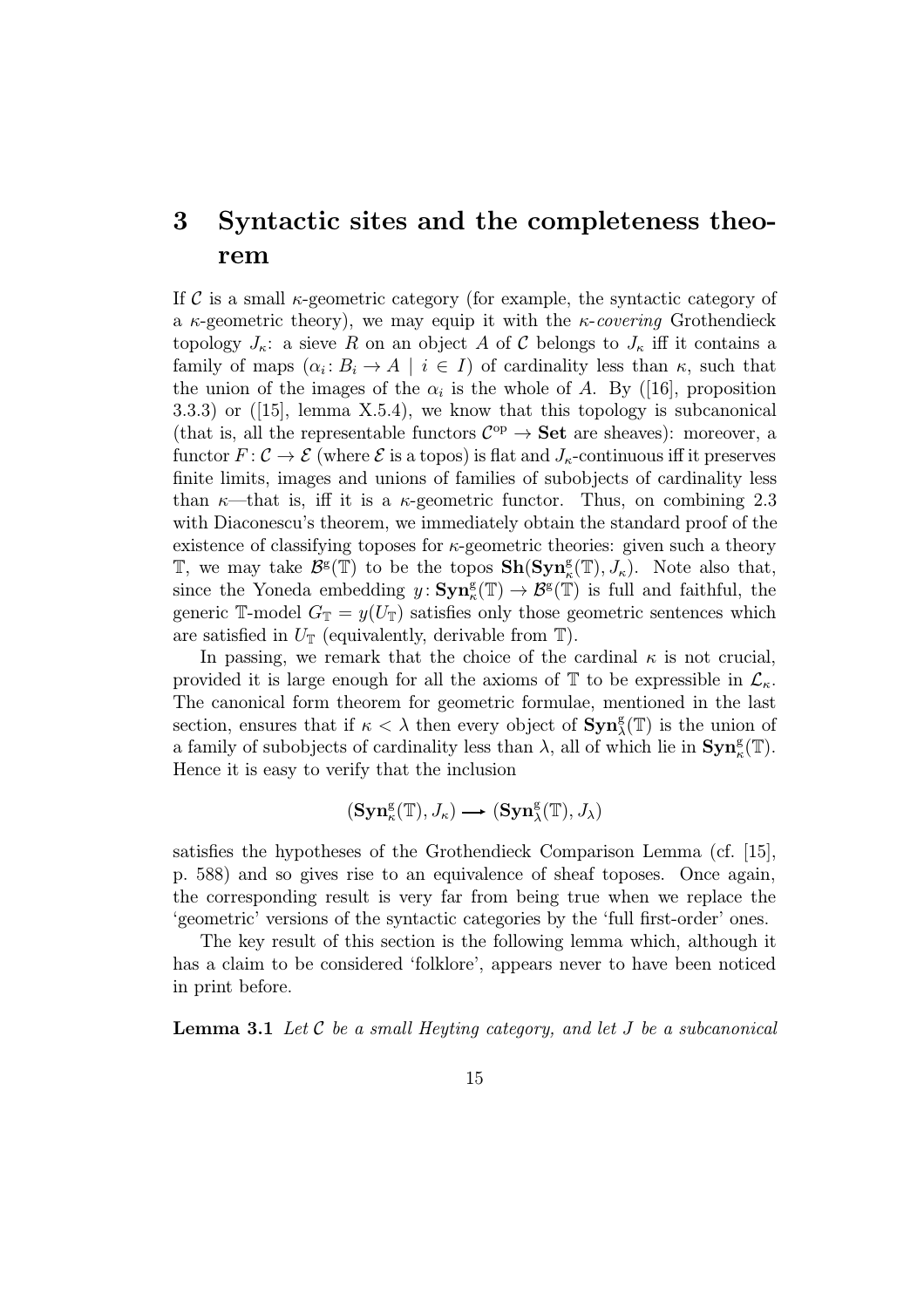Grothendieck topology on C. Then the Yoneda embedding  $y: \mathcal{C} \to \mathbf{Sh}(\mathcal{C}, J)$ preserves universal quantification.

**Proof** Let  $f: A \to B$  be a morphism of  $C, A' \to A$  a subobject of A, and write  $B' \rightarrow B$  for  $\forall f (A' \rightarrow A)$ . Let  $R \rightarrow yB$  be any subobject of yB in  $\text{Sh}(\mathcal{C}, J)$  such that  $(yf)^*(R) \leq yA'$  in  $\text{Sub}(yA)$ ; we must show that  $R \leq yB'$ , i.e. that every morphism in R factors through  $B' \rightarrow B$ . Let  $g: C \rightarrow B$  be such a morphism, and let  $h: D \to A$  be its pullback along f; then  $h \in f^*(R)$ , and so h factors through  $A' \rightarrowtail A$ ; that is, the image  $A'' \rightarrowtail A$  of h satisfies  $A'' \leq A'$ . Since image factorizations in C are stable under pullback, it follows that the image  $B'' \rightarrow B$  of g satisfies  $B'' \leq B'$ ; so we have our required factorization.

The above proof may be compared with that of the result (which is undoubtedly 'folklore') that the Yoneda embedding of a small cartesian closed category preserves exponentials. Indeed, in the particular case when  $\mathcal C$  is locally cartesian closed as well as a Heyting category, it follows from the latter, since the functors  $\forall_f$  are simply the restrictions of the functors  $\Pi_f$ (the right adjoints to pullback between slice categories) to subobjects. However, the significance of 3.1 itself is contained in the following two immediate corollaries.

Corollary 3.2 If C is a small  $\kappa$ -Heyting category and  $J_{\kappa}$  denotes the  $\kappa$ covering topology on C, then the Yoneda embedding  $C \to Sh(C, J_{\kappa})$  is a  $\kappa$ -Heyting functor.

**Proof** We have already observed that y is a  $\kappa$ -geometric functor (i.e. that it preserves finite intersections, unions of cardinality less than  $\kappa$ , and images). By the Lemma, it preserves universal quantification (and hence also implication in the subobject lattices); and it clearly preserves all intersections of subobjects which exist in  $\mathcal{C}$ .

Corollary 3.3 (Completeness theorem for  $\mathcal{L}_{\kappa\omega}$ ) Let  $\mathbb T$  be an arbitrary theory in  $\mathcal{L}_{\kappa\omega}(\Sigma)$ . Then there exists a Grothendieck topos containing a conservative model of  $\mathbb T$ , i.e. one satisfying only those sentences of  $\mathcal L_{\kappa\omega}(\Sigma)$  which are derivable from  $\mathbb{T}$ ; moreover, this topos may be taken to be localic over  $\mathbf{Set}$ . In particular, any sentence of  $\mathcal{L}_{\kappa\omega}(\Sigma)$  which is satisfied in all T-models in localic toposes is derivable from T.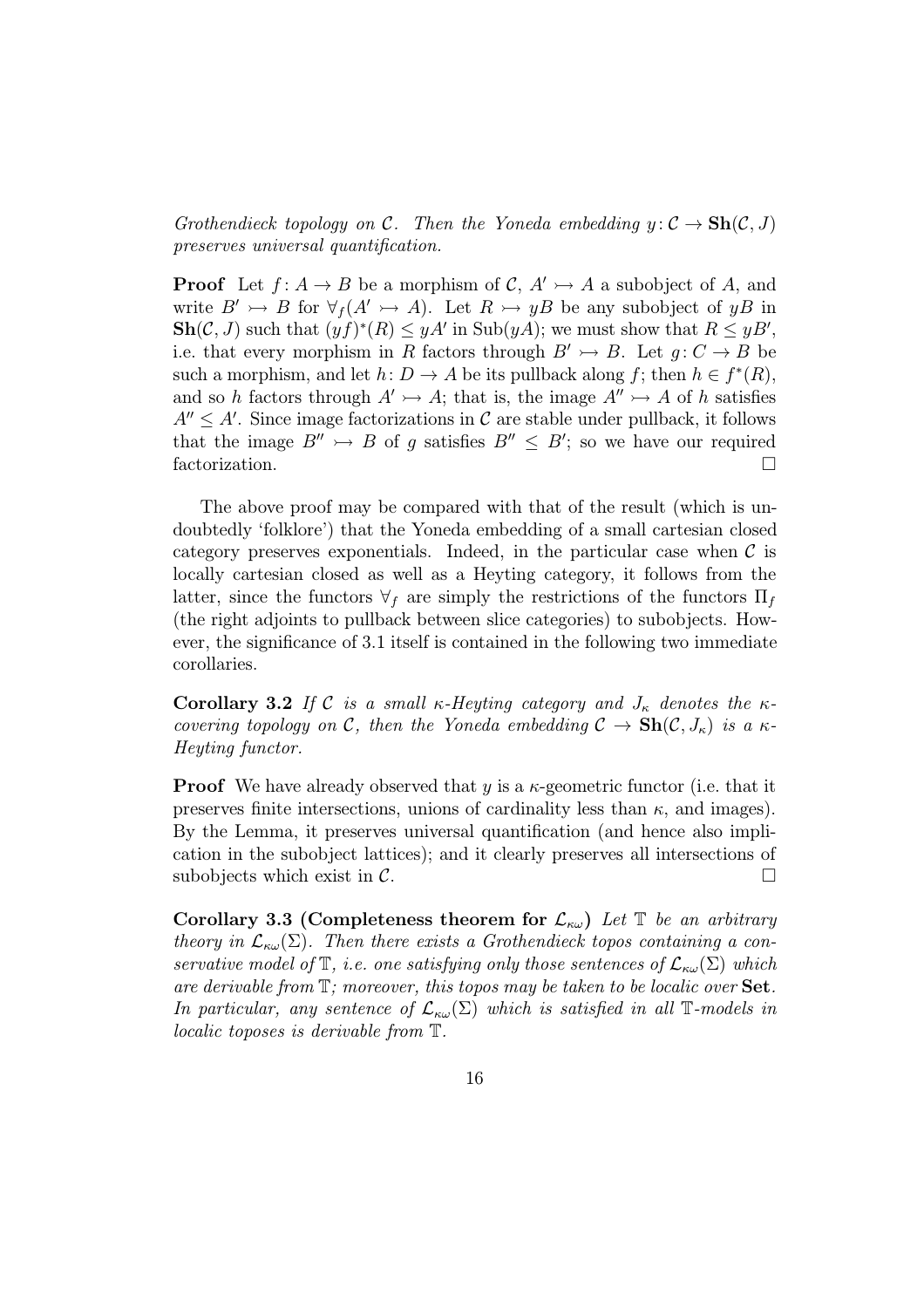**Proof** Apply 3.2 to the syntactic category  $\text{Syn}_\kappa^{\text{fo}}(\mathbb{T})$ . We have seen that the universal model of T in this category is conservative, and since the Yoneda embedding is full and faithful it reflects isomorphisms; so  $y(U_T)$  is also a conservative model of T. To obtain such a model in a localic topos, we combine this observation with the result  $([12], p. 59; [9],$  Proposition 4.4) that for any Grothendieck topos  $\mathcal E$  there exists an open surjection  $\mathcal F\to\mathcal E$ with  $\mathcal F$  localic.

Since the completeness theorem holds for all  $\kappa < \infty$ , it follows easily that its weak form holds for  $\kappa = \infty$  as well: that is,

Corollary 3.4 If  $\mathbb T$  is a first-order theory and  $\sigma$  is any  $\mathcal L_{\infty}$  sentence satisfied in all models of  $\mathbb T$  in localic toposes, then  $\sigma$  is derivable from  $\mathbb T$ .

**Proof** Given  $\mathbb{T}$  and  $\sigma$ , we can clearly choose  $\kappa$  such that  $\mathbb{T} \cup \{\sigma\} \subseteq \mathcal{L}_{\kappa}$ . So the result follows from 3.3.

On the other hand, the strong form of the theorem (the existence of a single T-model which is  $\mathcal{L}_{\kappa}$ -conservative) clearly fails for  $\kappa = \infty$ ; for if T is the empty theory over a signature  $\Sigma$  with two primitive proposition symbols, then the result of [11] mentioned in the Introduction implies that a topos containing an  $\mathcal{L}_{\infty}$ -conservative model of T would have to have a proper class of subobjects of 1.

In the case  $\kappa = \omega$ , 3.3 was proved by P. Freyd, around 1975; his proof may be found in [5] under the name 'Stone representation theorem for logoi' (and see also [4], theorem 5.22, where the theorem is stated in terms of models in categories of Heyting-valued sets). However, Freyd's proof (which admittedly yields a more precise result) is much less direct than the above. The observation that  $y(U_T)$  yields a conservative model of T was made independently by E. Palmgren [19] and the first author.

We note also that  $y(U_T)$  is a minimal model of T in the sense of Moerdijk and Palmgren [17]. Since any  $\kappa$ -Heyting functor is a  $\kappa$ -geometric functor, the equivalence of 2.4 yields a full and faithful functor

$$
\mathbb{T}\text{-Mod}(\mathcal{F})_{\kappa} \longrightarrow \textbf{Top}\left(\mathcal{F}, \textbf{Sh}(\textbf{Syn}_{\kappa}^{\text{fo}}(\mathbb{T}), J_{\kappa})\right) \tag{5}
$$

for any topos  $\mathcal{F}$ , sending a T-model M in  $\mathcal{F}$  to the geometric morphism whose inverse image extends the  $\kappa$ -Heyting functor  $F: \mathbf{Syn}^{\mathrm{fo}}_\kappa(\mathbb{T}) \to \mathcal{F}$  corresponding to  $M$ . In particular, for any such  $\mathbb{T}$ -model  $M$ , we have a geometric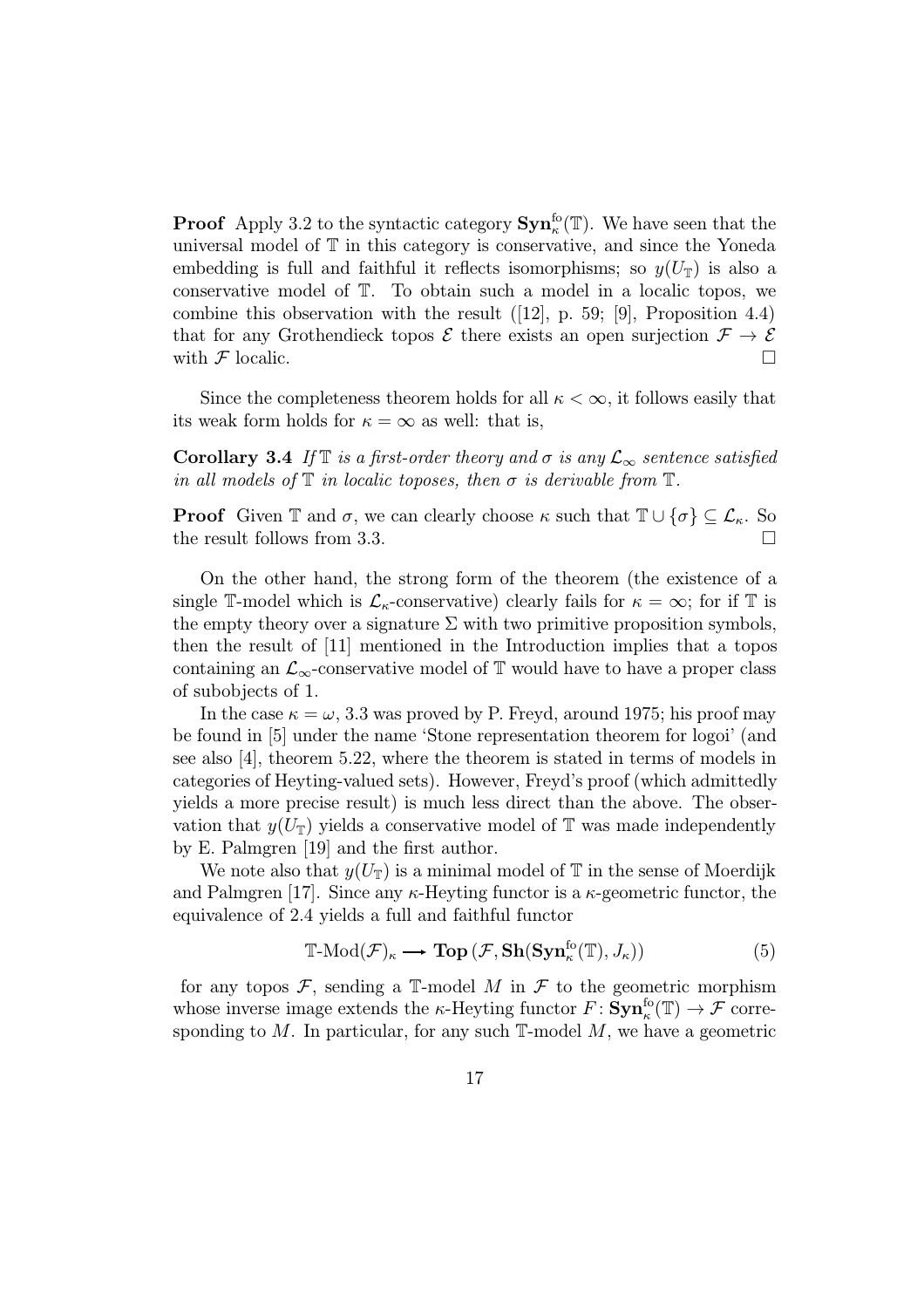morphism f such that  $f^*(y(U_{\mathbb{T}})) \cong M$ . It is easy to see that every open geometric morphism  $\mathcal{F} \to \mathbf{Sh}(\mathbf{Syn}_\kappa^{\text{fo}}(\mathbb{T}))$  is in the image of (5) (since if f is open then the composite  $f^* \circ y$  is a  $\kappa$ -Heyting functor  $\text{Syn}_\kappa^{\text{fo}}(\mathbb{T}) \to \mathcal{F}$ , and so must be the functor which corresponds to the T-model  $f^*y(U_{\mathbb{T}})$ . However, it is not the case in general that every  $\mathbb{T}\text{-model}$  in  $\mathcal F$  can be 'classified' in this way by an open geometric morphism. Nor is it the case that an arbitrary geometric morphism f into  $\mathbf{Sh}(\mathbf{Syn}_\kappa^{\text{fo}}(\mathbb{T}))$  is determined up to isomorphism by the Σ-structure  $f^*y(U_T)$  (recall that a Σ-structure, according to our definition, consists of the objects and morphisms interpreting the primitive symbols of our language), even when the latter is a model of  $\mathbb{T}$ . We shall investigate this problem further in 4.4–4.6 below.

### 4 The first-order theory of a topos

Let  $\mathcal{E} = \mathbf{Sh}(\mathcal{C}, J)$  be a topos; for convenience, we shall assume in this section that the category  $\mathcal C$  (is small and) has finite limits, so that flat functors on  $\mathcal C$ are just finite-limit-preserving ones. The standard proof that  $\mathcal E$  occurs as a geometric classifying topos  $\mathcal{B}^g(\mathbb{T})$  takes  $\mathbb T$  to be the theory of flat continuous functors on  $(C, J)$ , which we may present as follows. The sorts of our signature  $\Sigma$  are the objects of C, and each morphism  $f: A \rightarrow B$  of C is regarded as a unary function-symbol of  $\Sigma$ ; there are no primitive predicate symbols except equality. The axioms of  $T$  fall into three groups: the first group, consisting of all sentences  $(\forall x)(1_A(x) = x)$  where  $1_A$  is an identity morphism of C, and  $(\forall x)(f(g(x)) = h(x))$  whenever  $fg = h$  in C, ensures that T-models in a category  $\mathcal F$  are in particular functors  $\mathcal C \to \mathcal F$ . Then we have a group of axioms to ensure that the functors preserve finite limits: specifically, we take the sentences  $(\exists x)$ <sup>T</sup> and  $(\forall x, y)(x = y)$  where x and y are variables of sort 1 (the terminal object of  $C$ ), and for each pullback square

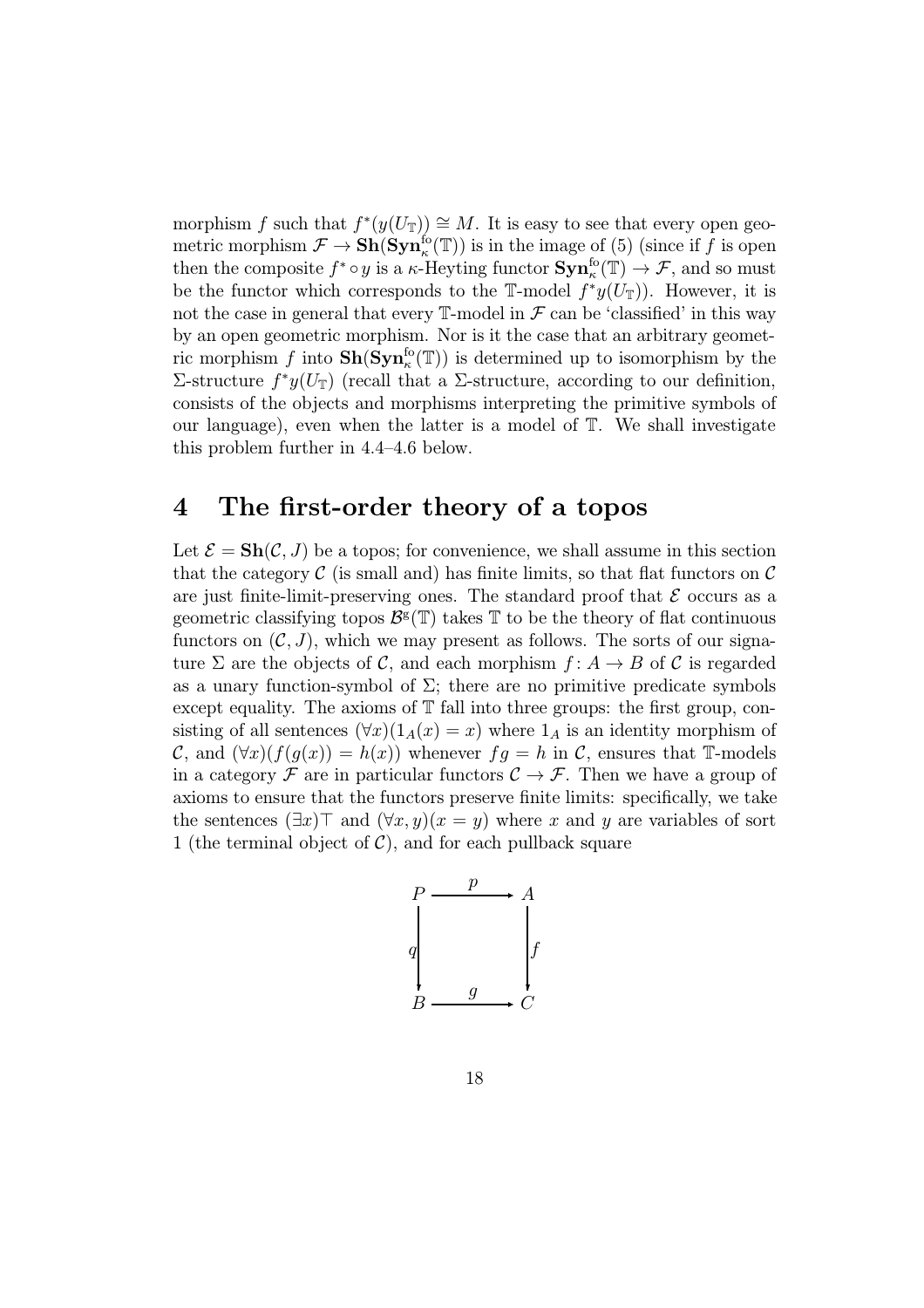in C we take the axioms  $(\forall x, y)((f(x) = g(y)) \Rightarrow (\exists z)((p(z) = x) \land (q(z) = y)))$ and  $(\forall z, z')(((p(z) = p(z')) \land (q(z) = q(z'))) \Rightarrow (z = z'))$ , where the sorts of the variables  $x, y, z$  are  $A, B, P$  respectively. Finally, to ensure that models correspond to continuous (i.e. cover-preserving) functors, we adopt the axiom

$$
(\forall x)(\top \Rightarrow \bigvee_{i \in I} (\exists y_i)(f_i(y_i) = x)) ,
$$

for each family  $(f_i: B_i \to A \mid i \in I)$  generating a J-covering sieve. (If J can be generated by covering families of cardinalities less than  $\kappa$ , we note that the resulting theory  $\mathbb T$  is  $\kappa$ -geometric.)

The conditions on a flat continuous  $F$  for the corresponding geometric morphism to be open, which we established in 1.2, can readily be translated into (infinitary) first-order sentences in this language. Condition (1) becomes the sentence

$$
(\forall x) \Big( \bigwedge_{i \in I} \Big( \bigvee_{j \in J_i} (\exists y_j) (\beta_j(y_j) = x) \Big) \Leftrightarrow \bigvee_{k \in K} (\exists y_k) (\beta_k(y_k) = x) \Big) \tag{6}
$$

where  $\{\beta_i: B_i \to A \mid j \in J_i\}$  is a family of morphisms generating the closed sieve  $S_i$ , and  $\{\beta_k: B_k \to A \mid k \in K\}$  similarly generates  $\bigcap_{i \in I} S_i$ . And (2) becomes

$$
(\forall y) \Big( (\forall x) \Big( (\alpha(x) = y) \Rightarrow \bigvee_{i \in I} (\exists z_i) (\beta_i(z_i) = x) \Big) \Leftrightarrow \bigvee_{j \in J} (\exists w_j) (\gamma_j(w_j) = y) \Big) \tag{7}
$$

where  $\{\beta_i: C_i \to A \mid i \in I\}$  and  $\{\gamma_j: D_j \to B \mid j \in J\}$  are generating families for S and  $\forall_{\alpha} S$  respectively. (As we observed after the statement of 1.1, the bi-implications which appear in these two sentences could be replaced by unidirectional implications  $(\Rightarrow)$ , since the reverse implications are automatic.)

We have thus established:

**Proposition 4.1** For any Grothendieck topos  $\mathcal{E}$ , there is an infinitary firstorder theory  $\mathbb T$  such that we have a natural equivalence

$$
\mathbf{Open}(\mathcal{F}, \mathcal{E}) \simeq \mathbb{T}\text{-}\mathrm{Mod}(\mathcal{F})
$$

for all Grothendieck toposes  $\mathcal{F}$ .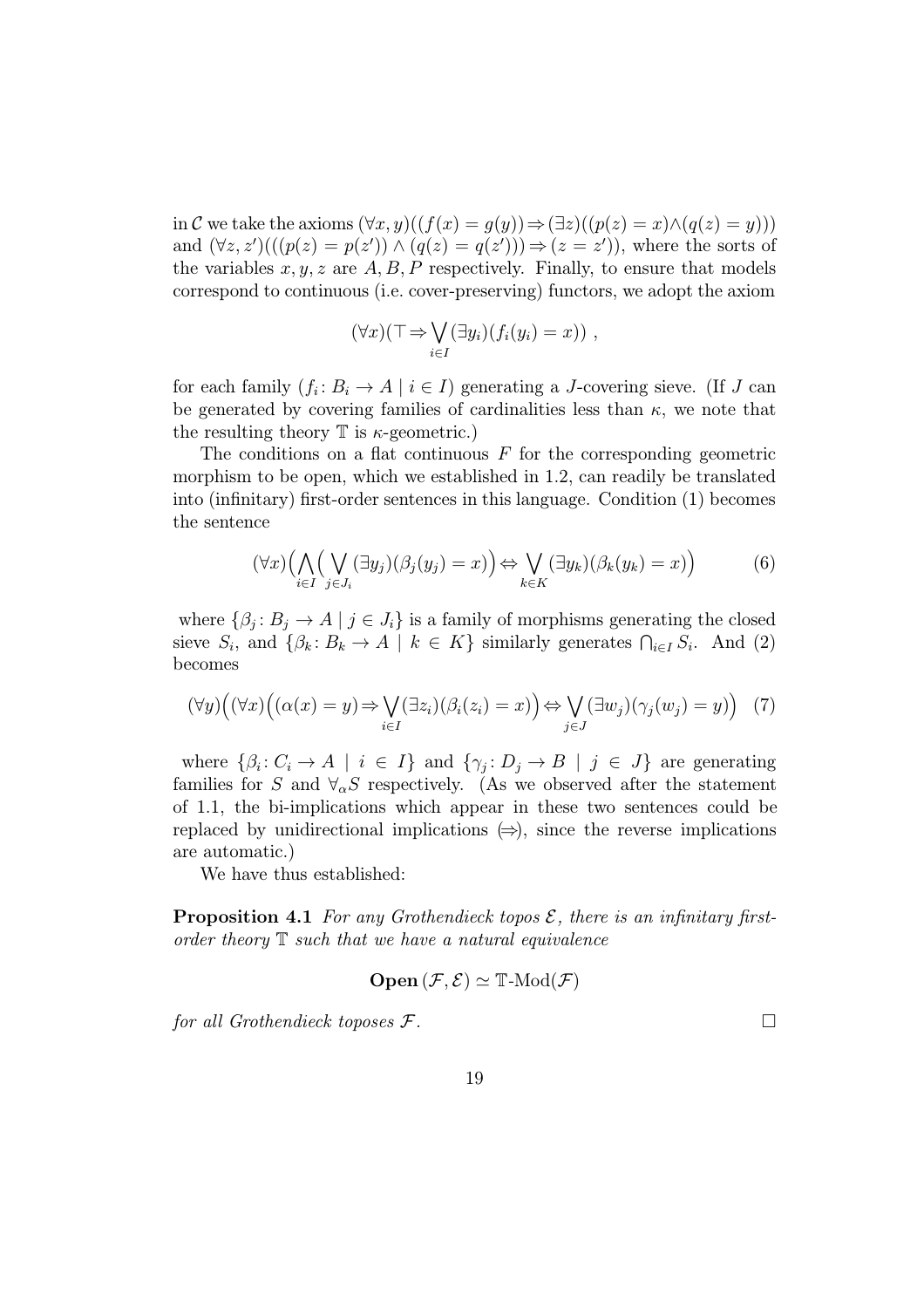Note that, on the right-hand side of the above equivalence, we have the category whose morphisms are arbitrary homomorphisms between Tmodels, and not just the elementary morphisms: this is because by definition **Open**  $(\mathcal{F}, \mathcal{E})$  is a full subcategory of **Top**  $(\mathcal{F}, \mathcal{E})$ , and we know that morphisms in the latter correspond to arbitrary homomorphisms of  $\Sigma$ -structures. However, we shall see in a moment that it is at least possible to choose  $T$  in such a way that every homomorphism of  $\mathbb{T}$ -models is  $\infty$ -elementary.

To do this, we consider the case when  $\mathcal E$  is given as the (geometric) classifying topos of a geometric theory  $\mathbb{T}$ , i.e. when  $(\mathcal{C}, J)$  has the form  $(\mathbf{Syn}_\kappa^{\mathsf{g}}(\mathbb{T}), J_\kappa)$ . In this case, it would clearly be advantageous to express the first-order theory  $(\overline{T}, \text{ say})$  corresponding to  $\mathcal E$  over the same signature as  $T$ , instead of passing to the larger signature required to describe functors on the syntactic category. In particular, we should hope that by taking  $\overline{T}$  to consist of all first-order sentences which are satisfied in the generic model  $G_{\mathbb{T}}$ , we might obtain a theory adequate to characterize the open geometric morphisms into  $\mathcal{E}$ . (Of course, this  $\overline{\mathbb{T}}$  is a proper class, and therefore not a theory as we defined it in section 2. However, it is clearly sufficient to choose a cardinal  $\lambda$  which strictly exceeds the sizes of all the subobject lattices Sub $(G_{\mathbb{T}}(A)),$ for  $\vec{A}$  a finite string of sorts of  $\Sigma$ , and then to take  $\overline{\mathbb{T}}$  to consist of all the  $\mathcal{L}_{\lambda}$ sentences satisfied by  $G_{\mathbb{T}}$ . Note that  $\lambda$  may well be strictly larger than the cardinal  $\kappa$  required to express T as a theory in  $\mathcal{L}_{\kappa}$ .

**Lemma 4.2** For the first-order theory  $\overline{T}$  just described, every first-order formula-in-context is provably equivalent to a geometric formula-in-context; that is, given any formula-in-context  $\phi(\vec{x})$ , we can find a geometric formula  $\psi$  in the same context such that  $(\forall \vec{x})(\phi \Leftrightarrow \psi)$  is derivable in  $\mathbb{T}$ .

**Proof** The interpretation of  $\phi(\vec{x})$  in the generic T-model  $G_{\mathbb{T}}$  will be some subobject of  $G_{\mathbb{T}}(\vec{A})$ , where  $\vec{A}$  is the type of  $\vec{x}$ ; but every such subobject also occurs as the interpretation of some geometric (indeed,  $\lambda$ -geometric, where  $\lambda$  is as above) formula-in-context  $\psi(\vec{x})$ . So the sentence in the statement of the lemma is satisfied in  $G_{\mathbb{T}}$ , and hence derivable in  $\overline{\mathbb{T}}$ .

We shall call a theory *geometrically saturated* if it has the property described in the statement of Lemma 4.2. We note that, if  $\mathbb T$  is geometrically saturated, then any homomorphism of  $\mathbb{T}\text{-models}$  is automatically  $\infty$ elementary, since we already observed that (4) is always completable to a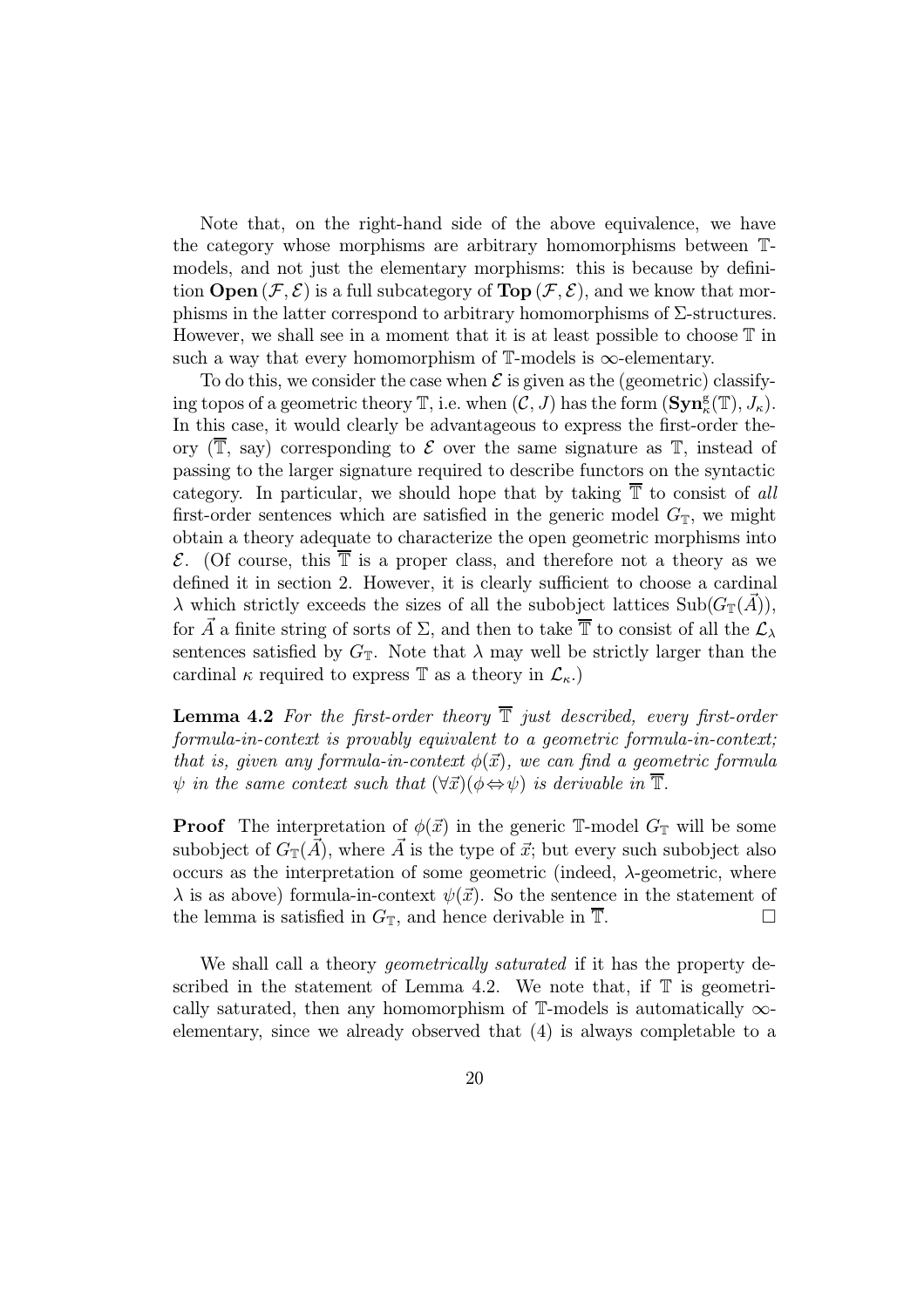commutative square for geometric formulae. (However, it seems unlikely that this property characterizes geometrically saturated theories, since it also holds when every formula-in-context is provably equivalent to a positiveexistential formula—that is, one constructed using infinitary conjunction as well as the 'geometric' connectives.)

**Proposition 4.3** Let  $\mathbb T$  be a geometric theory. Then, for any topos  $\mathcal F$ , we have

 $\mathbf{Open}\left(\mathcal{F},\mathcal{B}^{\mathrm{g}}(\mathbb{T})\right) \simeq \overline{\mathbb{T}}\text{-}\mathrm{Mod}(\mathcal{F}) = \overline{\mathbb{T}}\text{-}\mathrm{Mod}(\mathcal{F})_{\infty} ,$ 

where  $\overline{\mathbb{T}}$  is the full first-order theory of the generic  $\mathbb{T}$ -model in  $\mathcal{B}^{\mathsf{g}}(\mathbb{T})$ .

**Proof** The equality  $\overline{\mathbb{T}}$ -Mod $(\mathcal{F}) = \overline{\mathbb{T}}$ -Mod $(\mathcal{F})_{\infty}$  follows from the fact that  $\overline{\mathbb{T}}$ is geometrically saturated, as we observed after 4.2. The equivalence with **Open**  $(\mathcal{F}, \mathcal{B}^g(\mathbb{T}))$  follows from the fact that, since every object and morphism of  $\text{Syn}^g(\mathbb{T})$  is (the interpretation in  $G_{\mathbb{T}}$  of) a formula-in-context of  $\mathcal{L}$ , we can rewrite the conditions (6) and (7) as first-order sentences in this language. (The other first-order sentences above, which we used to axiomatize the theory of flat continuous functors on a site, can be similarly rewritten; but there is no need to do so, since they translate into sentences which are derivable from T.) For example, if  $\beta: B \to A$  is the morphism

$$
[\psi(\vec{y})] \xrightarrow{[\theta(\vec{x}, \vec{y})]} [\phi(\vec{x})]
$$

of  $\text{Sym}^g(\mathbb{T})$ , then the clause  $(\exists y)(\beta(y) = x)$  (where x and y are variables of sorts A and B) becomes the formula-in-context  $(\exists \vec{y})\theta(\vec{x})$ . Thus we see that if a T-model in F satisfies all the first-order sentences satisfied by  $G_{\mathbb{T}}$ , its classifying map must be open; the converse is immediate.  $\Box$ 

We note that, in addition to being geometrically saturated, the theory  $\overline{\mathbb{T}}$ of 4.3 is a geometrically conservative extension of T—that is, any geometric axiom derivable from  $\overline{\mathbb{T}}$  is already derivable from  $\mathbb{T}$ —since  $G_{\mathbb{T}}$  is a (geometrically) conservative model of T. We shall see in 5.4 below that these two properties suffice to characterize  $\overline{\mathbb{T}}$  amongst extensions of  $\mathbb{T}$ ; and in 6.4 we shall give an example of how an explicit description of the classifying topos  $\mathcal{B}^{\mathsf{g}}(\mathbb{T})$  may be used to give an explicit axiomatization of the theory  $\overline{\mathbb{T}}$ .

We also note that the two properties 'geometrically saturated' and 'geometrically conservative' imply that  $\overline{\mathbb{T}}$  is maximal amongst geometrically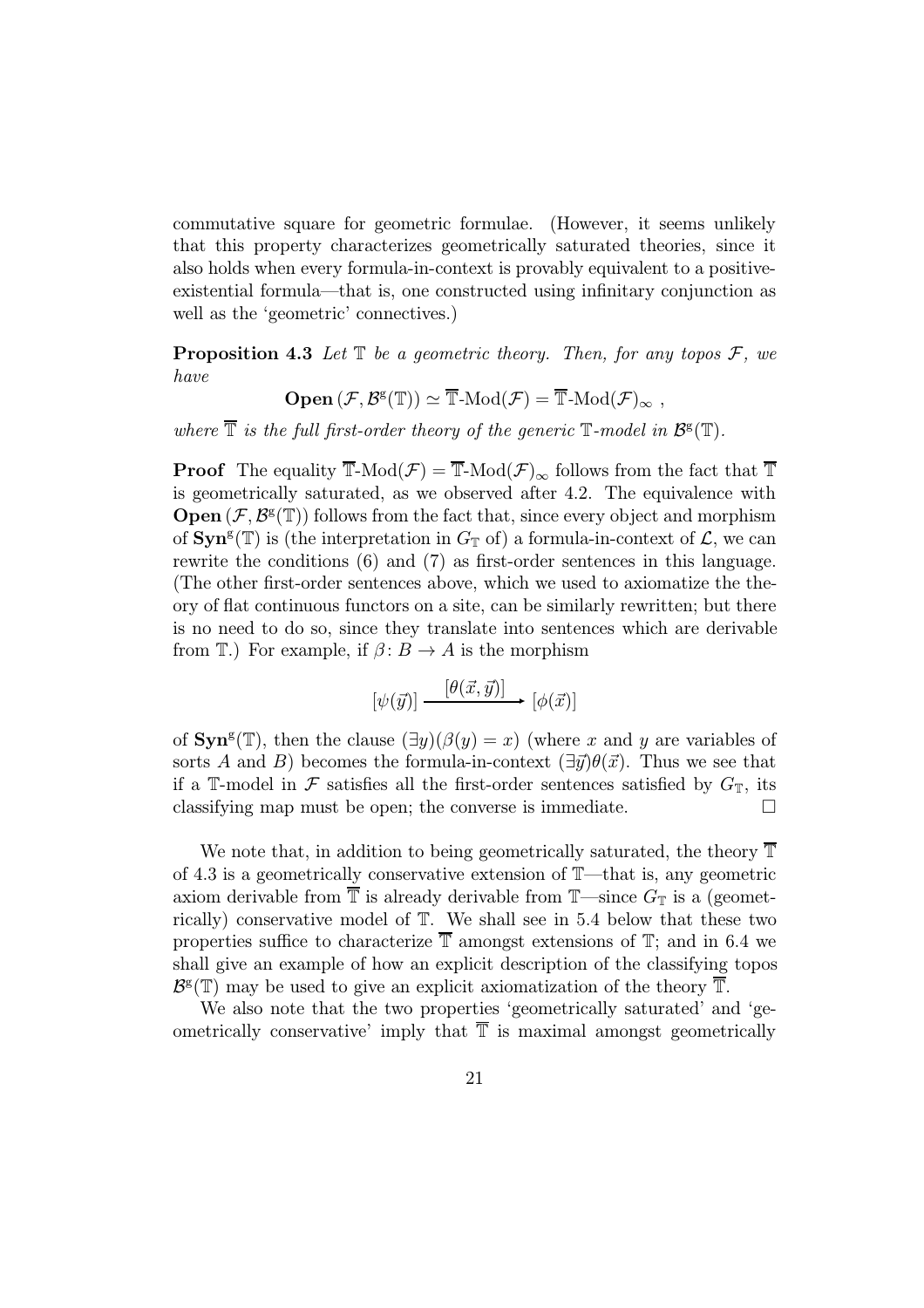conservative extensions of T; that is, any proper extension of it will prove geometric axioms not derivable from T. However, this property does not suffice to characterize  $\overline{\mathbb{T}}$ ; see 6.2 below.

Finally in this section, we consider what can be said about the first-order theory of a topos which is given to be of the form  $\mathbf{Sh}(\mathbf{Syn}^{\text{fo}}_{\kappa}(\mathbb{T}), J_{\kappa})$  for some first-order theory  $\mathbb T$  in  $\mathcal L_{\kappa\omega}(\Sigma)$ . In this case, we may again translate conditions (6) and (7) into first-order sentences in  $\mathcal{L}_{\lambda\omega}(\Sigma)$  for sufficiently large  $\lambda$ , and thus we obtain:

**Proposition 4.4** Let  $\mathbb{T}$  be a theory in  $\mathcal{L}_{\kappa\omega}(\Sigma)$ . Then there exists a cardinal  $\lambda > \kappa$ , and a theory  $\overline{T}$  in  $\mathcal{L}_{\lambda \omega}(\Sigma)$ , such that we have a natural equivalence

 $\mathbf{Open}\left(\mathcal{F},\mathbf{Sh}(\mathbf{Syn}^{\text{fo}}_{\kappa}(\mathbb{T}),J_{\kappa})\right) \simeq \overline{\mathbb{T}}\text{-}\mathrm{Mod}(\mathcal{F})_{\infty}$ 

for any topos F. Moreover,  $\overline{\mathbb{T}}$  is an  $\mathcal{L}_{\kappa}$ -conservative extension of  $\mathbb{T}$ , and has the property that every  $\mathcal{L}_{\infty}(\Sigma)$  formula-in-context is  $\overline{\mathbb{T}}$ -provably equivalent to a disjunction of  $\mathcal{L}_{\kappa\omega}$  formulae-in-context.

**Proof** Let  $\gamma$  be the cardinality of the set of morphisms of  $\text{Syn}_\kappa^{\text{fo}}(\mathbb{T})$ . Then it is clear that any closed sieve on an object of this category can be generated by at most  $\gamma$  morphisms, and that there are at most  $2^{\gamma}$  closed sieves on any such object. Thus the index set of the conjunction appearing in (6) has cardinality at most  $2^{\gamma}$ , and the disjunctions in both this condition and (7) are indexed by sets of cardinality at most  $\gamma$ . So, if we take  $\lambda$  to be  $(2^{\gamma})^+$ , and take  $\overline{T}$ to consist of all  $\mathcal{L}_{\lambda}$  sentences satisfied by  $y(U_{\mathbb{T}})$ , it will certainly include all instances of these two conditions. Thus we see that, given a  $\mathbb T\text{-model }M$  in F, the geometric morphism  $f: \mathcal{F} \to \mathbf{Sh}(\mathbf{Syn}_\kappa^{\text{fo}}(\mathbb{T}))$  which corresponds to it under (5) will be open iff M is actually a model of  $\overline{\mathbb{T}}$ . It follows that any  $\mathcal{L}_{\infty}$ sentence satisfied by  $y(U_T)$  is satisfied in all  $\overline{T}$ -models in toposes, and hence (by the  $\mathcal{L}_{\infty}$  version of the completeness theorem) derivable from  $\overline{\mathbb{T}}$ ; so the latter really is the full first-order theory of  $y(U_T)$ . The conservativity of  $\overline{T}$  over T follows from the fact, already noted in 3.3, that  $y(U_T)$  is an  $\mathcal{L}_{\kappa}$ -conservative model of T. And the final assertion follows from the fact that every  $\mathcal{L}_{\infty}$ formula-in-context over  $\Sigma$ , when interpreted in  $y(U_T)$ , yields a subobject of some object of the site, which can be expressed as a closed sieve on that object and hence as the union of at most  $\gamma$  subobjects corresponding to  $\mathcal{L}_{\kappa}$ formulae. (The same argument shows that every  $\kappa$ -elementary morphism between models of  $\overline{\mathbb{T}}$  is  $\infty$ -elementary, and hence justifies the subscript  $\infty$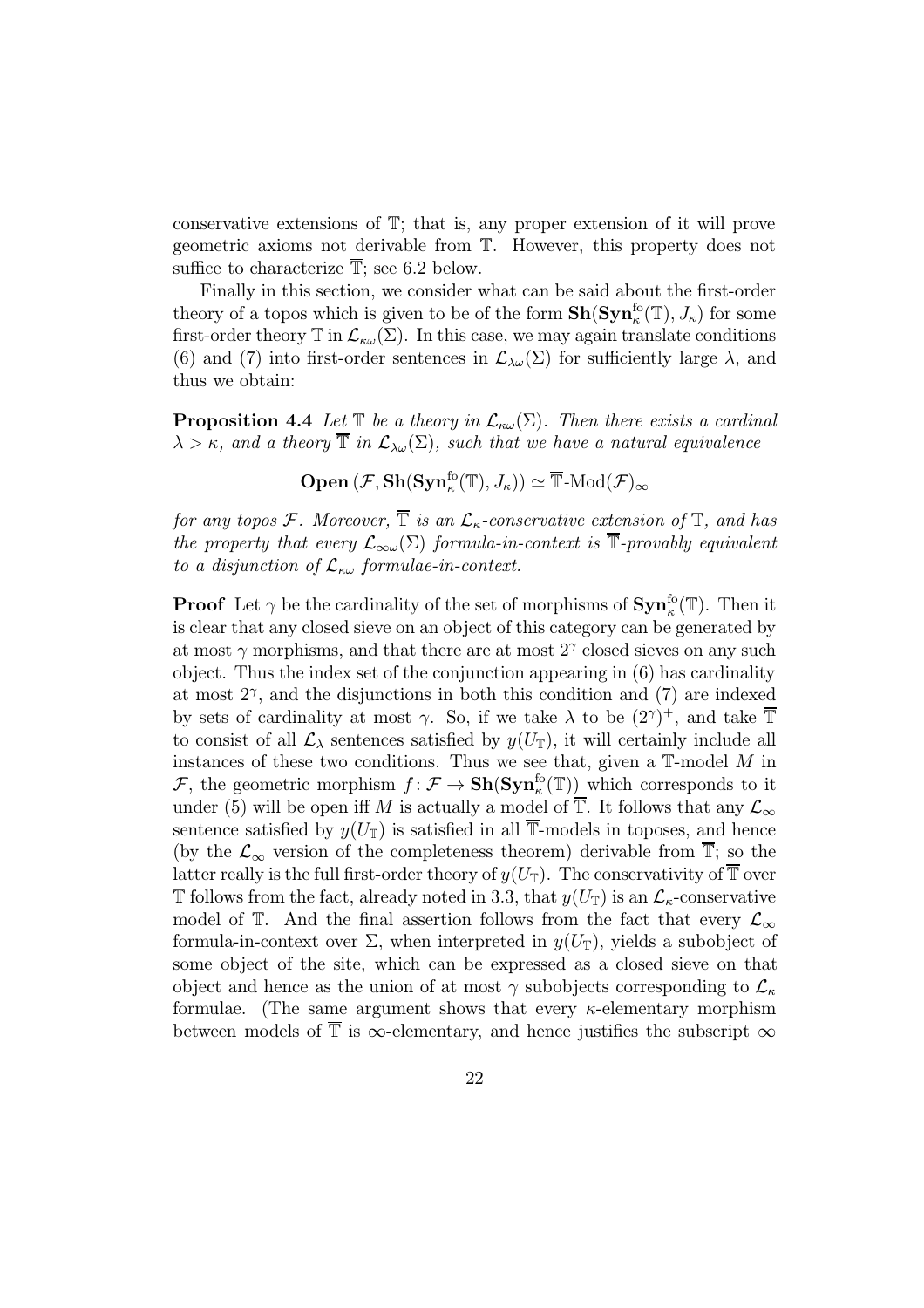on the right-hand side of the displayed equivalence in the statement of the Proposition.)

Corollary 4.5 Let  $\mathbb T$  be a first-order theory. If, for some cardinal  $\kappa$  such that  $\mathbb T$  is expressible in  $\mathcal L_{\kappa}$ , the theory  $\overline{\mathbb T}$  of Proposition 4.4 is equivalent to T, then T has a classifying topos in the sense defined in the Introduction.

**Proof** If  $\overline{\mathbb{T}}$  is equivalent to  $\mathbb{T}$ , then every  $\mathbb{T}$ -model is classified by an open geometric morphism into  $\mathbf{Sh}(\mathbf{Syn}^{\text{fo}}_{\kappa}(\mathbb{T}))$  (that is, the image of (5) consists precisely of the open geometric morphisms); also, the argument at the end of the proof of 4.4 shows that every  $\kappa$ -elementary morphism of  $\mathbb{T}$ -models is  $\infty$ -elementary. So we may take  $\mathbf{Sh}(\mathbf{Syn}^{fo}_{\kappa}(\mathbb{T}))$  to be  $\mathcal{B}^{fo}(\mathbb{T})$ .

The criterion provided by 4.5 for existence of  $\mathcal{B}^{f}(\mathbb{T})$  is not a very practical one, since it is in general very hard even to determine the axioms of  $\overline{T}$ , let alone to determine whether they are derivable from those of T. In the next section, we shall provide a criterion (local smallness) which at least has the appearance of being more manageable, and which incidentally enables us to show that the converse of 4.5 is also true.

If  $T$  fails to satisfy the hypothesis of 4.5, it is still of interest to consider what can be said about the relationships between the toposes  $\mathbf{Sh}(\mathbf{Syn}^{\text{fo}}_\kappa(\mathbb{T}))$ for different values of  $\kappa$ . For the moment, let us fix a pair of regular cardinals  $\kappa < \lambda$  such that T is expressible in  $\mathcal{L}_{\kappa}$ . The inclusion functor  $\text{Syn}_{\kappa}^{\text{fo}}(\mathbb{T}) \to$  $\text{Sym}_{\lambda}^{\text{fo}}(\mathbb{T})$  is clearly a  $\kappa$ -Heyting functor, and hence continuous (i.e. coverpreserving) when these two categories are equipped with the topologies  $J_{\kappa}$ and  $J_{\lambda}$  respectively; so it induces a geometric morphism

$$
\mathbf{Sh}(\mathbf{Syn}_{\lambda}^{\text{fo}}(\mathbb{T}),J_{\lambda})\stackrel{\mathcal{r}_{\kappa}^{\lambda}}{\xrightarrow{\hspace*{1cm}}} \mathbf{Sh}(\mathbf{Syn}_{\kappa}^{\text{fo}}(\mathbb{T}),J_{\kappa})
$$

whose inverse image sends the minimal  $\mathbb{T}$ -model in  $\mathbf{Sh}(\mathbf{Syn}_{\kappa}^{\text{fo}}(\mathbb{T}))$  to that in  $\mathbf{Sh}(\mathbf{Syn}^{\mathrm{fo}}_\lambda(\mathbb{T})).$ 

Moreover, it is easy to see that the diagram

$$
\mathbb{T}\text{-Mod}(\mathcal{F})_{\lambda} \longrightarrow \textbf{Top}(\mathcal{F}, \textbf{Sh}(\textbf{Syn}_{\lambda}^{\text{fo}}(\mathbb{T})))
$$
\n
$$
\downarrow \qquad \qquad \downarrow \qquad (8)
$$
\n
$$
\mathbb{T}\text{-Mod}(\mathcal{F})_{\kappa} \longrightarrow \textbf{Top}(\mathcal{F}, \textbf{Sh}(\textbf{Syn}_{\kappa}^{\text{fo}}(\mathbb{T})))
$$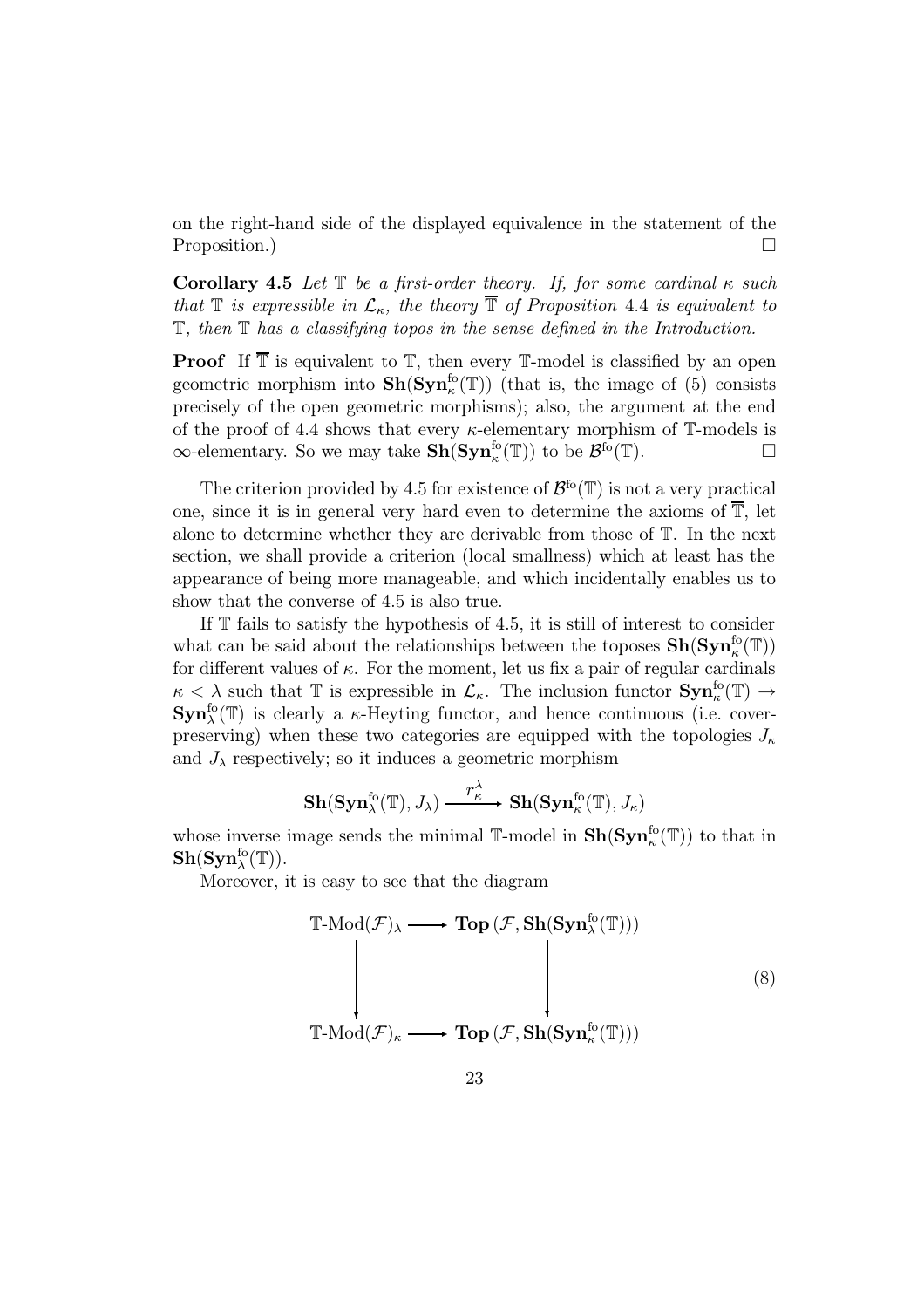(where the left vertical arrow is the inclusion, the right vertical arrow is induced by composition with  $r_{\kappa}^{\lambda}$ , and the horizontal arrows are instances of (5)) commutes up to natural isomorphism for any  $\mathcal{F}$ , since both ways round send a T-model in  $\mathcal F$  to the geometric morphism induced by the  $\kappa$ -Heyting functor  $\text{Syn}_\kappa^{\text{fo}}(\mathbb{T}) \to \mathcal{F}$  which corresponds to it. Taking  $\mathcal{F} = \text{Sh}(\text{Syn}_\kappa^{\text{fo}}(\mathbb{T}))$ , we see that the geometric morphism  $i_{\kappa}^{\lambda}$ :  $\mathbf{Sh}(\mathbf{Syn}_{\kappa}^{\mathbf{fo}}(\mathbb{T})) \to \mathbf{Sh}(\mathbf{Syn}_{\lambda}^{\mathbf{fo}}(\mathbb{T}))$  which corresponds to the minimal T-model in  $\mathbf{Sh}(\mathbf{Syn}^{\text{fo}}_{\kappa}(\mathbb{T}))$  satisfies  $r^{\lambda}_{\kappa} \circ i^{\lambda}_{\kappa} \cong 1;$ that is,  $\mathbf{Sh}(\mathbf{Syn}^{\text{fo}}_{\kappa}(\mathbb{T}))$  is a retract of  $\mathbf{Sh}(\mathbf{Syn}^{\text{fo}}_{\lambda}(\mathbb{T}))$ . However, composition with  $i_{\kappa}^{\lambda}$  does not in general induce a commutative diagram similar to (8).

**Corollary 4.6** For a first-order theory  $\mathbb T$  in  $\mathcal L_{\kappa}$ , the following are equivalent:

- (i)  $\mathbf{Sh}(\mathbf{Syn}_\kappa^{\text{fo}}(\mathbb{T}))$  has the universal property of a classifying topos  $\mathcal{B}^{\text{fo}}(\mathbb{T})$ ; that is, for any topos  $F$ , the image of the functor  $(5)$  is exactly the category of open geometric morphisms  $\mathcal{F} \to \mathbf{Sh}(\mathbf{Syn}_{\kappa}^{\text{fo}}(\mathbb{T})).$
- (ii) For all  $\lambda > \kappa$ , the geometric morphisms  $r_{\kappa}^{\lambda}$  and  $i_{\kappa}^{\lambda}$  defined above are equivalences.
- (iii) For all  $\lambda > \kappa$ , the morphism  $r_{\kappa}^{\lambda}$  is open.

**Proof** (i)  $\Rightarrow$  (iii) by the definition of  $\mathcal{B}^{\text{fo}}(\mathbb{T})$ . (iii)  $\Rightarrow$  (ii): If  $r_{\kappa}^{\lambda}$  is open, then the composite

$$
\mathbf{Syn}_{\lambda}^{\text{fo}}(\mathbb{T}) \longrightarrow \mathbf{Sh}(\mathbf{Syn}_{\kappa}^{\text{fo}}(\mathbb{T})) \xrightarrow{(r_{\kappa}^{\lambda})^*} \mathbf{Sh}(\mathbf{Syn}_{\lambda}^{\text{fo}}(\mathbb{T}))
$$

is a  $\lambda$ -Heyting functor, where the first factor corresponds to the minimal T-model in  $\mathbf{Sh}(\mathbf{Syn}_\kappa^{\text{fo}}(\mathbb{T}))$ ; and the composite clearly corresponds to the minimal T-model in  $\mathbf{Sh}(\mathbf{Syn}^{fo}_{\lambda}(\mathbb{T}))$ . It follows that the composite  $i_{\kappa}^{\lambda} \circ r_{\kappa}^{\lambda}$ is isomorphic to the identity; so  $r_{\kappa}^{\lambda}$  and  $i_{\kappa}^{\lambda}$  are inverse equivalences in Top.

(ii)  $\Rightarrow$  (i): If (ii) holds, then the minimal  $\mathbb{T}$ -model in  $\mathbf{Sh}(\mathbf{Syn}_{\kappa}^{fo}(\mathbb{T}))$  is an  $\mathcal{L}_{\lambda}$ -conservative model of T, for all  $\lambda > \kappa$ . In particular, taking  $\lambda$  to be the cardinal defined in the proof of 4.4, we deduce that  $\overline{\mathbb{T}}$  is equivalent to  $\mathbb{T}$ ; so the result follows from 4.5.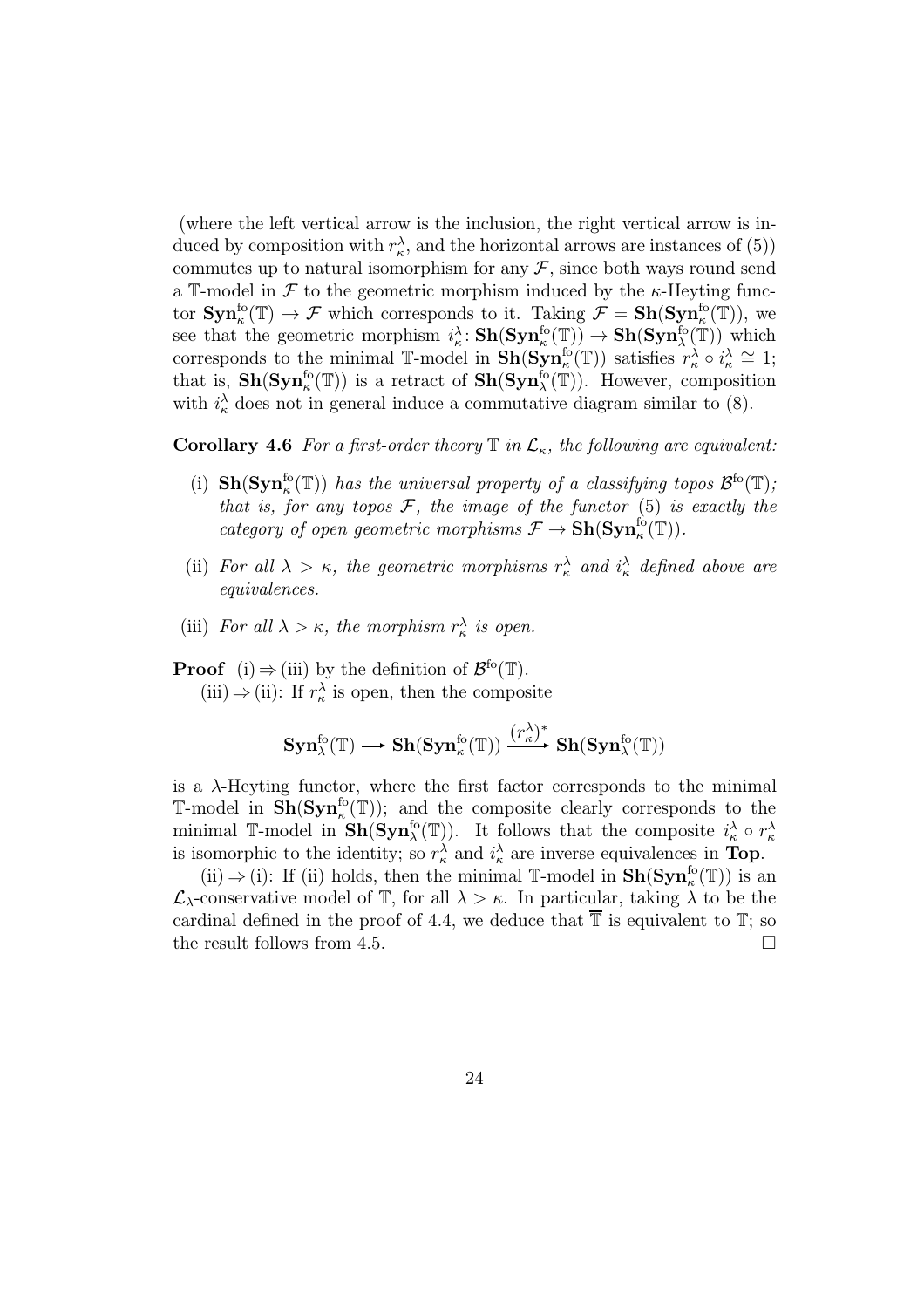Given a theory  $\mathbb T$  which has no classifying topos (cf. 6.6 below), we can therefore expect the sequence of toposes  $\mathbf{Sh}(\mathbf{Syn}^{\text{fo}}_\lambda(\mathbb{T}))$  to 'grow unboundedly' with the cardinal  $\lambda$ . It is tempting to speculate that it might be possible to embed Top in some larger 2-category in which one could compute the 'limit as  $\lambda \to \infty$ ' of these toposes, and hence obtain an object which might support a truly generic T-model, even in the cases when the sequence does not 'stabilize' for sufficiently large  $\lambda$ . But we shall not pursue these speculations here.

### 5 Locally small theories

Definition 5.1 Let  $T$  be an infinitary first-order theory over a signature Σ. We say T is *locally small* in a context  $\vec{x}$  if there is a set  $S_{\vec{x}}$  of formulae in the context  $\vec{x}$ , such that every  $\mathcal{L}_{\infty}$  formula in this context is T-provably equivalent to a member of  $S_{\vec{x}}$ . We say  $\mathbb T$  is *locally small* if it is locally small in every context over  $\Sigma$ .

Note that T is locally small iff there exists a cardinal  $\kappa$  such that every  $\mathcal{L}_{\infty}$ formula-in-context over  $\Sigma$  is T-provably equivalent to an  $\mathcal{L}_{\kappa}$  formula. Note also that any geometrically saturated theory, as defined after 4.2, is locally small, by the canonical form theorem for geometric formulae. Conversely, we have:

**Lemma 5.2** Let  $\mathbb{T}$  be a locally small theory over a signature  $\Sigma$ . Then there exists a signature  $\Sigma'$  extending  $\Sigma$ , and a geometrically saturated theory  $\mathbb{T}'$ over  $\Sigma'$ , such that  $\mathbb{T}'$  is 'Morita-equivalent' to  $\mathbb T$  in the sense that for every  $topos \mathcal{F}$  we have an equivalence

$$
\mathbb{T}\text{-}\mathrm{Mod}(\mathcal{F})_{\infty}\simeq \mathbb{T}'\text{-}\mathrm{Mod}(\mathcal{F})_{\infty} ,
$$

and these equivalences are natural with respect to open geometric morphisms.

Proof We use (a version of) the technique known to model-theorists as 'Morleyization': we extend the signature  $\Sigma$  by adding, for each context  $\vec{x}$ and each member  $\phi$  of  $S_{\vec{x}}$ , a new relation symbol  $R_{\phi} \rightarrowtail A$  (where A is the type of  $\vec{x}$ ). For the axioms of  $\mathbb{T}'$ , we take those of  $\mathbb{T}$  together with all sentences of the form

$$
(\forall \vec{x}) (R_{\phi}(\vec{x}) \Leftrightarrow \phi) .
$$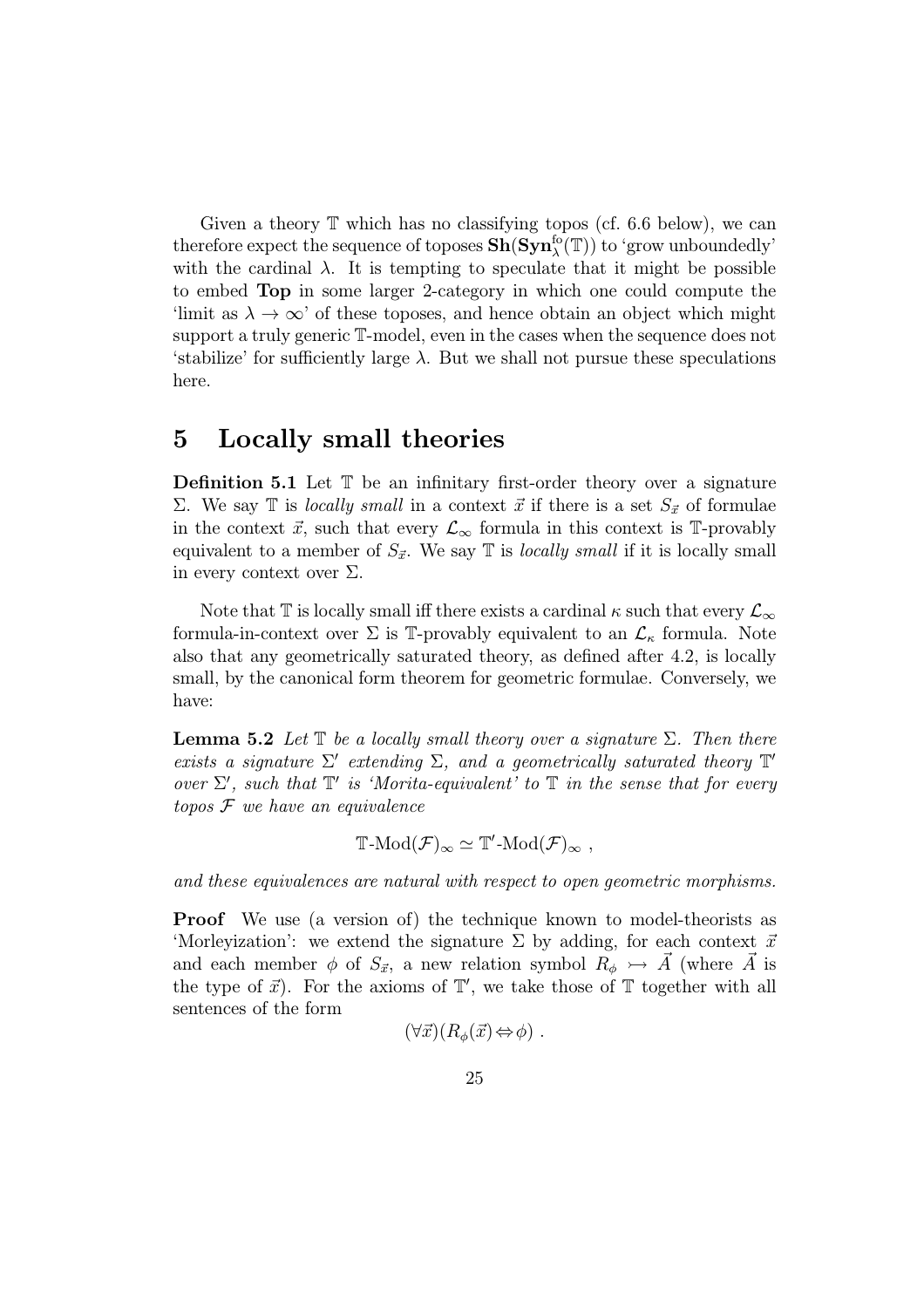A straightforward induction then shows that every formula-in-context over  $\Sigma'$ is  $\mathbb{T}'$ -provably equivalent to a formula over  $\Sigma$ , and hence to an atomic formula over  $\Sigma'$ , so  $\mathbb{T}'$  is geometrically saturated (indeed 'atomically saturated'). On the other hand, given any  $\mathbb{T}\text{-model }M$  in a topos  $\mathcal{F}$ , there is a unique way of interpreting the additional primitive symbols of  $\Sigma'$  which makes M into a  $\mathbb{T}'$ model, and similar remarks apply to  $\infty$ -elementary morphisms between such models; so we have the required equivalence  $\mathbb{T}\text{-Mod}(\mathcal{F})_{\infty} \simeq \mathbb{T}'\text{-Mod}(\mathcal{F})_{\infty}$ .

We are now ready for our main theorem:

**Theorem 5.3** For an infinitary first-order theory  $\mathbb{T}$ , the following conditions are equivalent:

- (i)  $\mathbb{T}$  is locally small.
- (ii)  $\mathbb T$  is Morita-equivalent to a geometrically saturated theory.
- (iii)  $\mathbb T$  has a first-order classifying topos; i.e. there exists a topos  $\mathcal{B}^{\text{fo}}(\mathbb T)$ containing a  $\mathbb{T}$ -model  $G_{\mathbb{T}}$  such that, for every topos  $\mathcal{F}$ , the functor

 $\mathbf{Open}\left(\mathcal{F}, \mathcal{B}^{\mathsf{fo}}(\mathbb{T})\right) \longrightarrow \mathbb{T}\text{-}\mathsf{Mod}(\mathcal{F})_{\infty}$ 

sending an open geometric morphism f to  $f^*(G_T)$  is an equivalence of categories.

**Proof** (i)  $\Rightarrow$  (ii) is Lemma 5.2.

 $(ii) \Rightarrow (iii)$ : It is clear that, if two theories are Morita-equivalent in the sense of 5.2, then one has a first-order classifying topos iff the other does; so we may as well assume that  $T$  itself is geometrically saturated. But, for a geometrically saturated theory  $\mathbb{T}$ , the inclusion functor  $\text{Sym}^g_\infty(\mathbb{T}^g) \to \text{Sym}^{f_0}_\infty(\mathbb{T})$ is an equivalence, where  $\mathbb{T}^g$  denotes the geometric part of  $\mathbb{T}$ , i.e. the set of all geometric axioms (strictly, of  $\kappa$ -geometric axioms for a sufficiently large κ) derivable from T. In particular, for such a  $\kappa$ , the inclusions  $\text{Syn}_\kappa^{\text{fo}}(\mathbb{T}) \to$  $\text{Syn}_{\lambda}^{\text{fo}}(\mathbb{T})$  are equivalences for all  $\lambda > \kappa$  (since both categories are equivalent to  $\text{Syn}_\kappa^g(\mathbb{T}^g)$ ; so condition (ii) of 4.6 is trivially satisfied.

(iii)  $\Rightarrow$  (i): Suppose  $\mathcal{B}^{\text{fo}}(\mathbb{T})$  exists. It follows from the  $\mathcal{L}_{\infty}$  version of the completeness theorem (3.4) that the generic T-model  $G_{\mathbb{T}}$  in  $\mathcal{B}^{\text{fo}}(\mathbb{T})$  must be  $\mathcal{L}_{\infty}$ -conservative. Thus the lattice of T-provable-equivalence classes of formulae in a context  $\vec{x}$  maps injectively to the subobject lattice Sub $(G_{\mathbb{T}}(\vec{A})),$ where  $\vec{A}$  is the type of  $\vec{x}$ ; hence it is a set.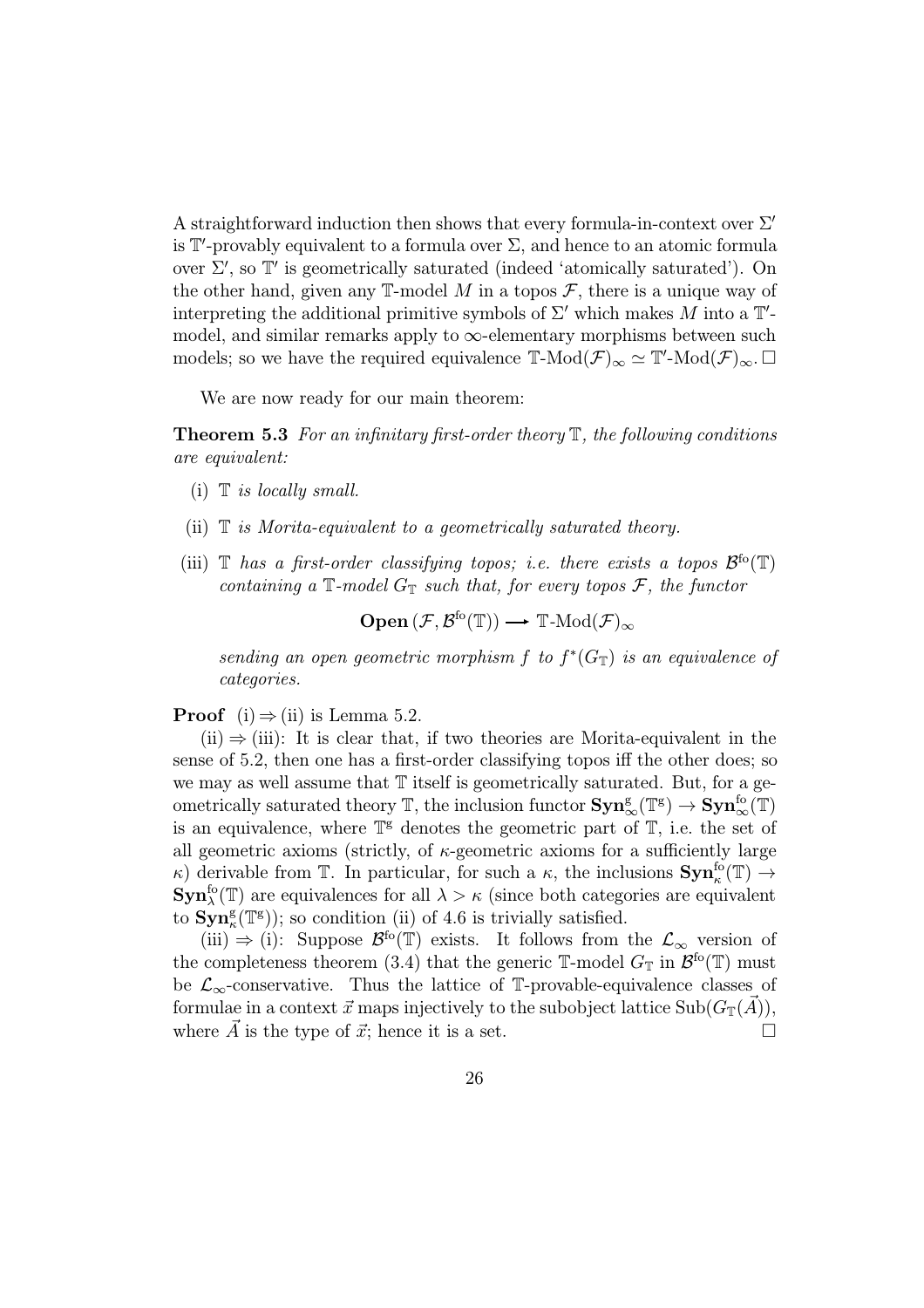Note that it would be possible to give a direct proof of (i)  $\Rightarrow$  (iii) by exploiting the fact that, for a locally small theory  $\mathbb{T}$ , the inclusion  $\text{Syn}_\kappa^{\text{fo}}(\mathbb{T}) \to$  $\text{Sym}^{\text{fo}}_{\infty}(\mathbb{T})$  is an equivalence for sufficiently large  $\kappa$ . However, the detour via geometrically saturated theories is of interest in its own right (cf. Example 6.3 below). Another benefit of the detour is the following corollary, promised in the last section:

**Corollary 5.4** For any geometric theory  $\mathbb{T}$ , there is (up to equivalence) exactly one geometrically conservative extension of T which is geometrically saturated, namely the full first-order theory of the generic model in  $\mathcal{B}^{\mathsf{g}}(\mathbb{T})$ .

**Proof** We saw after 4.3 that the full first-order theory  $\overline{\mathbb{T}}$  of the generic  $\mathbb{T}$ model has these two properties. Conversely, suppose  $\mathbb S$  is any extension of  $\mathbb T$ with these properties. Then S is locally small, and so has a classifying topos  $\mathcal{B}^{fo}(\mathbb{S})$ ; and by the proof of (ii)  $\Rightarrow$  (iii) in 5.3 we see that in fact  $\mathcal{B}^{fo}(\mathbb{S}) \simeq$  $\mathcal{B}^{\mathsf{g}}(\mathbb{S}^{\mathsf{g}})$ , and that this equivalence identifies the generic model of S with the generic model of  $\mathbb{S}^g$ . But  $\mathbb{S}^g$  is equivalent to  $\mathbb T$  by conservativity; so all the sentences in  $\overline{\mathbb{T}}$  must be derivable from S, and conversely.

### 6 Examples and applications

**Example 6.1** If  $\mathbb T$  is a propositional theory (that is, if the signature  $\Sigma$  has no sorts—so that the only primitive symbols are propositions, and the only context is the empty one), then the syntactic category  $\text{Syn}_{\infty}^{\text{fo}}(\mathbb{T})$  is simply the complete Heyting algebra generated by the primitive propositions, modulo the filter generated by the propositions in T. Provided this algebra is small, the classifying topos  $\mathcal{B}^{f}(\mathbb{T})$  is simply the topos of sheaves on it (for its canonical topology). For example, it is well known that the free complete Heyting algebra on one generator (unlike that on two generators, as previously mentioned) is a set: it has just one more element than the free Heyting algebra  $H$  on one generator, which is pictured on page 35 of [10] (the extra element comes immediately below the top element of  $H$ , and is the supremum of all the other elements of  $H$ ). Equivalently, we may describe the free complete Heyting algebra as the algebra of ideals of H (since all but one of these ideals are principal); so if  $T$  is the empty theory over the propositional signature with a single primitive proposition, we may identify  $\mathcal{B}^{f \circ}(\mathbb{T})$  with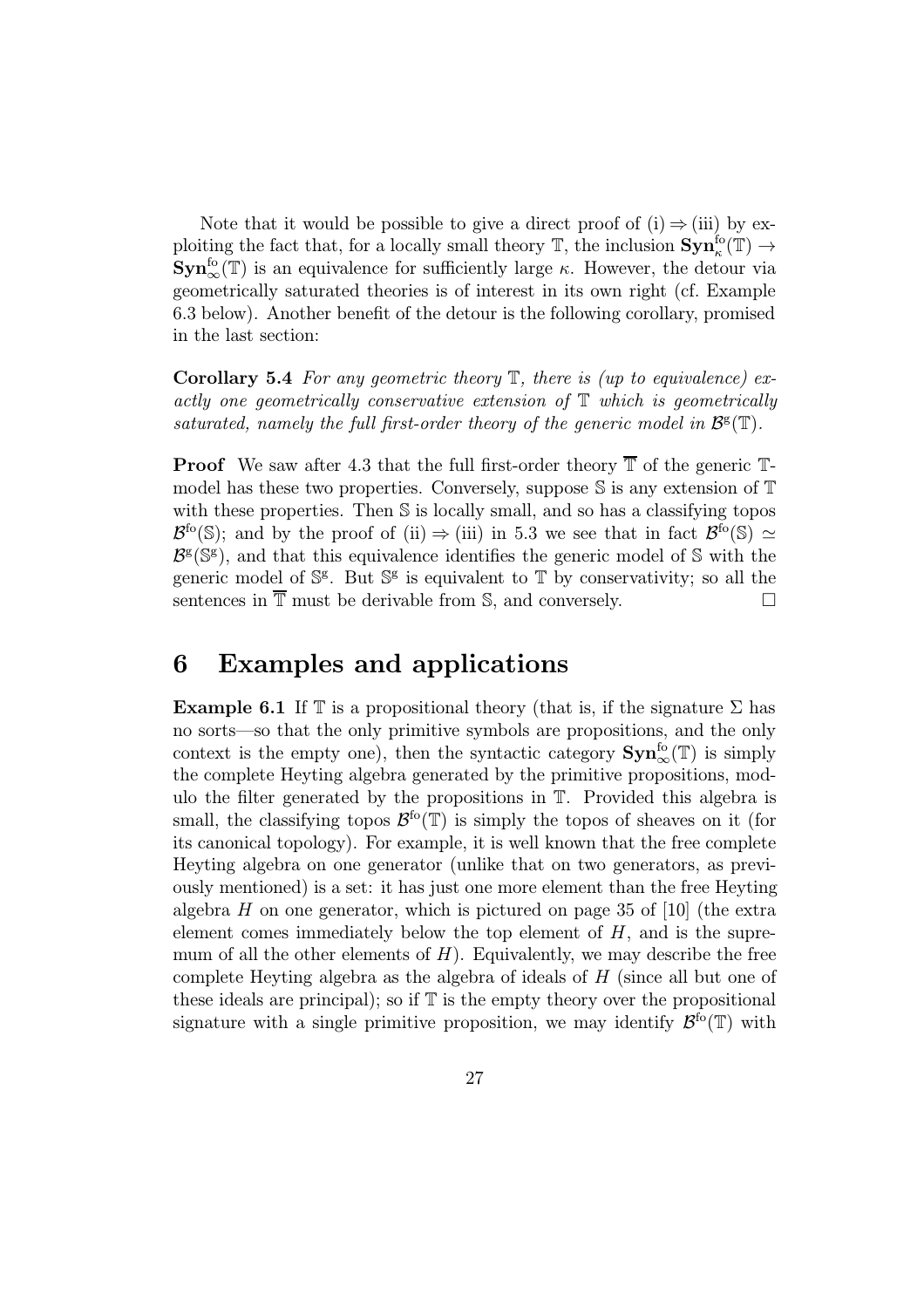the topos of sheaves on  $H$  for the finite cover topology. (Note, incidentally, that this particular  $\mathbb T$  is not itself geometrically saturated.)

Example 6.2 If we consider the empty theory on one propositional generator p as a geometric theory, then its classifying topos  $\mathcal{B}^{\rm g}(\mathbb{T})$  is well known to be the Sierpinski topos  $[2, Set]$  (cf. Example 2.1), or equivalently the topos of sheaves on the Sierpinski space  $\mathbb{S} = \{0, 1\}$  with just one open point. It is easy to see that the full first-order theory of this topos is axiomatized by the single proposition  $\neg\neg p$ ; geometrically, this corresponds to the fact that a continuous map  $X \to \mathbb{S}$  is open iff the corresponding open subset of X is dense. From the explicit description of the free complete Heyting algebra on one generator mentioned in the previous example, it may be seen that T has just two maximal geometrically conservative extensions; one is axiomatized by  $\neg\neg p$  and the other by  $(p \lor \neg p)$ . But the latter is not geometrically saturated, since  $\neg p$  is not provably equivalent to a geometric formula.

**Example 6.3** Let  $\mathbb{T}$  be a geometric theory whose geometric classifying topos  $\mathcal{B}^{\mathsf{g}}(\mathbb{T})$  is Boolean. Since every geometric morphism into a Boolean topos is open ([9], 3.5), it follows easily that  $\mathcal{B}^{f}(\mathbb{T})$  (exists and) coincides with  $\mathcal{B}^{\mathsf{g}}(\mathbb{T})$ . Conversely, if a geometric theory  $\mathbb T$  is equivalent to its geometrically saturated extension  $\overline{\mathbb{T}}$ , as defined in 4.3, then every geometric morphism into  $\mathcal{B}^{\mathsf{g}}(\mathbb{T})$  is open, and so the latter must be Boolean. (Thus the phenomenon first observed by Kock [14], that the generic model of a geometric theory may satisfy first-order sentences not derivable from that theory, is typical of all such theories having non-Boolean classifying toposes.)

We recall that in [1] Blass and Scedrov characterized those coherent (that is,  $\omega$ -geometric) theories whose classifying toposes are Boolean: their characterization involved the conjunction of two conditions, of which the first was a finiteness condition and the second was (the finitary version of) what we have called 'geometric saturatedness'. (Actually, in defining the latter, they used a notion of 'T-provable equivalence' relative to a classical logical calculus, rather than the (much more restrictive) constructive provable equivalence which we require. However, if it is already known that  $\mathcal{B}^g(\mathbb{T})$  is Boolean, then the two notions of equivalence agree, since each is equivalent to saying that the interpretations of two formulae-in-context coincide in the generic model.) Examples of such theories include the theories of infinite decidable sets, and of dense (trichotomous) linear orderings without endpoints.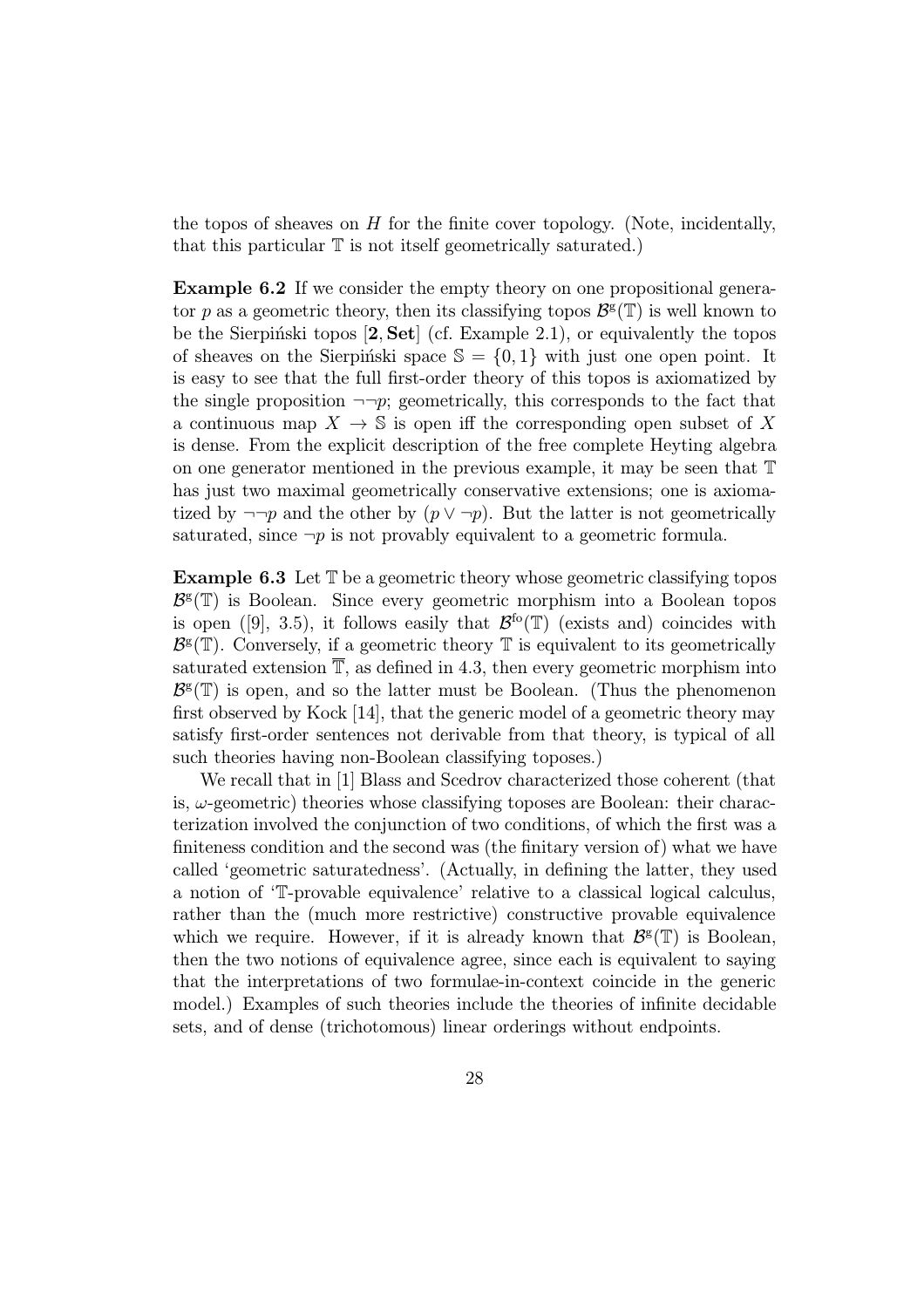Example 6.4 As an example of the explicit computation of the full firstorder theory of the generic model of a geometric theory, we consider the theory  $\mathbb O$  of objects: that is, the empty theory over the single-sorted signature with no primitive symbols except equality. It is well known  $([8], 6.33; [15],$ VIII 4.3) that the object classifier  $\mathcal{B}^g(\mathbb{O})$  may be identified with the functor category  $[Set_f, Set]$ , where  $Set_f$  is (a small skeleton of) the category of finite sets, the generic object  $G_{\mathbb{Q}}$  being the inclusion functor  $\mathbf{Set}_f \to \mathbf{Set}$ . If one considers what first-order sentences are satisfied by  $G_{\mathbb{O}}$ , it is not hard for anyone familiar with Kripke–Joyal semantics to verify that they include  $(\forall x, y) \neg \neg (x = y), \neg \neg (\exists x) \top$  and

$$
(\forall x_1, \dots, x_n) \neg (\forall y) \bigvee_{i=1}^n (y = x_i)
$$
\n(9)

for each  $n > 0$ . (We can think of the first two sentences as saying that  $G_0$ is 'not not a singleton', and of (9) as saying that it is 'not not infinite'. Note also that the second axiom may be considered as the case  $n = 0$  of (9).)

Many years ago, the second author conjectured that the above sentences might suffice to axiomatize the full first-order theory of  $G_{\mathbb{Q}}$ ; but at the time he lacked any means of verifying or disproving this conjecture. With the machinery provided by section 1 of this paper, we are now able to show that the conjecture is false, but that it is in a sense 'very close to the truth'. In the first place, we note that since any monomorphism with nonempty domain in  $\textbf{Set}_f$  is split, a cosieve on a nonempty object of  $\textbf{Set}_f$  is determined by the epimorphisms which it contains; and since there are (up to isomorphism) only finitely many epimorphisms with a given domain in  $\mathbf{Set}_f$ , it follows that the subobject lattice of each representable functor  $\mathbf{Set}_f \to \mathbf{Set}$  is finite. (In the notation introduced before 4.2, we can take the cardinal  $\lambda$  to be  $\omega$ .) In particular, in determining what it means for a flat functor  $\mathbf{Set}^{\text{op}}_f \to \mathcal{F}$ to induce an open geometric morphism, we do not have to worry about condition (1) of 1.2, on infinite intersections of subobjects; all the work is done by condition (2), on universal quantification. Further, since  $\textbf{Set}_f$  is generated as a category by the surjections  $(n + 1) \rightarrow n$  which identify a single pair of elements and the injections  $n \to (n+1)$  which add a single new element, it suffices to consider condition (2) for morphisms of these two forms.

Of course, given an object A of a topos  $\mathcal{F}$ , the corresponding flat functor  $F: \mathbf{Set}^{\text{op}}_f \to \mathcal{F}$  is simply the functor  $n \mapsto A^n$ ; equivalently, it sends n to the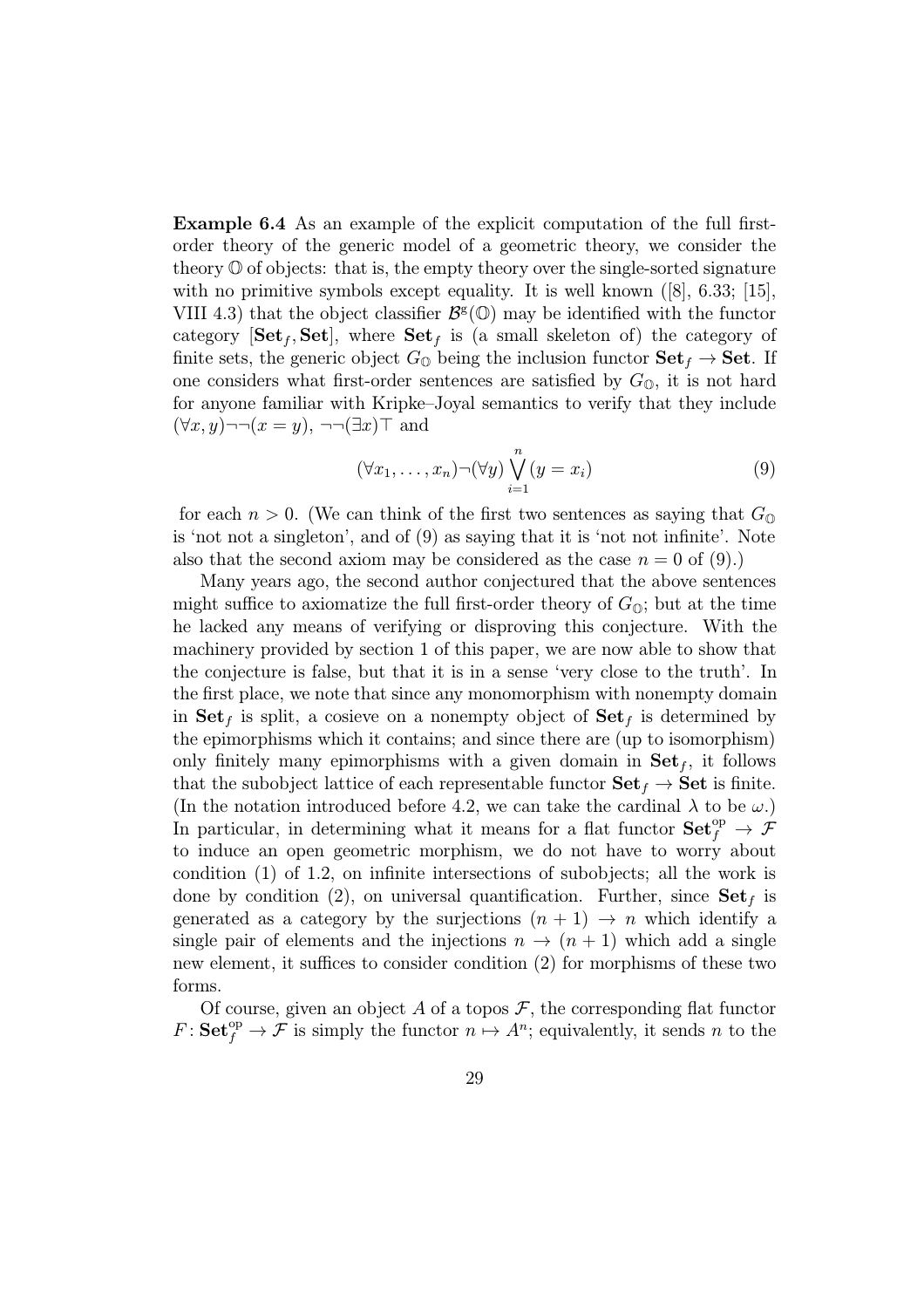interpretation  $[\top(x_1,...,x_n)]_A$ . A cosieve R on n in  $\textbf{Set}_f$ , as we observed above, is generated by a finite set of surjections with domain  $n$ : each of these is in turn specified by a finite list of pairs of elements of  $n$  to be identified, and so we can think of R as the interpretation in  $G_{\mathbb{Q}}$  of a finite disjunction of finite conjunctions of equations  $(x_i = x_j)$ ; that is, of a positive quantifier-free formula  $\phi$  in the context  $(x_1, \ldots, x_n)$ .

Now let  $\alpha: n+1 \to n$  be the surjection which identifies the last two elements of  $n + 1$ , and suppose given a cosieve R on n, corresponding to a positive quantifier-free formula  $\phi$ . The cosieve  $\forall_{\alpha}(R)$  on  $n+1$  consists of all those morphisms  $n + 1 \rightarrow p$  whose pushouts along  $\alpha$  lie in R; but we may restrict our attention to surjections, which correspond to finite conjunctions of equations in  $(x_1, \ldots, x_n, x_{n+1})$ , and the condition for such a conjunction  $\psi$  to determine a morphism in  $\forall_{\alpha}(R)$  is simply that

$$
(\forall x_1, \dots, x_{n+1})((\psi \land (x_n = x_{n+1})) \Rightarrow \phi)
$$
\n<sup>(10)</sup>

should be provable. On the other hand, if  $F: \mathbf{Set}^{\mathrm{op}}_f \to \mathcal{F}$  corresponds to an object A of F, then  $\forall_{F(\alpha)}(F(R))$  is the largest subobject of  $A^{n+1}$  whose intersection with  $F(\alpha): A^n \rightarrow A^{n+1}$  is contained in  $F(R)$ ; that is, it is the interpretation in A of the formula  $((x_n = x_{n+1}) \Rightarrow \phi)$ . So in this case condition (2) becomes the validity in A of the sentence

$$
(\forall x_1, \ldots, x_{n+1}) \Big( ((x_n = x_{n+1}) \Rightarrow \phi) \Rightarrow \bigvee \psi \Big) , \qquad (11)
$$

where the disjunction on the right is over all finite conjunctions of atomic formulae  $\psi$  satisfying (10). However, since  $\phi$  does not involve  $x_{n+1}$ , from  $((x_n = x_{n+1}) \Rightarrow \phi)$  we may deduce  $((x_n = x_n) \Rightarrow \phi)$  by substitution, and provided  $\phi$  actually involves a variable this reduces to  $\phi$ ; so (11) is automatically satisfied except possibly in the cases when  $\phi$  is either  $\top$  or  $\bot$ . For  $\phi = \top$  it is again automatic; and for  $\phi = \bot$  it simply reduces to  $(\forall x_1,\ldots,x_{n+1})((x_n = x_{n+1}) \Rightarrow \bot) \Rightarrow \bot)$ , which is (essentially) the first of the three sentences listed above.

For the injections  $n \to n+1$ , it is necessary to consider the case  $n = 0$ separately, and we deal with this first. There are only two cosieves on 1 in  $\mathbf{Set}_f$ , and the validity of (2) for the top one is again automatic, so we need only consider the empty cosieve. The universal quantification of this cosieve along  $0 \rightarrow 1$  is again empty, whereas if we perform the quantification in  $\mathcal F$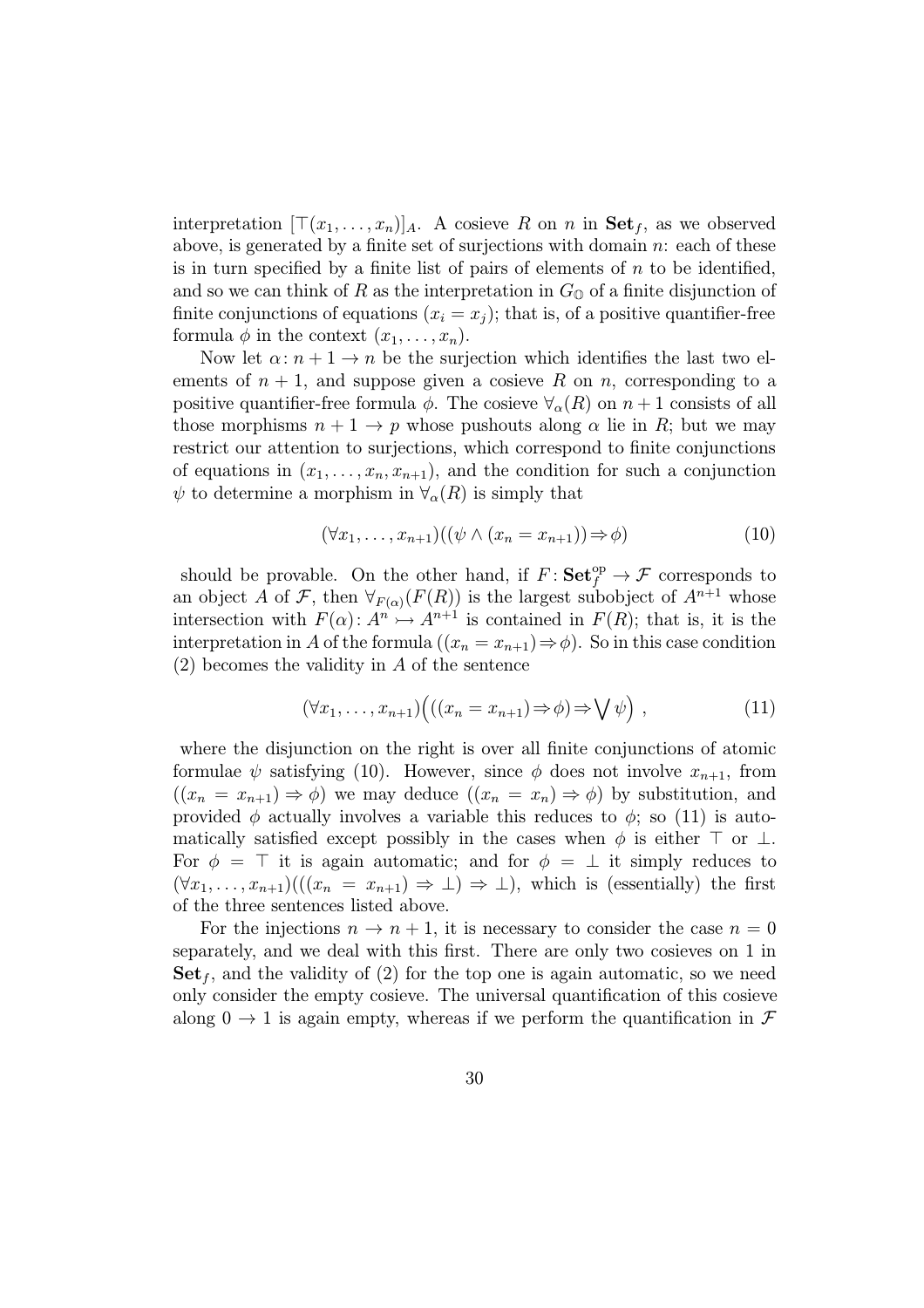we obtain  $[(\forall x)\bot]_A = [\neg(\exists x)\top]_A$ , so the condition we obtain is simply the sentence  $\neg\neg(\exists x)\top$ .

Finally, consider the inclusion  $\beta: n \to n+1$   $(n > 0)$  and a cosieve R on  $n+1$ , corresponding to a positive quantifier-free formula  $\phi$  in  $(x_1,\ldots,x_{n+1})$ . We find that a surjection from  $n$ , corresponding to a conjunction of atomic formulae  $\psi$  in  $(x_1,\ldots,x_n)$ , belongs to  $\forall_{\beta}(R)$  iff  $(\forall x_1,\ldots,x_{n+1})(\psi \Rightarrow \phi)$  is provable. So condition (2) in this case becomes the sentence

$$
(\forall x_1, \ldots, x_n)((\forall x_{n+1})\phi \Rightarrow \bigvee \psi),
$$

where the disjunction is over all  $\psi$  as above. If  $\phi$  itself does not mention  $x_{n+1}$ , this is trivially satisfied; if it does, then from  $\phi$  we may deduce  $(\bigvee_{i=1}^{n}(x_{n+1} =$  $(x_i) \vee \phi'$ , where  $\phi'$  is the disjunction of all those conjunctions of equations in  $\phi$  that do not mention  $x_{n+1}$ . So the condition we require is

$$
(\forall x_1, \ldots, x_n) \Big( (\forall x_{n+1}) \Big( \bigvee_{i=1}^n (x_{n+1} = x_i) \vee \phi \Big) \Rightarrow \phi \Big) , \qquad (12)
$$

where  $\phi$  is any positive quantifier-free formula in  $(x_1,...,x_n)$ . Of course, (9) is just the special case of this when  $\phi = \perp$ ; conversely, we could deduce (12) from (9) if we had the (constructively invalid) 'dual Frobenius rule' that  $(\forall x)(\chi \lor \phi)$  entails  $((\forall x)\chi \lor \phi)$  provided x is not free in  $\phi$ . Thus our axiomatization of the full first-order theory of  $G_{\mathbb{O}}$  is exactly that conjectured above, except for the replacement of the scheme (9) by the stronger (12).

We remark that (12) is a genuine strengthening of (9). Let  $\mathcal{F} = [\mathbf{N}, \mathbf{Set}]$ where  $N$  is the ordered set of natural numbers; thus objects of  $\mathcal F$  are diagrams of the form

$$
A(0) \xrightarrow{\alpha_0} A(1) \xrightarrow{\alpha_1} A(2) \longrightarrow \cdots
$$

Let A be the object defined by  $A(i) = \{0,1\}$  for all i, and  $\alpha_i(0) = \alpha_i(1) = 0$ for all i. Then A satisfies (9) (as well as the other two conditions in our axiomatization), but fails to satisfy (12) for  $n = 2$  with  $\phi$  taken to be  $(x_1 =$  $x_2$ ). Note also that the classifying map  $\mathcal{F} \to \mathcal{B}^g(\mathbb{O})$  of A is induced by a functor  $\mathbf{N} \to \mathbf{Set}_f$  (namely A itself!); it may be verified that this functor satisfies (the dual of) condition (a) of  $([9], 2.5)$  but not condition (b) or (c), and so the classifying map of  $A$  is sub-open but not open. On the other hand, if we modify A by taking each  $A(i)$  to be a three-element set, then its classifying map is not even sub-open.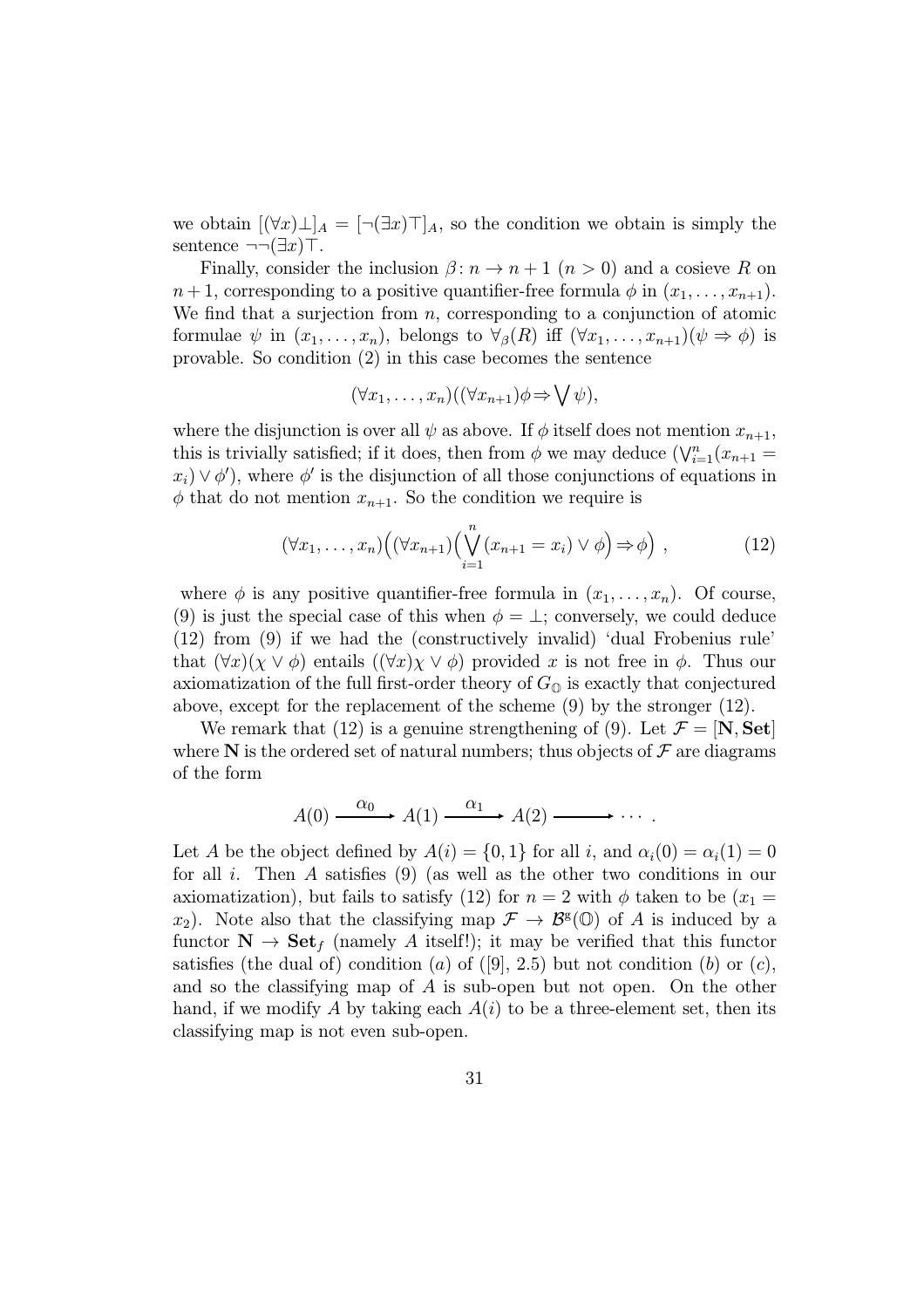Similar techniques may be used to axiomatize the full first-order theories of other familiar toposes such as the topos of simplicial sets.

Example 6.5 In [17], Moerdijk and Palmgren construct a topos containing a minimal model of Heyting arithmetic (HA). It is easy to see that their construction is exactly that of the topos  $\mathbf{Sh}(\mathbf{Syn}^{\text{fo}}_{\omega}(\text{HA}))$ , together with the minimal model  $y(U_{HA})$ . On the other hand, the minimal model which they construct for the theory HAI (Heyting arithmetic extended by an external induction scheme for standard natural numbers and an overspill principle), is not simply  $y(U_{\text{HAI}})$ , since it is not conservative (see [17], 4.10).

Example 6.6 The fact (already mentioned in the Introduction) that the free complete Heyting algebra on two generators is a proper class [11] enables us to show that 'most' familiar theories are not locally small. Given a theory T and a context  $\vec{x}$ , let us say that two formulae  $\phi$  and  $\psi$  in the context  $\vec{x}$  form a free pair if, given any topos  $\mathcal E$  and any two subobjects  $U, V$  of the terminal object of  $\mathcal{E}$ , we can find a T-model M in  $\mathcal{E}$ , together with an assignment of elements  $c_i : 1 \to MA_i$  to the variables  $x_i$  in  $\vec{x}$ , such that the interpretations  $[\phi(\vec{c})]_M$  and  $[\psi(\vec{c})]_M$  are U and V respectively. (For example, if T is the theory of objects (as in 6.4), then the formulae  $(x = y)$  and  $(y = z)$  are a free pair in the context  $(x, y, z)$ , since we can take M to be the colimit of the diagram

$$
1 \longleftarrow \hspace{1.5cm} U \longmapsto 1 \longleftarrow V \longleftarrow 1 ,
$$

with the obvious assignment of values to the three variables. The same pair of formulae will be free for any (single-sorted) theory  $\mathbb T$  with the property that any object of a topos can occur as a subobject of the underlying object of a T-model.) If T has a free pair of formulae in the context  $\vec{x}$ , then it cannot be locally small in that context, since by taking  $\mathcal{E} = \mathbf{Sh}(H_{\kappa})$  (where  $H_{\kappa}$  is a two-generator complete Heyting algebra of cardinality at least  $\kappa$ , as in the Introduction) and taking U and V to be the generators of  $H_{\kappa}$ , we see that the propositional combinations of the free pair of formulae will yield at least  $\kappa$  inequivalent formulae in the context  $\vec{x}$ .

### References

[1] A. Blass and A. Scedrov: Boolean classifying topoi, J. Pure Appl. Alg. 28 (1983), 15–30.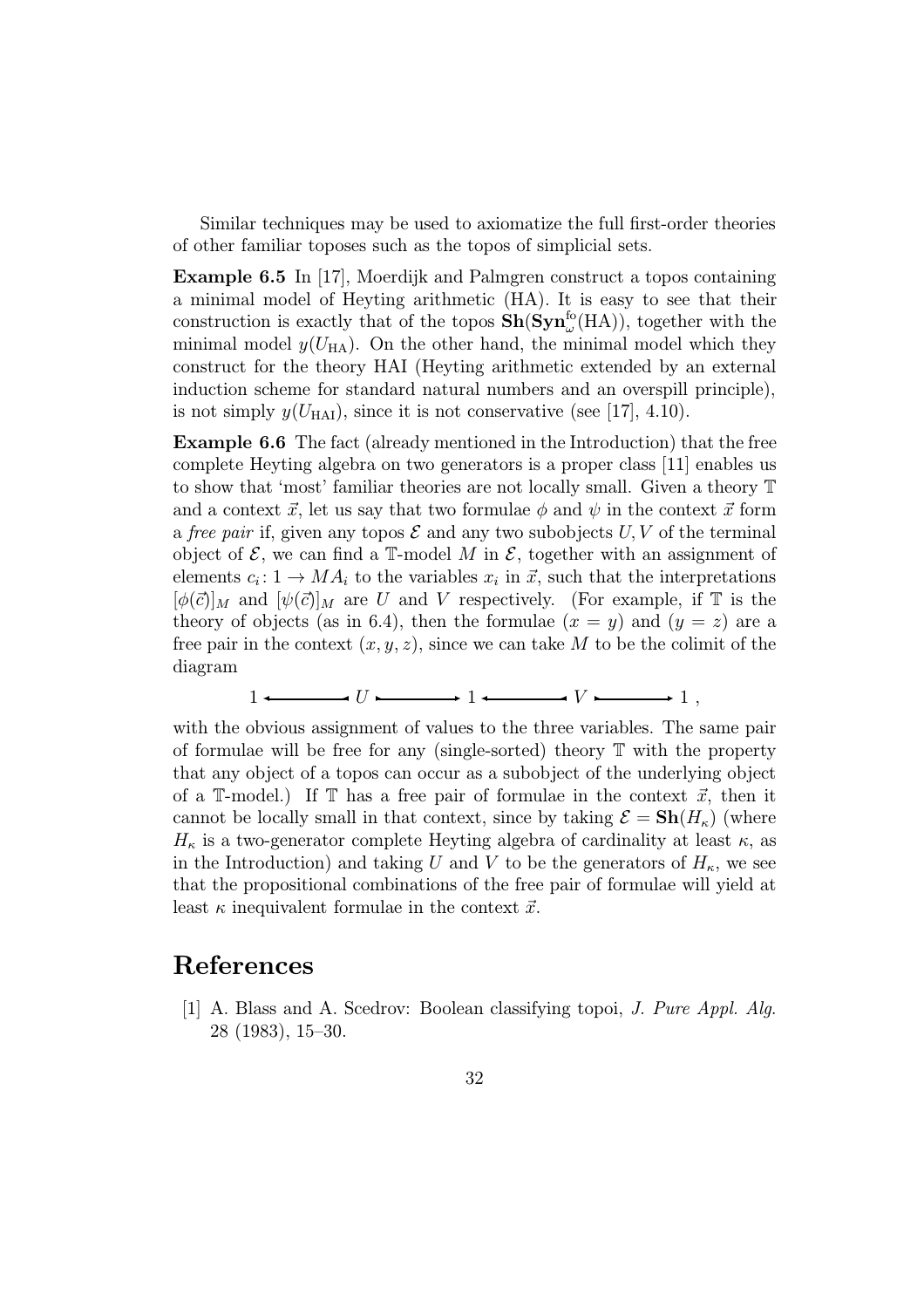- [2] A. Boileau and A. Joyal: La logique des topos, J. Symbolic Logic 46  $(1981), 6-16.$
- [3] R. Diaconescu: Change of base for toposes with generators, J. Pure Appl. Alg. 6 (1975), 191–218.
- [4] M.P. Fourman and D.S. Scott: Sheaves and logic, in M.P. Fourman, C.J. Mulvey and D.S. Scott, editors, Applications of Sheaves, Lecture Notes in Math. 753 (Springer–Verlag, 1979), 302–401.
- [5] P.J. Freyd and A. Scedrov: Categories, Allegories (North–Holland, 1990).
- [6] H. Gaifman: Infinite Boolean polynomials, I, Fund. Math. 54 (1964), 229–250.
- [7] A.W. Hales: On the non-existence of free complete Boolean algebras, Fund. Math. 54 (1964), 45–66.
- [8] P.T. Johnstone: Topos Theory, L.M.S. Monographs no. 10 (Academic Press, 1977).
- [9] P.T. Johnstone: Open maps of toposes, Manuscripta Math. 31 (1980), 217–247.
- [10] P.T. Johnstone: Stone Spaces, Cambridge Studies in Advanced Math. 3 (Cambridge University Press, 1982).
- [11] D. de Jongh: A class of intuitionistic connectives, In J. Barwise, H.J. Keisler and K. Kunen, editors, The Kleene Symposium (North– Holland, 1980), 103–111.
- [12] A. Joyal and M. Tierney: An Extension of the Galois Theory of Grothendieck, Mem. Amer. Math. Soc. 309 (American Mathematical Society, 1984).
- [13] C. Kalicki: Infinitary propositional intuitionistic logic, Notre Dame J. Formal Logic 21 (1980), 216–228.
- [14] A. Kock: Universal projective geometry via topos theory, *J. Pure Appl.* Alg. 9 (1976), 1–24.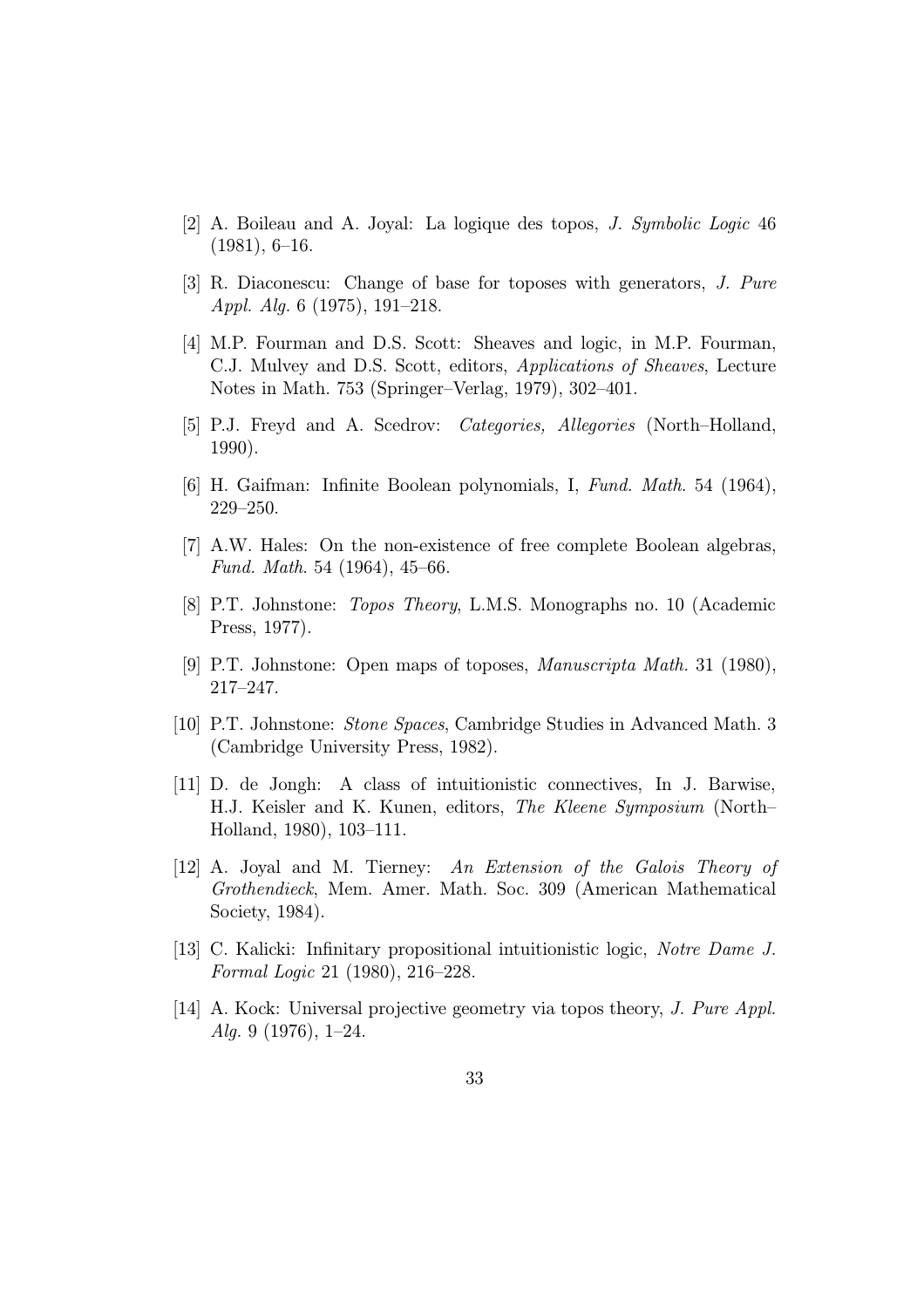- [15] S. Mac Lane and I. Moerdijk: *Sheaves in Geometry and Logic* (Springer– Verlag, 1992).
- [16] M. Makkai and G.E. Reyes: First Order Categorical Logic, Lecture Notes in Math. 611 (Springer–Verlag, 1977).
- [17] I. Moerdijk and E. Palmgren: Minimal models of Heyting arithmetic, J. Symbolic Logic, to appear.
- [18] M.E. Nadel: Infinitary intuitionistic logic from a classical point of view, Ann. Math. Logic 14 (1978), 159–191.
- [19] E. Palmgren: Constructive sheaf semantics, Math. Logic Quarterly, to appear.
- [20] R.M. Solovay: New proof of a theorem of Gaifmann and Hales, Bull. Amer. Math. Soc. 72 (1966), 282–284.